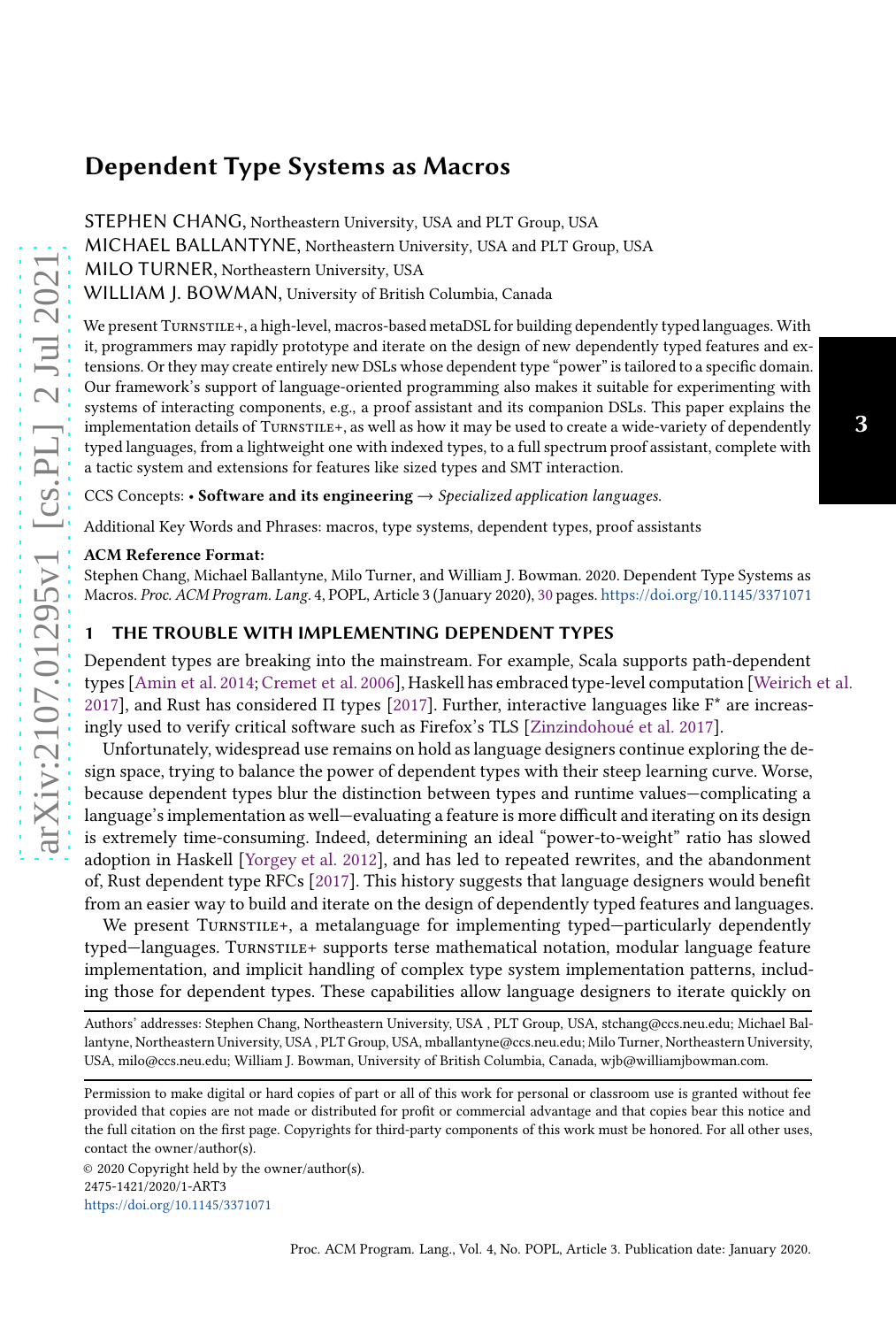the design of a new dependently typed feature by rapidly building modular and extensible prototype implementations. Or they may drastically reduce the size of their design space by tailoring the power of a type system to a specific DSL. TURNSTILE+'s ability to quickly create languages comes from its use of LISP and Scheme-style macros, which enable reusing a host language's in-frastructure when building new languages. TURNSTILE+ is implemented in Racket [\[Felleisen et al.](#page-27-3) [2015\]](#page-27-3), this paper's platform of choice, because it exposes more of the compiler for reuse than its predecessors [\[Flatt 2002,](#page-28-0) [2016;](#page-28-1) [Flatt et al. 2012\]](#page-28-2), and has a language-oriented focus [\[Felleisen et al.](#page-27-4) [2018\]](#page-27-4).

Turnstile+ can also help advance the state-of-the-art for full-spectrum dependently typed languages like Coq or Agda, which often have powerful core type theories that are difficult to program directly. Thus, users rely on a variety of features layered on top of the core, from extensions for unification [\[McBride 2000\]](#page-28-3), termination [\[Giménez 1995](#page-28-4)], or automation [\[Blanchette et al. 2016\]](#page-27-5), to companion DSLs like tactic systems [\[Delahaye 2000;](#page-27-6) [Gonthier and Mahboubi 2010;](#page-28-5) [Ziliani et al.](#page-29-4) [2013\]](#page-29-4) or pattern matchers [\[Coquand 1992;](#page-27-7) [Norell 2007\]](#page-28-6). Unfortunately, such an ad-hoc system of interacting components can be difficult to modify, especially when third-party tools are involved. We claim our macro-based, language-oriented approach creates more extensible, linguisticallyintegrated components, and can thus help researchers more easily explore alternate designs.

The main technical contribution of our paper is the design and implementation of the Turn-still the metalanguage, which is a complete rewrite of [Chang et al.](#page-27-8) [\[2017\]](#page-27-8)'s Turnstiller Turnstill showed that typed languages, instead of being built from scratch, could be implemented by adding some type checking code to macro definitions, and then reusing the infrastructure of the macro system—e.g., its implementation of binding, pattern matching, environments, and transformations for the rest of the type checker. Even better, organized in this way, a type checker implementation closely corresponds to its (algorithmic) specification, and language creators may exploit this correspondence by coding at the level of mathematical type rules. TURNSTILE+ represents a major research leap over its predecessor. Specifically, we solve the major challenges necessary to implement dependent types and their accompanying DSLs and extensions (which Turnstile could not support), while retaining the original abilities of TURNSTILE. For example, one considerable obstacle was the separation between the macro expansion phase and a program's runtime phase. Since dependently typed languages may evaluate expressions while type checking, checking dependent types with macros requires new macrology design patterns and abstractions for interleaving expansion, type checking, and evaluation. The following summarizes our key innovations.

- TURNSTILE+ demands a radically different API for implementing a language's types. It must be straightforward yet expressive enough to represent a range of constructs from base types, to binding forms like Π types, to datatype definition forms for indexed inductive type families.
- TURNSTILE+ includes an API for defining type-level computation, which we dub normalization by macro expansion. A programmer writes a reduction rule using syntax resembling familiar on-paper notation, and TURNSTILE+ generates a macro definition that performs the reduction during macro expansion. This allows easily implementing modular type-level evaluation.
- Turnstile+'s new type API adds a generic type operation interface, enabling modular implementation of features such as error messages, pattern matching, and resugaring. This is particularly important for implementing tools like tactic systems that inspect intermediate type checking steps and construct partial terms.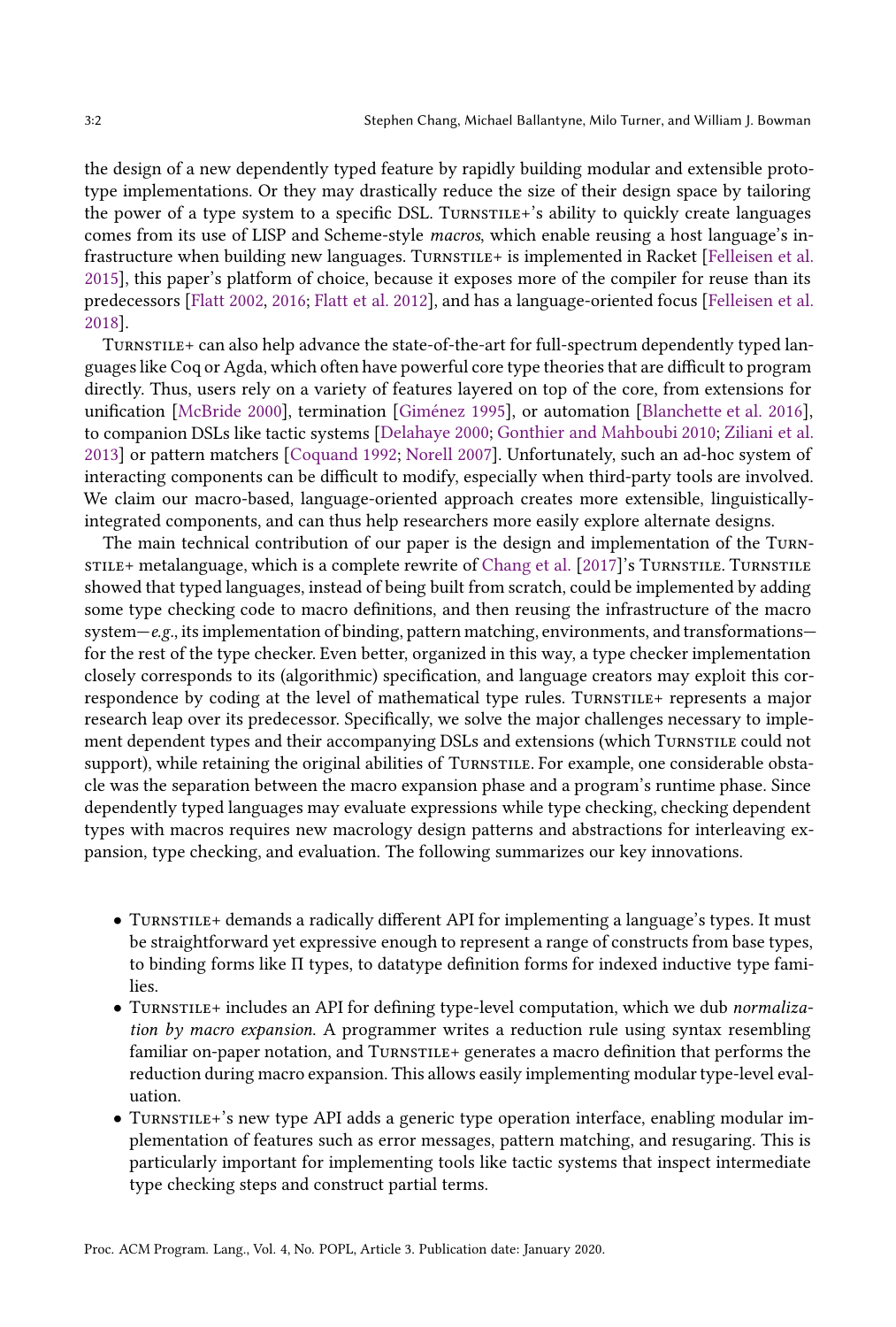- TURNSTILE+'s core type checking infrastructure requires an overhaul, specifically with firstclass type environments, in order to accommodate features like dependent binding structures of the shape  $[x : \tau] \ldots$ , *i.e.*, telescopes [\[de Bruijn 1991](#page-27-9); [McBride 2000\]](#page-28-3).
- Relatedly, Turnstille+'s inference-rule syntax is extended so that operations over telescopes, or premises with references to telescopes, operate as "fold"s instead of as "map"s.

To evaluate our claim that TURNSTILE+ allows quickly and modularly iterating on dependently typed languages, and tailoring the power of a type system, we present a series of examples that range from "lightweight" to "full-spectrum", though we spend more time on the "full" end because it is more involved. Specifically we show how to create: a video-editing DSL with a Dependent MLlike type system; a full-spectrum dependently typed calculus à la Martin Löf; as well as one with inductive datatypes à la [Dybjer](#page-27-10) [\[1994](#page-27-10)]. To show that our approach scales to a realistic language, we then turn our core inductive calculus into Cur, a prototype proof assistant with: recursive definitions and termination checking; unification and implicit arguments; and dependent pattern matching. To show that our system supports common extensions we create: a tactic system; a metaDSL to implement the tactic system; a system similar to Ott [\[Sewell et al. 2007\]](#page-28-7) for writing language definitions; a library for proving theorems via an SMT solver; and a library that adds sized types [\[Abel 2010;](#page-27-11) [Hughes et al. 1996\]](#page-28-8). Finally, to demonstrate that languages created with Turnstile+ are realistic to program with, we used Cur to work through a graduate-level semester's worth of examples—roughly volume 1 of the "Software Foundations" curriculum [\[Pierce et al.](#page-28-9) [2018\]](#page-28-9).

## 2 CREATING A TYPED LANGUAGE (STLC) WITH RACKET AND TURNSTILE+

## 2.1 Interleaving Transformation and Type Checking with Macros

Macros are special compile-time functions that consume and produce syntax objects [\[Dybvig et al.](#page-27-12) [1992](#page-27-12)], i.e., enhanced (with source location, binding structure, etc.) S-expression ASTs. [Figure 1 \(center\)](#page-3-0) illustrates how they are suitable for implementing typed languages because the syntax transformation and side-condition components of a typical macro definition mirrors the checking and transformation (e.g., to a lower-level core language) performed by type checkers [\(Figure 1 \(left\)\)](#page-3-0). More specifically, a macro definition deconstructs its input via a *syntax pattern* (gray in this paper), $\frac{1}{1}$  $\frac{1}{1}$  $\frac{1}{1}$  whose shape dictates the macro's usage syntax. This input is eventually transformed, after checking possible side-condition guards, into a macro's output, which is typically created with a quasiquotation syntax template (blue).

In a language with macros, a macro expansion compiler phase repeatedly rewrites a program's surface syntax according to all macro definitions, until no macro invocations remain. During expansion, if any of a macro's side-conditions are not satisfied, compilation fails with an error. By implementing type rules as these side-conditions, one may implement a type checker as macros. Since macro definitions are modular components, a macro-based type checker *interleaves* checking and transformation [\(Figure 1 \(r\)\)](#page-3-0). This differs from the simple architecture depicted by [Figure 1 \(l\),](#page-3-0) but it more closely follows the modular nature of a type system's rule specifications.

[Figure 2](#page-3-1) presents such rules for the simply typed  $\lambda$ -calculus, split into bidirectional "synthesize" ( $\Rightarrow$ )—the type is the output—and "check" ( $\Leftarrow$ )—the type is the input—variants. More specifically a judgment Γ +  $e \gg \overline{e}$  ⇒ τ reads "in context Γ,  $e$  transforms to  $\overline{e}$  and has a type that matches pattern  $τ$ , and  $Γ$  +  $e \gg \bar{e}$   $\Leftarrow$   $τ$  reads "in context Γ,  $e$  transforms to  $\bar{e}$  and has type equal to  $τ$ . This kind of "check and transform" rule, e.g., from [Pierce and Turner](#page-28-10) [\[1998\]](#page-28-10), is a common way to specify

<span id="page-2-0"></span> $1$ To better communicate high-level concepts, some code may be stylized, e.g., we may elide unimportant details, use abbreviations, color, or subscripts. For example, a define-m macro is shorthand for define-syntax and syntax-parse pattern matching. Thus, some code may not run as presented, but runnable examples for all code are in our artifact.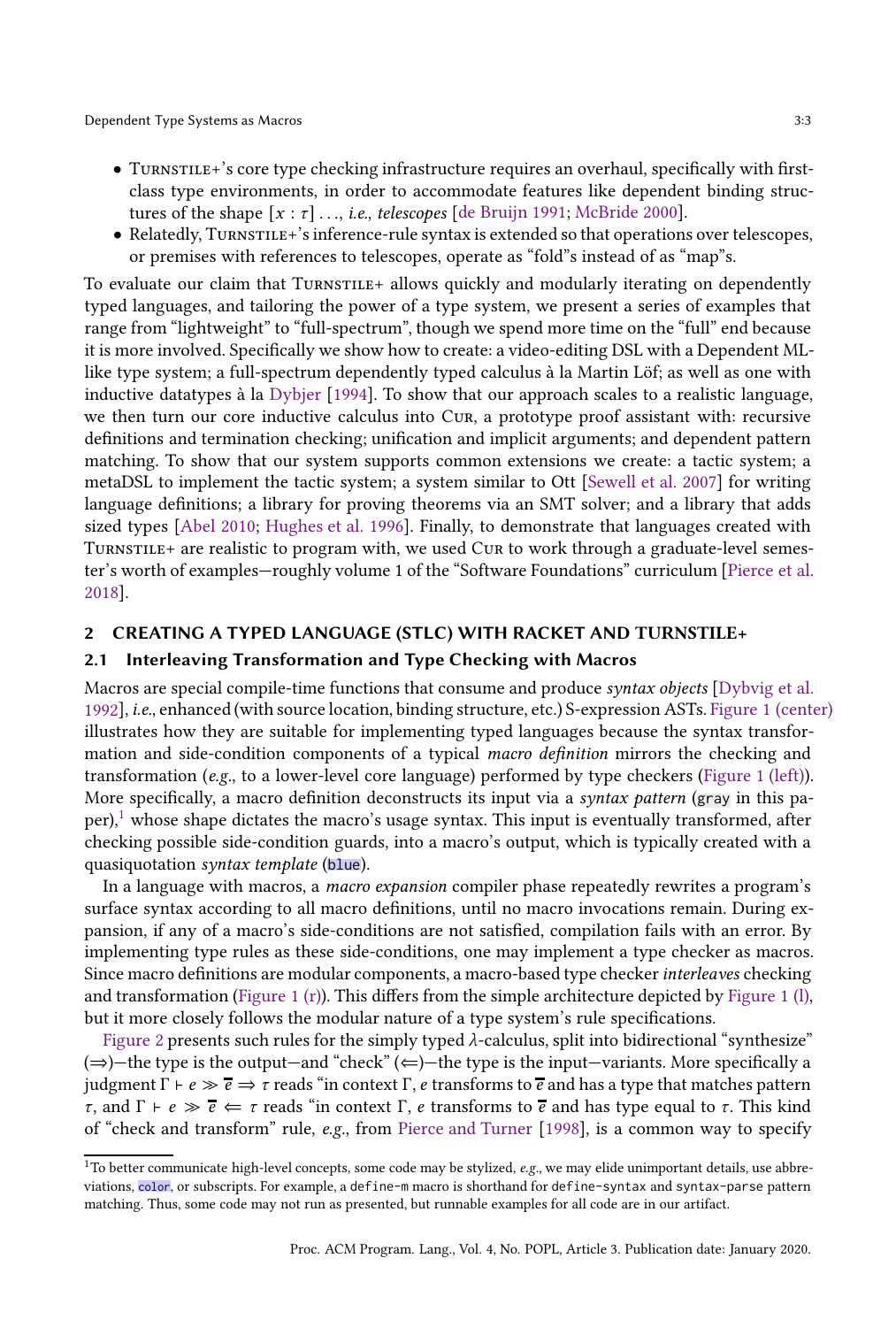<span id="page-3-0"></span>

<span id="page-3-1"></span>Fig. 1. (l) A typical type system implementation, (c) a macro definition, and (r) a macro-based type checker.

$$
\frac{\text{APP}}{\Gamma \vdash f \gg \overline{f} \Rightarrow \tau_1 \rightarrow \tau_2 \qquad \Gamma \vdash e \gg \overline{e} \Leftarrow \tau_1} \qquad \frac{\text{LAM} \Rightarrow}{\Gamma, x \gg \overline{x} : \tau_1 \vdash e \gg \overline{e} \Rightarrow \tau_2 \qquad \overline{x} \notin \text{dom}(\Gamma)}{\Gamma \vdash \text{appf}e \gg \overline{\text{app}} \overline{f} \overline{e} \Rightarrow \tau_2} \qquad \frac{\Gamma, x \gg \overline{x} : \tau_1 \vdash e \gg \overline{e} \Rightarrow \tau_2 \qquad \overline{x} \notin \text{dom}(\Gamma)}{\Gamma \vdash \lambda x : \tau_1 \cdot e \gg \overline{\lambda x} : \overline{e} \Rightarrow \tau_1 \rightarrow \tau_2}
$$
\n
$$
\frac{\text{LAM} \Leftarrow}{\Gamma \vdash f \gg \overline{f} \Rightarrow \tau_1 \rightarrow \tau_2 \qquad \tau_2 = \tau_0 \qquad \Gamma \vdash e \gg \overline{e} \Leftarrow \tau_1}{\Gamma \vdash x \gg \overline{x} : \tau_1 \vdash e \gg \overline{e} \Leftarrow \tau_2 \qquad \overline{x} \notin \text{dom}(\Gamma)}
$$
\n
$$
\frac{\text{LAM} \Leftarrow}{\Gamma \vdash x \Rightarrow \overline{x} : \tau_1 \vdash e \gg \overline{e} \Leftarrow \tau_2 \qquad \overline{x} \notin \text{dom}(\Gamma)}{\Gamma \vdash \lambda x \cdot e \gg \overline{\lambda x} : \overline{e} \Leftarrow \tau_1 \rightarrow \tau_2}
$$
\n
$$
\frac{\text{VAR} \Leftarrow}{\Gamma \vdash x \gg \overline{x} : \tau \in \Gamma \qquad \tau = \tau_0}{\Gamma \vdash x \gg \overline{x} \iff \tau_0}
$$



type systems. In our [Figure 2](#page-3-1) example, the "transform" part is a basic type erasure. Since tracking and manipulating the binders of a program are important for type checking,  $e.g.,$  when computing substitution or  $\alpha$ -equality, the rules conservatively generate fresh binders for the target language to distinguish it from source language binders. This paper uses an "overline" convention to distinguish source and target language constructs. For example, a surface  $\lambda$  and (an explicitly-named) app function application transform to  $\overline{\lambda}$  and  $\overline{\text{app}}$ , respectively, in some (for now unspecified) target language. The next section shows how one might implement [Figure 2'](#page-3-1)s specification with macros.

## 2.2 From Specification To Implementation

[Figure 3](#page-4-0) presents two versions of a Racket *module* named STLC, each containing an implementation of [Figure 2'](#page-3-1)s specifications. A #lang at the top of a Racket module declares the language of that module's code; thus, Figure 3 (1) depicts RACKET code. This RACKET implementation of STLC consists of two (type checking) macro definitions,  $\# \text{supp}$  and  $\lambda$ , each with two cases corresponding to analogous ⇒ and  $\Leftarrow$  rules from [Figure 2.](#page-3-1)<sup>[2](#page-3-2)</sup> The #%app macro's first case implements the App $\Leftarrow$ rule; thus its input must additionally include an "expected" type from its context<sup>[3](#page-3-3)</sup> which binds it to a  $\tau_0$  pattern variable.<sup>[4](#page-3-4)</sup> The rest of the case follows straightforwardly from the rest of App  $\Leftarrow$ . First, it computes the type of the applied function  $f^5$  $f^5$ , and its erasure, with a call to a synth/ $\gg$  function (synth/ $\gg$  and other helper functions are explained in [Section 2.3\)](#page-5-0). The pattern ( $\rightarrow \tau_1$ ,  $\tau_2$ ) constrains the type of f to be a function with one input and one output type (implementation of function types is explained in [Section 3\)](#page-6-0). If f's type fails to match this pattern, type checking fails

 $2$ We sometimes use square brackets, which are semantically equivalent to standard parentheses, to help readability.

<span id="page-3-2"></span><sup>3</sup>Like "this" from OOP, this-stx is a macro's syntax object input. It may have "expected" type information from the context.

<span id="page-3-5"></span><span id="page-3-4"></span><span id="page-3-3"></span><sup>4</sup>The #:when and #:with directives specify additional side conditions for a macro. Expansion may only proceed if predicates following #:when are true, and when the pattern after #:with matches the syntax computed by the subsequent expression. <sup>5</sup>Here we use an explicit quasiquote constructor #`, which creates a syntax object according to the template that follows it.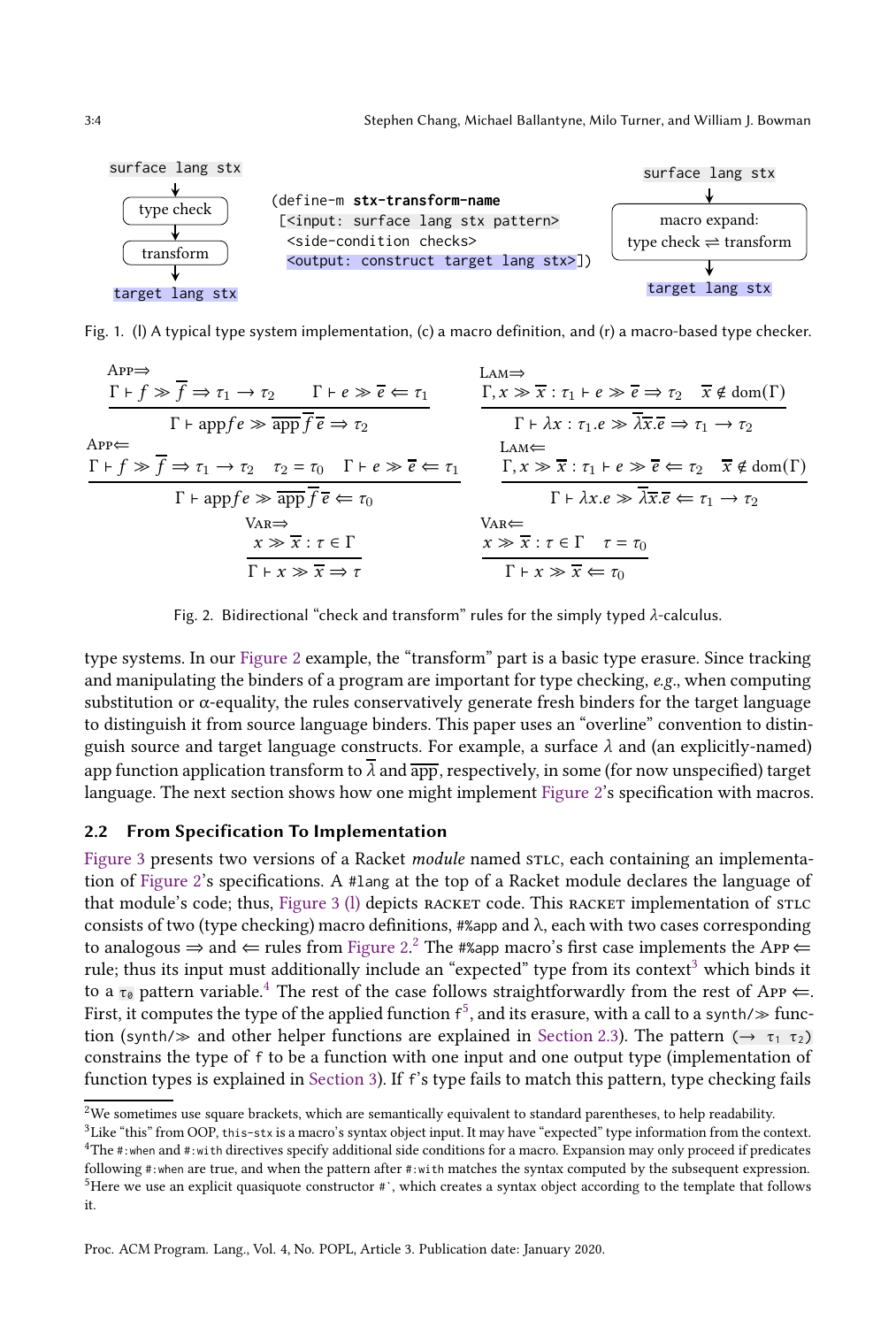<span id="page-4-0"></span>

Fig. 3. STLC implementation, (I) using Racket, and (r) using TURNSTILE+.

with an error. Next, the #%app macro must check that the output type of the function is equivalent to the expected type. Then the macro checks that the argument e has type  $\tau_1$  using function check/ $\gg$ , which returns  $\overline{e}$ , the erasure of e. Finally, the macro emits an erased term (#%app  $\overline{f}$   $\overline{e}$ ).

Like App  $\Rightarrow$  and App  $\Leftarrow$ , the second #%app macro case is similar to the first. The difference is that there is no incoming "expected" type. Instead, the macro emits a second output, the type of the function application term, which is the  $\tau_2$  from the function type.

In any syntax template, identifiers bound by in-scope syntax patterns refer to the pieces of syntax matched in those patterns. For example, in  $(\overline{\# \text{Kapp}} \ \overline{f} \ \overline{e})$ ,  $\overline{f}$  refers to  $\overline{f}$  from a previous pattern. Identifiers not bound in a previous pattern, however, reference bindings from the rule's definition context. Thus #%app in the #%app macro's output is racket's function application form. (We also use the overline convention to distinguish untyped Racket forms from any typed counterparts we may define.) The #% prefix naming convention indicates an implicit form so programmers do not write #%app explicitly; instead, the macro expander automatically inserts it in front of applied functions. So the stic module, by redefining #%app (and exporting it), *changes* the behavior of function application.

Figure 3 (1)'s  $\lambda$  macro definition implements the LAM rules from [Figure 2,](#page-3-1) in much the same way as #%app. The interesting part of  $\lambda$  is that it calls check/ $\gg$  and synth/ $\gg$  with an extra context argument consisting of the binding x and its type  $\tau$ . These functions return one more result as well, the new "erased" binder, which is used to construct the output term.

In the Racket ecosystem, a module is a language implementation, and the language's constructs are exactly the module's exports. Since stic exports #%app and  $\lambda$ , writing #lang stic at the top of a module means that the subsequent code is type checked by  $\text{strc's}\text{ macros}$ . Obviously, programmers cannot write any stic code yet because we have not defined any types; in general, however, this ability to control language features—users of a particular #lang cannot arbitrarily access features from another one—is useful when implementing dependent types, where unrestrained language interoperation can accidentally introduce inconsistency in the underlying logic.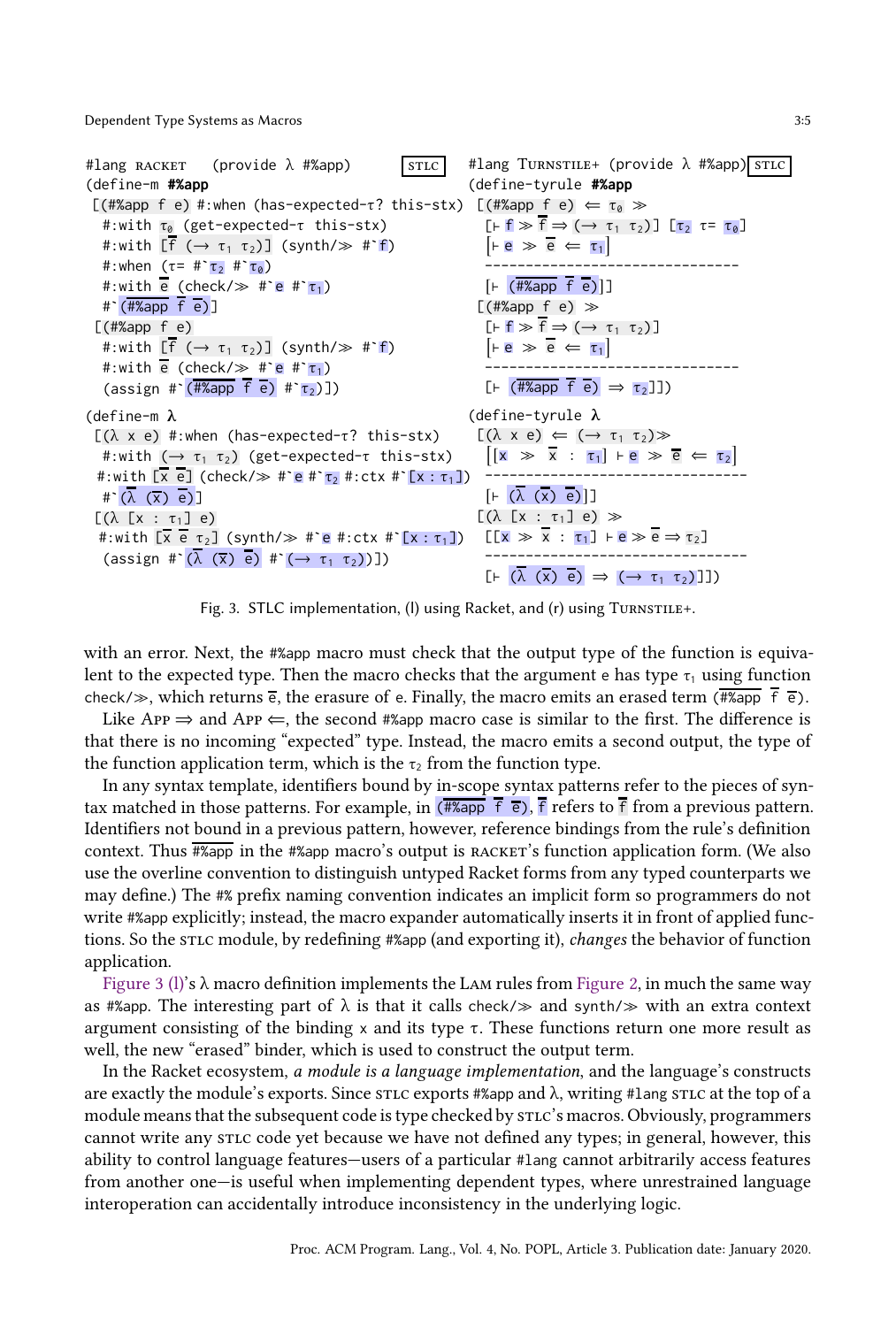```
(define (assign e τ) (attach e 'type τ))
(define (synth/\gg e #:ctx [x : \tau])
 (define \bar{x} (fresh))
 (define env
  (envadd-m (curr-env) #`x (assign x #`τ)))
(define (check/≫ e τ #:ctx ctx)
 (define e (local-expand e env))
 (define \tau_e (detach \bar{e} 'type))
 \# \left( \# , \overline{x} \# , \overline{e} \# , \tau_e \right)Turnstile+
                                                       (define (has-expected-τ? e) (has-prop? e 'exp))
                                                       (define (add-expected-τ e τ) (attach e 'exp τ))
                                                      (define (get-expected-τ e) (detach e 'exp))
                                                         (define e/exp (add-expected-τ e τ))
                                                         #:with [\overline{x} \ \overline{e} \ \tau_e] (synth/\gg e/exp #:ctx ctx)
                                                         (if (\tau = \#\uparrow \tau_e \tau) \# \uparrow (\overline{x} \bar{e}) (err "ty mismatch")))
```
Fig. 4. "Type systems as macros" core API.

The close correspondence between [Figure 2'](#page-3-1)s specification and Figure 3  $(1)$ 's racket implementation suggests that programmers could implement typed languages using syntax closer to [Figure 2.](#page-3-1) [Figure 3 \(r\)](#page-4-0) shows stic, implemented with TURNSTILE+. Though the two sides of [Figure 3](#page-4-0) somewhat resemble each other—the same patterns and templates are just rearranged—the extra layer is important for usability and reasoning while programming. For example, the left uses explicit macro operations and thus report errors in this low-level language,  $e.g.,$  "bad syntax". In contrast the right embeds implicit patterns and templates in a language of type rules, and these abstractions enable more domain-appropriate errors, e.g., "type mismatch, expected X, got Y". Since TURNSTILE+ sugars the calls to synth/ $\gg$  and check/ $\gg$  functions with the syntax of the judgments from [Figure 2,](#page-3-1) the rules are read similarly: the  $[េ \cdot e \gg \overline{e} \Rightarrow \tau]$  and  $[ \cdot \overline{e} \gg \overline{e} \Leftarrow \tau]$  "premise judgments" are read, respectively, "e transforms to a term matching pattern  $\overline{e}$  and has type matching pattern  $\overline{\tau}$ ", and "e rewrites to a term matching pattern  $\overline{e}$  and has type  $\overline{\tau}$ ". The "conclusion judgment" of a define-tyrule, is split into its input components at the top, corresponding to the macro's input, and the output components at the bottom, corresponding to the macro's outputs. This allows the rule implementation to be read like code, top to bottom.

### <span id="page-5-0"></span>2.3 Helper Functions

Despite their similarities, there are key differences between Figures [2](#page-3-1) and  $3(r)$  $3(r)$ : the latter has no VAR rule nor explicit Γ environments. To understand these discrepancies, we look at implementations of the synth/≫, check/≫, and assign functions, in [Figure 4,](#page-5-1) which reveal how Turnstile+ reuses Racket's macro infrastructure to implement these missing parts, and to more generally facilitate type checking. These helper functions require only a few lower-level operations on syntax; thus our entire type checker is implemented "as macros". Specifically, the functions rely on three macro system features: (1) a programmatic way to add macro definitions to the macro environment, (2) a local-expand function that manually initiates macro expansion on a syntax object; and (3) a way of associating additional information (e.g., types) with syntax objects; we use syntax properties which, via attach and detach, associate key-value pairs to syntax objects.

Individually, assign attaches a type to a term, at key 'type. The "expected type" functions use the same API at key 'exp. The synth/ $\gg$  function consumes an expression e and an (optional) ctx which has shape  $[x : \tau]$ —representing bindings to add to a type environment. The synth/ $\gg$  function first generates a fresh binding  $\overline{x}$  (corresponding to  $\overline{x}$  in figures [2](#page-3-1) and [3\)](#page-4-0). Then it creates a new macro environment instance, which extends the old one with a *new macro definition* named x. This new macro expands to  $\bar{x}$  and its type  $\tau$ . In this way, the VAR rules from [Figure 2](#page-3-1) are implemented in exactly the same way as  $\lambda$  and #%app: as a macro that expands to the term and type outputs of the "type check and transform" relation. This also explains the lack of Γs in [Figure 3;](#page-4-0) since our macrobased type checking re-uses Racket's macro environment as the type environment, scoping of type environment bindings is automatically handled by the macro expander. A programmer need only specify the *new* bindings like for  $\lambda$ . The environment structure with these new bindings are then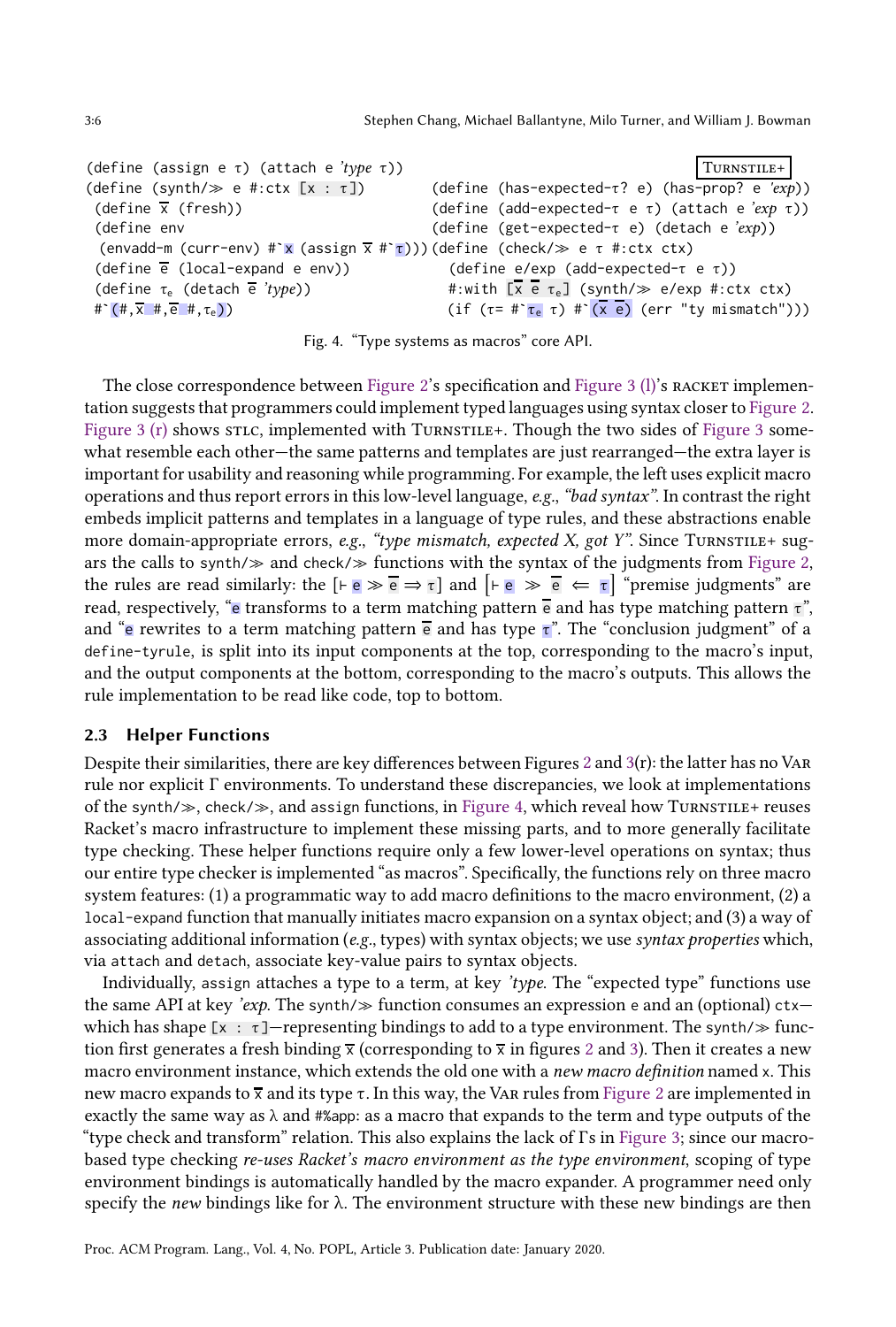<span id="page-6-1"></span>

Fig. 5. Macro Call Graph For a Basic stLc Example

passed to local-expand, which invokes the appropriate type checking macro for e. After expanding (*i.e.*, type checking and transforming) e, its 'type syntax property is retrieved and synth/ $\gg$  returns a triple, as syntax, containing the fresh name, the transformed  $\overline{e}$ , and its type (the quasiquotation #, escape operator allows splicing metalanguage terms).

The check/ $\gg$  function first invokes synth/ $\gg$  on term e, checks that the actual and expected type match using type-equality function  $\tau$ =, and returns the expanded  $\overline{e}$  if successful. For this paper, we assume  $\tau =$  (not shown) is syntactic equality up to  $\alpha$ -equivalence; it is straightforward to implement directly on the concrete syntax, i.e., we need not convert to an alternate representation like deBruijn indices, since syntax objects are already aware of the program's binding structure.

[Figure 5](#page-6-1) shows a macro call graph for an stic example,  $(\lambda \, [x : Int] \, (add1 \, x))$ , where we assume [Figure 3](#page-4-0) is extended with arrow and Int types, and an add1 primitive with type  $\rightarrow$  Int Int). Expansion (and type checking) begins with the  $\lambda$  macro, whose invocation calls the synth/ $\gg$ function, which in turn calls local-expand with the lambda body, which invokes the next type checking macro, #%app. Return edges are marked with macro outputs, i.e., expanded terms and their type (attached as a syntax property), so the example has final type ( $\rightarrow$  Int Int).

## <span id="page-6-0"></span>3 LIGHTWEIGHT DEPENDENT TYPES, FOR VIDEO

[Chang et al.](#page-27-8) [\[2017\]](#page-27-8)'s original Turnstile could not handle dependent types since it assumes that terms and types are distinct. We introduce how TurnsTille+ covers this deficit with Typed Video, a DSL with indexed types—"lightweight" dependent types in the style of Dependent ML [\[Xi 2007\]](#page-29-5) implemented "as macros". With indexed types, we can lift some terms (the index language) to the type level to express simple predicates about those terms. While [Andersen et al.](#page-27-13) [\[2017\]](#page-27-13) introduced Typed Video and briefly describe a few type rules, our work is the first to explain the underlying implementation details of such rules and their accompanying types. (As Typen VIDEO is not our main focus, we do ignore unrelated parts of the language, e.g., the details of constraint solving.)

TYPED VIDEO is a typed version of [Andersen et al.](#page-27-13) [\[2017\]](#page-27-13)'s vIDEO language, a DSL for editing videos that has been used to create the video proceedings of summer schools like OPLSS and conferences like POPL. TYPED VIDEO's indexed types statically rule out errors that arise when creating and combining video streams. More specifically, a VIDEO program manipulates *producers*—streams of data such as audio, video, or some combination thereof—cutting, splicing, and mixing them together into a final product. Since video editing is a multi-phase process, errors— $e.g.,$  accidentally using more data than exists—often do not manifest until late in the editing process, usually during rendering, making them hard to find. To catch these problems earlier, Typed VIDEO assigns producer values a Prod type, indexed by its length. This is an ideal type system since (even untyped) video editing already requires annotating many expressions with their length.

Below is a function that combines audio, video, and slides to create a conference talk video. #lang typed/video video-prog

| $\pi$ lang lired video                                                                                  |  |  |  |  |                                  |  | VIDEUTRUU |  |
|---------------------------------------------------------------------------------------------------------|--|--|--|--|----------------------------------|--|-----------|--|
| $(\text{define } (\text{mk-conf-talk } [n : Nat] [aud : (Prod n)] [vid : (Prod n)] [slide : (Prod n)])$ |  |  |  |  |                                  |  |           |  |
|                                                                                                         |  |  |  |  | -> (Prod (+ n 6)) #:when (> n 3) |  |           |  |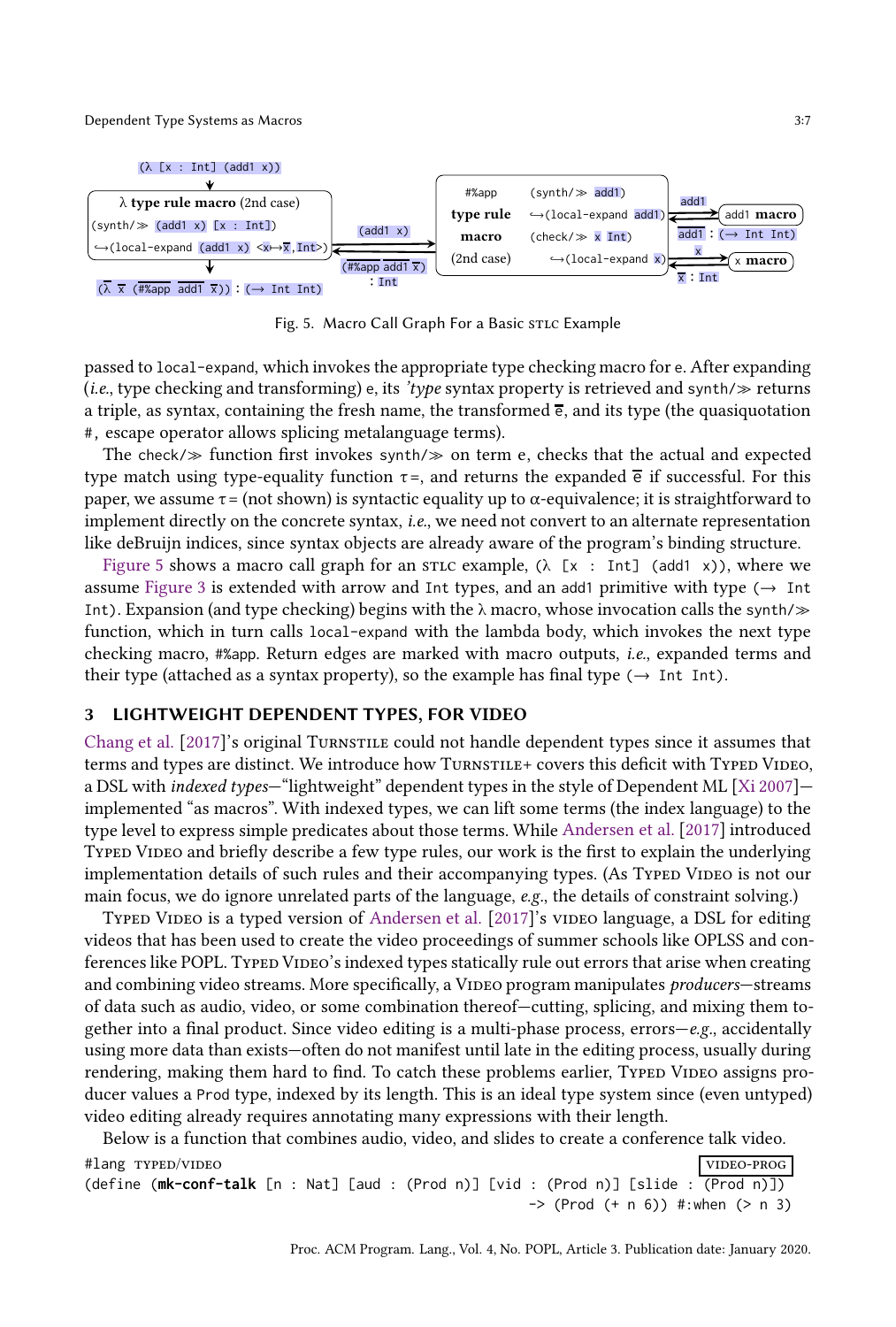<span id="page-7-0"></span>3:8 Stephen Chang, Michael Ballantyne, Milo Turner, and William J. Bowman

```
#lang TURNSTILE+
(define-type Nat : Type)
(define-type Prod : Nat -> Type)
(define-type →vid
            #:bind [X : Type] : Type -> Type)
(define-tyrule (#%app f e) ≫
    \lbrack \vdash f \gg f \Rightarrow (\rightarrow_{\text{vid}} \lbrack \overline{x} : \overline{\tau}_1 \rbrack \overline{\tau}_2) \rbrack[He \gg \overline{e} \Leftarrow \overline{\tau}_1]------------------------------------
    [F \overline{H\text{Kapp}}_{vid} \overline{f} \overline{e}] \Rightarrow (subst \overline{e} \overline{x} \overline{\tau_2})])
                                                                                                                                                            typed/video
                                                                                     (define-tyrule λ
                                                                                      [([ [x : \tau_1] e) \gg ; Nat case
                                                                                        [ F \tau_1 \gg \text{Nat} \Leftarrow \text{Type} ][[x] \gg x : Nat] ⊢ e \gg e \Rightarrow \overline{\tau}_2]-----------------------------
                                                                                        [F \ (\overline{\lambda}_{vid} \ (\overline{x}) \ \overline{e}) \Rightarrow (\rightarrow_{vid} \ [\overline{x} \ : \ Nat] \ \overline{\tau}_2)][( [(x : \tau_1] e) \gg\boxed{\vdash \tau_1 \gg \tau_1 \Leftarrow \text{Type}}[[\overline{x} \gg \overline{x} : \overline{\tau_1}] \vdash e \gg \overline{e} \Rightarrow \overline{\tau_2}] [ \vdash \overline{\tau_2} \gg \bot \Leftarrow Type
                                                                                        -----------------------------
                                                                                        [F (\lambda_{\text{vid}} (\overline{x}) \overline{e}) \Rightarrow (\rightarrow_{\text{vid}} [(\text{fresh}) : \overline{\tau}_1] \overline{\tau}_2)]]
```
Fig. 6. TYPED VIDEO type definitions, lambda, and function application rules.

(playlist (img "conf-logo.png" #:len 6) (fade #:len 3) (overlay aud vid slide)))

The mk-conf-talk function consumes an integer length n and audio, video, and slide producers with types (Prod n), meaning they must be at least n frames long. The function combines its inputs with overlay, and further adds a logo that fades into the main content. The function specifies an additional constraint  $(> n 3)$ , to ensure that the inputs contain enough data to perform the fade transition. Finally, the output type specifies that the input is extended by 6 frames, to account for the added logo. The function is assigned a binding function type, where each argument is named:  $(\rightarrow_{vid}$  [n : Nat] [a : (Prod n)] [v : (Prod n)] [sl : (Prod n)] (Prod  $(+ n 6)$ ) #:when (> n 3)) The type of each argument may also reference the names preceding it, i.e., it is a telescope. The next subsection shows how one may implement such a type with TURNSTILE+.

# 3.1 A Core for TYPED VIDEO, Now With Types

[Figure 6](#page-7-0) shows TYPED VIDEO's core, implemented with TURNSTILE+; it resembles STLC from [Figure 3 \(r\)](#page-4-0) except extra define-type rules specify how to construct valid types. For example, the rule for Nat says that a Nat instance has "type" Type.<sup>[6](#page-7-1)</sup> The Prod rule for producers says that constructing a Prod type requires a Nat, i.e., a a term, argument. Finally, the  $\rightarrow$ <sub>vid</sub> specifies binders, which subsequent arguments may reference. The  $\lambda$  rule (we only show "synth" cases) shows how to create terms with  $\rightarrow$ <sub>vid</sub> types. In the first case, the parameter is a Nat, which may be referenced in both e *and* its type. Only Nat terms may be lifted, however, so a second  $\lambda$  case handles non-Nat parameters: its output  $\rightarrow$ <sub>vid</sub> is constructed with a fresh dummy parameter (note the quasiquoting), which is not referenced in  $\overline{\tau}_2$ . (The rule checks  $\overline{\tau}_2$  a second time, to ensure that it does not reference x.) The #%app rule shows how Nat arguments are lifted to types: the conclusion replaces, in  $\overline{\tau}_2$ , references to the  $\overline{x}$  binder with the application argument term.<sup>[7](#page-7-2)</sup> Both rules transform into untyped VIDEO terms.

# <span id="page-7-3"></span>3.2 Defining "Type" Rules For Types

Sections [3.2](#page-7-3) to [3.4](#page-9-0) explain how define-type is implemented. A define-type definition specifies a checking rule, for a type. We can implement such a rule with the previously seen define-tyrule

<span id="page-7-1"></span><sup>6</sup>We assume Type : Type here. [Section 5'](#page-17-0)s Cur implements a hierarchy but this paper does not discuss these theoretical choices since they are largely orthogonal to our implementation techniques.

<span id="page-7-2"></span> $7$ This single-case rule, used in the rest of paper for brevity, combines the rule name and input pattern. For rules like these without a "check" clause, TURNSTILE+ uses a default "check" implemented with "synth" and  $\tau$ =.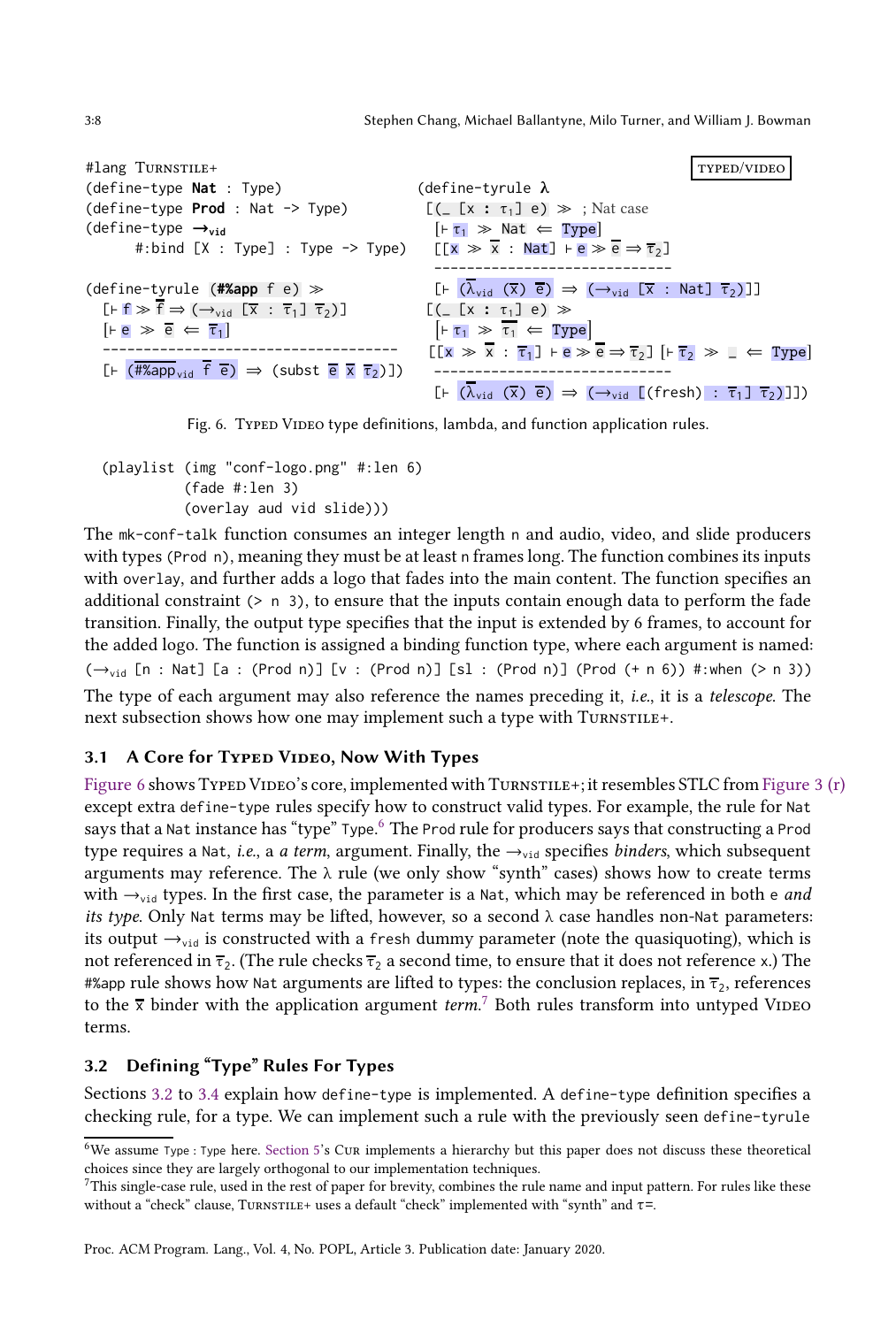<span id="page-8-0"></span>

| $(struct \rightarrow (in out))$                                                            | (struct $\overline{\rightarrow}_{\text{vid}}$ (in out))                                                                                                     |
|--------------------------------------------------------------------------------------------|-------------------------------------------------------------------------------------------------------------------------------------------------------------|
| (define-tyrule $(\rightarrow \tau_1 \tau_2) \gg$                                           | $(detine-tyrule (\rightarrow_{vid} [x : \tau_1] \tau_2) \gg$                                                                                                |
| $\lbrack \vdash \tau_1 \rangle \gg \tau_1 \Leftarrow \text{Type}$                          | $\lvert \vdash \tau_1 \rangle \gg \tau_1 \Leftrightarrow \text{Type}$                                                                                       |
| $\lbrack \vdash \tau_2 \rangle \gg \tau_2 \Leftarrow$ Type                                 | $\lceil x \rangle \gg \overline{x} : \overline{\tau_1} \rceil + \tau_2 \gg \overline{\tau_2} \Leftarrow \text{Type}$                                        |
|                                                                                            |                                                                                                                                                             |
| [ $\vdash$ (#%app $\rightarrow \overline{\tau_1} \overline{\tau_2}$ ) $\Rightarrow$ Type]) | [ $\vdash$ (#%app $\rightarrow$ <sub>vid</sub> $\overline{\tau}_1$ ( $\overline{\lambda}$ ( $\overline{\chi}$ ) $\overline{\tau}_2$ )) $\Rightarrow$ Type]) |

Fig. 7. Explicit define-tyrule type rules for single-arity function types, (I)  $\rightarrow$ , (r)  $\rightarrow$ <sub>vid</sub>

<span id="page-8-1"></span>

| (struct $\overline{\rightarrow}$ (ins out))                                                           | (struct $\overline{\rightarrow}$ via (types))                                                                                     |                                                                                                         |    |
|-------------------------------------------------------------------------------------------------------|-----------------------------------------------------------------------------------------------------------------------------------|---------------------------------------------------------------------------------------------------------|----|
| (define-tyrule ( $\rightarrow \tau_1 \rightarrow \overline{\tau}_1 \leftarrow$ Type]                  | (define-tyrule ( $\rightarrow$ wrong [x : $\tau_1$ ] ... $\tau_2$ ) $\gg$<br>\n $[F\tau_1 \gg \overline{\tau}_1 \leftarrow$ Type] | (I[x $\gg \overline{x} : \overline{\tau}_1$ ] ... $\left[\tau_1 \gg \overline{\tau}_1 \leftarrow$ Type] | ]] |
| [x $\gg \overline{x} : \overline{\tau}_1$ ] ... $\left[\tau_2 \gg \overline{\tau}_2 \leftarrow$ Type] | ]]                                                                                                                                |                                                                                                         |    |
| 1. (Example 11)                                                                                       | [x $\gg \overline{x} : \overline{\tau}_1$ ] ... $\left[\tau_2 \gg \overline{\tau}_2 \leftarrow$ Type]                             |                                                                                                         |    |
| [x $\gg \overline{x} : \overline{\tau}_1$ ] ... $\left[\tau_2 \gg \overline{\tau}_2 \leftarrow$ Type] | ]]                                                                                                                                |                                                                                                         |    |
| [x $\gg \overline{x} : \overline{\tau}_1$ ... $\overline{\tau}_2$ )] $\Rightarrow$ Type]              |                                                                                                                                   |                                                                                                         |    |
| [x $\gg \overline{x} : \tau_1 \gg \overline{\tau}_1 \leftarrow$ Type]                                 | ]]                                                                                                                                |                                                                                                         |    |
| [x $\gg \overline{x} : \tau_1 \gg \overline{\tau}_1 \leftarrow$ Type]                                 | ]]                                                                                                                                |                                                                                                         |    |
| [x $\gg \overline{x} : \tau_1 \gg \overline{\tau}_1 \leftarrow$ Type]                                 | ]]                                                                                                                                |                                                                                                         |    |
| [x $\overline{x} : \overline{x}_1 \Rightarrow \overline{x}_1 \leftarrow$ Type]                        | ]]                                                                                                                                |                                                                                                         |    |
| [x $\overline{x} : \overline{x}_1 \Rightarrow \overline{x}_1 \leftarrow$ Type]                        | ]]                                                                                                                                |                                                                                                         |    |

Fig. 8. Explicit define-tyrule type rules for multi-arity function types, (I)  $\rightarrow$ , (r)  $\rightarrow$ <sub>vid</sub>

because define-tyrule's checking of syntax does not actually know the difference between "terms" or "types". [Figure 7](#page-8-0) shows what these explicit define-tyrules might look like for both plain and TYPED VIDEO's function types. The rule for a standard  $\rightarrow$  checks that its input and output have type Type. But what should be the "transform" output of the rule? Typed  $\lambda$  transforms to a target language's  $\overline{\lambda}$ , but we have more freedom in choosing a type's underlying representation. Considering desired operations on types, however, reveals some criteria for such a representation. Specifically, type checking requires computing binding-aware operations like α-equality and capture-avoiding substitution. Since syntax objects know a program's binding structure, using a binding-valid representation lets us exploit the macro system to implement such operations for free. Thus our criteria for a type representation: (1) uniquely identifies the type; (2) includes the arguments to the type constructor; and 3) respects hygiene, i.e., it has a valid binding structure in the target language. For the first two criteria, we define a (named) record  $\rightarrow$ , declared with struct, and represent  $\rightarrow$  with a syntax object that applies  $\rightarrow$  to the function type constructor's arguments, as seen in Figure 7 (1). For binding types like  $\rightarrow$ <sub>vid</sub> in [Figure 7 \(r\),](#page-8-0) to satisfy the hygiene criteria, its representation in the conclusion includes a  $\overline{\lambda}$  that wraps and binds references to  $\overline{x}$  in  $\overline{\tau}_2$ .

## <span id="page-8-2"></span>3.3 Type Checking Telescopes: A New Turnstile+ Premise

Suppose we want multi-arity function types. The  $\rightarrow$  rule in [Figure 8 \(l\)](#page-8-1) uses an ellipsis pattern . . ., which means "match the preceding pattern zero or more times", to specify multiple arguments. Any pattern variables in this preceding pattern, like  $\tau_1$ , must be accompanied with another ellipsis when used in a syntax template,  $e.g., \tau_1, \ldots$  Turnstille+ allows writing an ellipsis after a premise, which automatically inserts corresponding ellipses for all patterns and templates in that premise. For example the first premise in [Figure 8 \(l\)](#page-8-1) checks that each type in  $\tau_1$ ... has type Type, and matches the expansion of those types to  $\overline{\tau_1}$ ....

The  $\rightarrow_{wrong}$  rule in [Figure 8 \(r\)](#page-8-1) tries to use the same ellipsis pattern as the left, but this is the wrong binding structure because each  $\tau_1$  is checked in a context with *every* x, *including its own*. It's wrong because the . . . usually means "map". But to type check the telescoping binding structure on the right, we need a "fold" operation that interleaves binding with checking. This means we need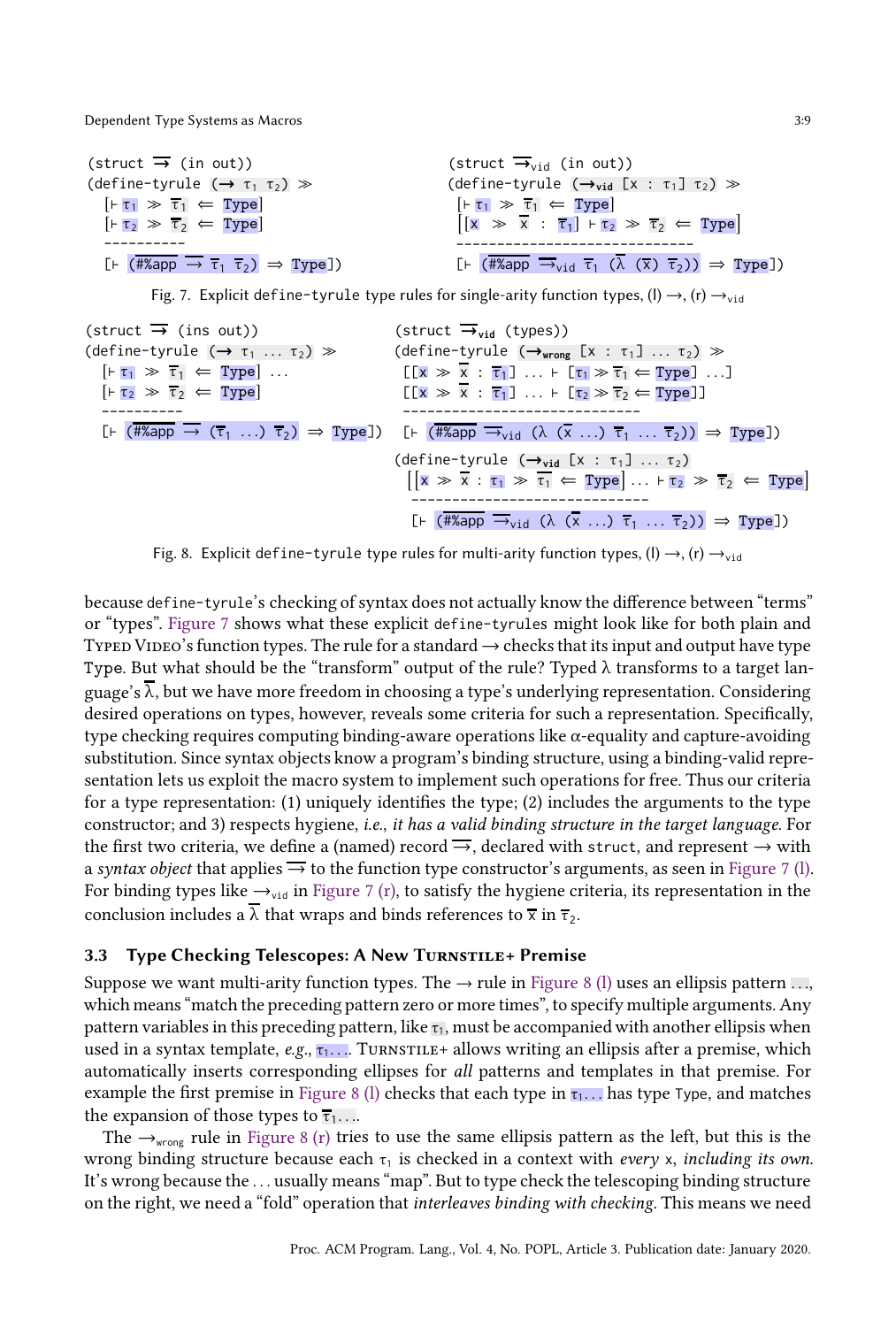<span id="page-9-1"></span>(define (**expand/bind** x stx tag env) (define (**expand/bind/check** x stx tag stxval env) (define stx (local-expand stx env))  $(\text{env-add env x tag } \overline{\text{stx}}))$ (define (**env-add** env x tag stx) (define x (fresh)) (env-add-m env x (attach  $\overline{x}$  tag  $\overline{stx}$ ))) (define  $env_{new}$  (expand/bind x stx tag env)) (if ( stx $\alpha$ = (detach (lookup env<sub>new</sub> x) tag) stxval)  $env<sub>new</sub>$ (err "ty mismatch")))

Fig. 9. Type- and term-agnostic, revised version of the API from Figure [4;](#page-5-1) supports interleaved bind and check.

a new kind of premise, seen in the multi-arity  $\rightarrow$ <sub>vid</sub> rule in [Figure 8 \(r\),](#page-8-1) which is a corrected version of  $\rightarrow$ <sub>wrong</sub>. Specifically, a premise  $\boxed{x} \gg \overline{x} : \overline{t_1} \gg \overline{t_1} \Leftarrow \boxed{Type}$  ... checks each  $\overline{t_1}$ , but also names it so that subsequent type checking invoked by the ellipsis may reference the argument.

This new premise requires revising [Figure 4'](#page-5-1)s API to accommodate the fold operation; the new API is in [Figure 9.](#page-9-1) The main function is now expand/bind, which consumes an identifier x, a syntax object stx, a tag at which to associate x with stx (e.g., 'type), and a (macro) environment env. This new API is agnostic: we do not care whether stx is a type, term, or something else. The expand/bind function expands stx in the context of env's bindings, and then adds x to env as a "type rule" macro where x expands to a fresh  $\overline{x}$ , with stx attached at some tag. For rules that do not want to bind after checking, expand/bind can be called with a dummy x and tag. Folding "check" premises, however, would use expand/bind/check, which wraps expand/bind. It consumes an additional argument stxval, and "checks" that expanding stx results in a syntax object that has tag "equal" to stxval. Concretely, the premise of [Figure 8 \(r\)'](#page-8-1)s  $\rightarrow$ <sub>vid</sub> rule would fold expand/bind/check over x...,  $\tau_1$ ..., and Type..., where each  $\tau_1$  is the stx argument and Type is stxval. The fold would accumulate the env argument which holds the resulting  $\bar{x}$ ... and  $\bar{t}$ ,... Where [Figure 4](#page-5-1) used  $\tau$ =, [Figure 9](#page-9-1) uses  $stx\alpha=$ , which is an agnostic equality function. The box denotes an *interposition point*; TurnsTILE+ implements several of these overloadable hooks at key points to enable more extensible rules.

#### <span id="page-9-0"></span>3.4 Putting it All Together

We need one more component for define-type. The rule outputs in [Figure 8](#page-8-1) are still somewhat arbitrary; a programmer should not need to know this underlying representation. Instead, they should use a type's surface syntax, as [Figure 3](#page-4-0) does when pattern matching with →. To enable this, we define "pattern macros" for each type, which are used exclusively in syntax pattern positions:

(define-pattern-m  $(\rightarrow_{\text{vid}} [x : \tau_1] \dots \tau_2)$   $(\overline{\# \text{Kapp}} \rightarrow_{\text{vid}} (\lambda (x \dots) \tau_1 \dots \tau_2)))$ 

This macro matches on, but hides, a type's internal representation. A pattern macro may have the same name as the type because its expansion occurs *before*, *i.e.*, in a different namespace from, a define-tyrule. This feature relieves TURNSTILE+ programmers from a heavy notational burden. With pattern macros, along with a struct declaration for the internal representation, and a define-tyrule implementing the type constructor rule we can implement define-type, which is just sugar for this collection of definitions.

#### 3.5 Type-Level Computation

Since Typed Video types may contain expressions,  $\alpha$ -equality alone no longer suffices. Thus, we also define a type normalization function, which is straightforward using the macro system's facilities for manipulating syntax. To install this normalization function, we do not need to change any rules; instead, we take advantage of another TURNSTILE+ interposition point, in expand/bind:

(define (expand/bind x stx tag env) (env-add env x tag (norm stx env)))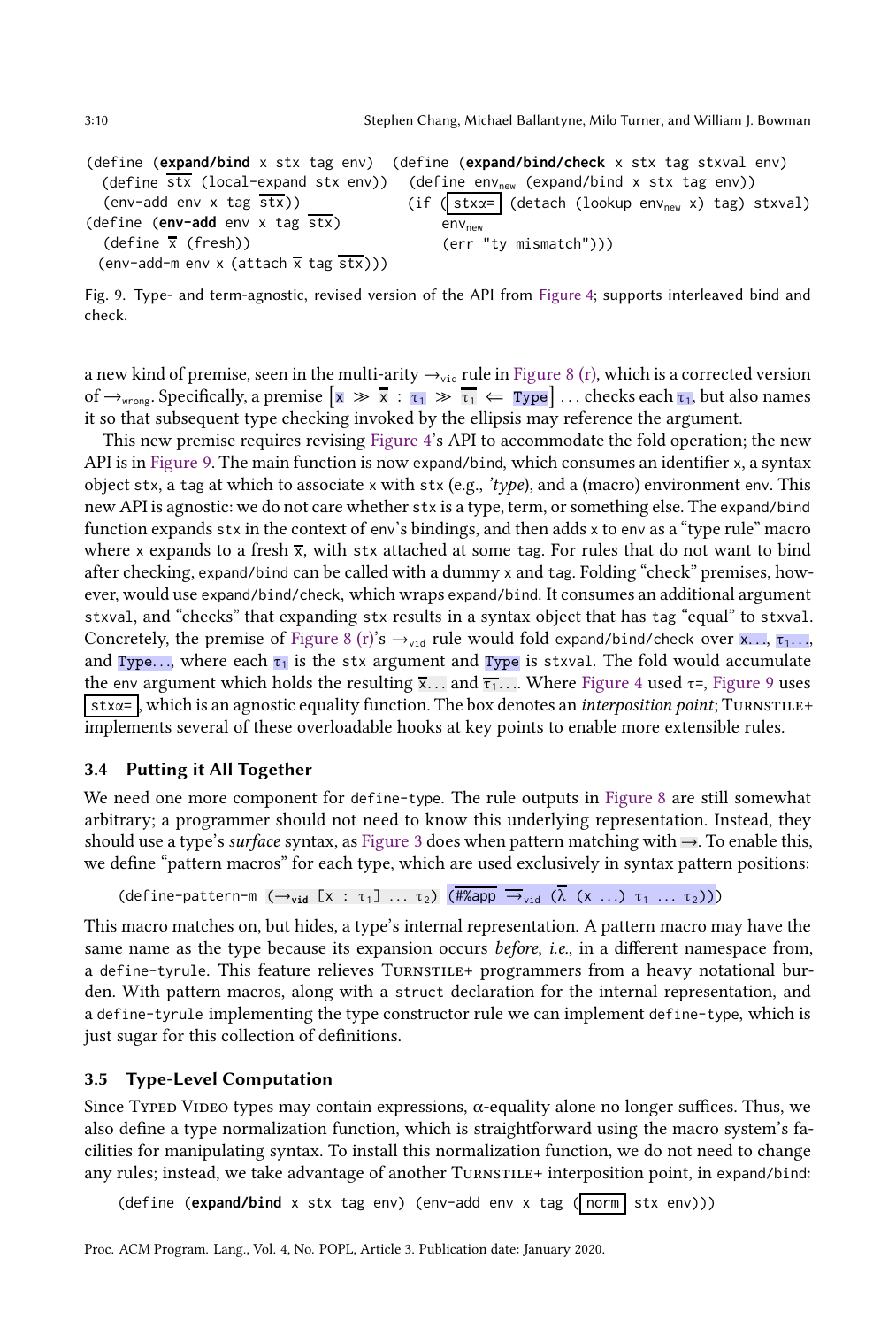<span id="page-10-0"></span>#lang Turnstile+ typed/video (define- norm  $[n \#:\text{when (nat-lit? n) n}]$  [b  $\#:\text{when (bool-lit? b) b}$ ]  $[(+ n m)$  #:with  $\overline{n}$  (norm n) #:with  $\overline{m}$  (norm m) (if (and (nat-lit?  $\overline{n}$ ) (nat-lit?  $\overline{n}$ )) (+ (stx->lit  $\overline{n}$ ) (stx->lit  $\overline{n}$ )) (+  $\overline{n}$  $\overline{m}$ ))] [(Producer n) (Producer ( norm n))] [other other])



```
#lang TURNSTILE+
(define-type \Pi #:bind [X : Type] : Type -> Type)
(define-tyrule (#%app f e) ≫
     \left[\begin{matrix} \vdash \mathbf{f} \end{matrix}\right] \Rightarrow \left(\begin{matrix} \Pi \end{matrix}\right] \left[\begin{matrix} \overline{X} \\ \overline{Y} \end{matrix}\right] \left[\begin{matrix} \overline{\tau}_1 \end{matrix}\right] \left[\begin{matrix} \overline{\tau}_2 \end{matrix}\right][-e \gg \overline{e} \Leftarrow \overline{\tau}_1]------------------------------------
     [F \times (\beta \overline{f} \overline{e}) \Rightarrow (\hat{f} \times (\beta \overline{f} \overline{e}) \overline{e})dep-lang
                                                                                                                                            (define-tyrule (λ [x : τ] e) ≫
                                                                                                                                                  [⊢ τ ≫ τ ⇐ Type]
                                                                                                                                                  [[x \gg x : \overline{\tau}] ⊢ e \gg e \Rightarrow \overline{\tau_2}]
                                                                                                                                                  ------------------------------
                                                                                                                                                  \left[\begin{matrix}F\end{matrix}\right] \left(\overline{\lambda} \right] \left(\overline{\lambda} \right) \overline{e} \left(\begin{matrix}I\end{matrix}\right] \left(\begin{matrix}I\end{matrix}\right] \left(\begin{matrix}T\end{matrix}\right] \left(\begin{matrix}T\end{matrix}\right] \left(\begin{matrix}T\end{matrix}\right)\left(\begin{matrix}T\end{matrix}\right)(define-red \beta (#%app (\overline{\lambda} (x) body) e) ~> (subst e x body))
```
Fig. 11. A full-spectrum dependently typed lambda calculus.

This new version modifies [Figure 9'](#page-9-1)s version by replacing local-expand with an overloadable norm (that itself defaults to local-expand). This ensures that only normal forms are used when computing equality with  $stx = \ln$  [Figure 9.](#page-9-1) For Typed Video, we implement an interpreter for the index language. [Figure 10](#page-10-0) conveys the basic idea. It uses define- $\lceil$  norm to overload  $\lceil$  norm, which is implemented as a series of pattern-body cases. The first two cases match literal values. The third case matches on addition, recursively calling norm on the arguments. If evaluating those terms produce syntactic literal numbers, then the actual arithmetic operation is performed; otherwise, normalization produces a normalized addition syntax object. This fourth case is similar: if the input is a Producer, then its index is normalized. Finally, the last case leaves the type unchanged.

# 4 A DEPENDENTLY-TYPED CALCULUS

The approach to type-level computation for [Section 3'](#page-6-0)s Typed Video suffices for a simple index language but this approach is not extensible,  $e.g.,$  it breaks down for languages where introducing new datatypes is possible. This section presents a more general and extensible approach to adding type-level computation, which we dub normalization by macro expansion because each reduction rule is implemented as a separate macro. We explain using a calculus with full-spectrum dependent types, comparable to the Calculus of Constructions (CC) [\[Coquand and Huet 1988\]](#page-27-14), in which there is no distinction between terms and types. We then extend this initial implementation with type schemas, à la Martin-Löf Type Theory [\[Martin-Löf 1975\]](#page-28-11), and finally add inductive types, demonstrating that our approach scales to the calculi used in contemporary proof assistants. Further, each extension is modular: it only defines new constructs and does not modify prior code.

# 4.1 Defining Type-Level Reductions

This section introduces a TURNSTILE+ construct called define-red, for defining type-level computa-tion. [Figure 11](#page-10-1) presents DEP-LANG, which uses define-red to define a β reduction rule by specifying a redex (as a syntax pattern) and a contractum (as a template). DEP-LANG also upgrades [Figure 3'](#page-4-0)s STLC by: (1) changing  $\rightarrow$  to  $\Pi$ , the dependent function type whose output type can refer to its input; and (2) modifying λ and #%app to introduce and eliminate Π. Since the β macro is invoked in #%app's output, type computation is interleaved with type checking.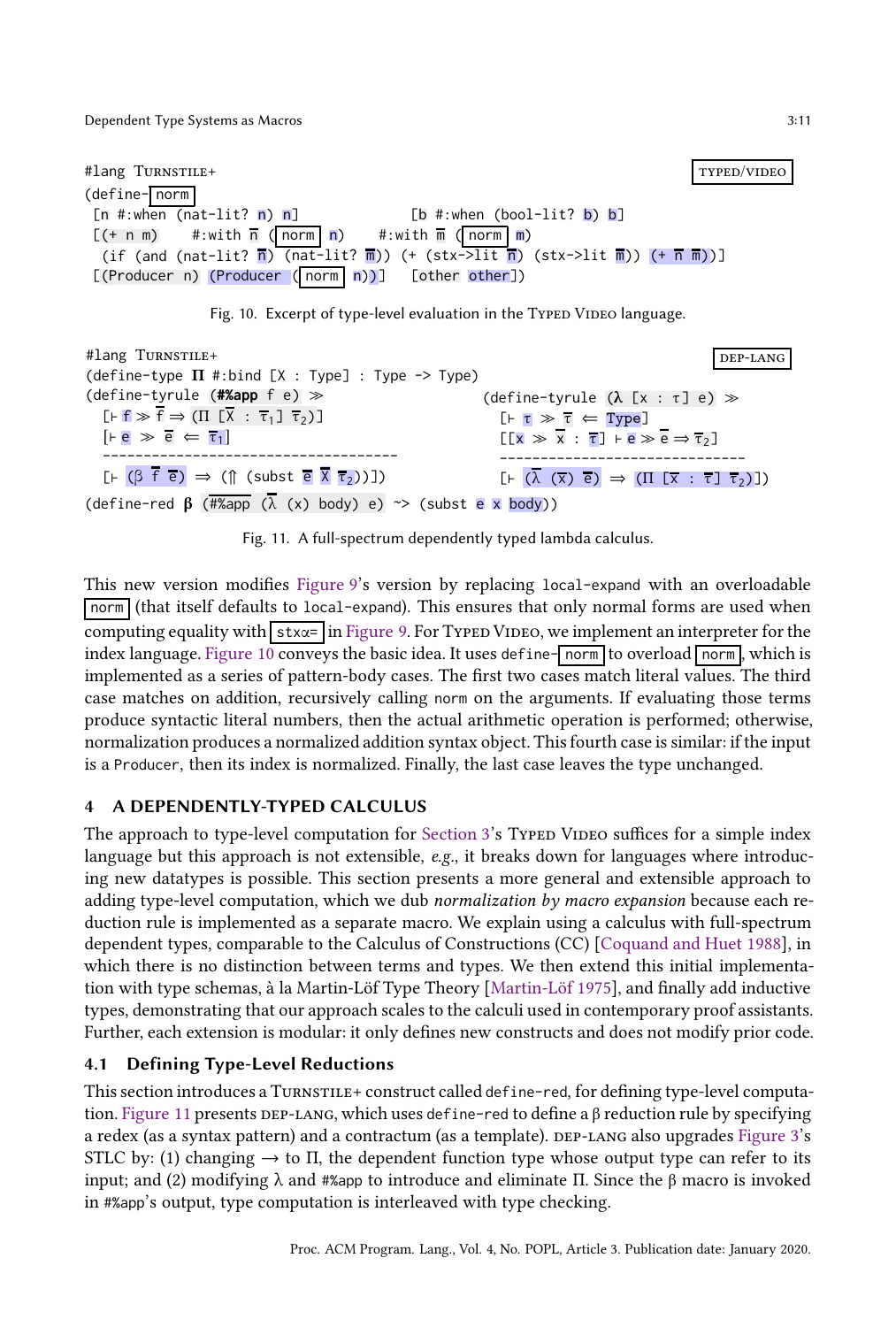3:12 Stephen Chang, Michael Ballantyne, Milo Turner, and William J. Bowman

| (define-m $\beta$                                                                                                            | ; $\hat{\mathbb{I}}_{v1}$ : fn mapping #%app back to $\beta$ , |
|------------------------------------------------------------------------------------------------------------------------------|----------------------------------------------------------------|
| $[(\lambda (\overline{x}) \overline{body}) \overline{e}) (\uparrow_{v1} (subst \overline{e} \overline{x} \overline{body}))]$ | : NOT extensible                                               |
| $[(f \overline{e})$ $(H\$ {2app} f \overline{e})]) ; neutral term                                                            | (define $(\hat{\mathbf{h}}_{v1} e)$ (subst $\beta$ #%app e))   |

Fig. 12. Possible β reduction rule, implemented as a plain macro, but *not* extensible.

<span id="page-11-1"></span>

| (define $\hat{\mathbf{n}}$ ; extensible reflect fn                                                                                                                                                                                                                                                 | ; examples:                                                             | TURNSTILE+ |
|----------------------------------------------------------------------------------------------------------------------------------------------------------------------------------------------------------------------------------------------------------------------------------------------------|-------------------------------------------------------------------------|------------|
| $[\overline{x}$ #:when (and (id? $\overline{x}$ )(has-reflid? $\overline{x}$ )) ; ((mk-reflected $\overline{\#2}$ app $\beta$ ) ( $\lambda \times x$ ) ( $\lambda \times x$ ))                                                                                                                     |                                                                         |            |
| $(detach \times 'reflect-name)$ ]                                                                                                                                                                                                                                                                  | ; = $(\overline{\# \text{Kapp}} (\lambda \times x) (\lambda \times x))$ |            |
| $[(e \ldots) ((\hat{\mathbb{q}} \cdot e) \ldots)]$                                                                                                                                                                                                                                                 | ; (↑ ((mk-reflected #%app β) (λ x x) (λ x x)))                          |            |
| [otherwise otherwise])                                                                                                                                                                                                                                                                             | ; = $(\beta (\lambda \times x) (\lambda \times x))$                     |            |
| (define (mk-reflected placehold reflid)                                                                                                                                                                                                                                                            | : (local-expand                                                         |            |
| (attach placehold 'reflect-name reflid)) ; ( $\Uparrow$ ((mk-reflected $\frac{1}{2}$ $\frac{1}{2}$ $\frac{1}{2}$ $\frac{1}{2}$ $\frac{1}{2}$ $\frac{1}{2}$ $\frac{1}{2}$ $\frac{1}{2}$ $\frac{1}{2}$ $\frac{1}{2}$ $\frac{1}{2}$ $\frac{1}{2}$ $\frac{1}{2}$ $\frac{1}{2}$ $\frac{1}{2}$ $\frac{1$ |                                                                         |            |
|                                                                                                                                                                                                                                                                                                    | $\therefore$ = $(\lambda \times x)$                                     |            |
| (define-m <b>define-red</b> ; TURNSTILE+ form for defining reduction rules                                                                                                                                                                                                                         |                                                                         |            |
| [(define-red red-name redex ~> contractum) (define-red red-name [redex ~> contractum])]                                                                                                                                                                                                            |                                                                         |            |
| [(define-red red-name [(placeholder redex-hd rst ) $\rightarrow$ contractum] ); multi-redex case                                                                                                                                                                                                   |                                                                         |            |
| $\Gamma$ (define-m red-name                                                                                                                                                                                                                                                                        |                                                                         |            |

 $[(\text{redex-hd} rst ...)$   $(\text{modform})$  ...

 $\Box$  [(e ...) ((mk-reflected placeholder red-name) e ...)])) $\Box$ ])

Fig. 13. Extensible Turnstille+ API for defining reduction rules, used to define  $β$ .

Adefine-red definition internally defines a macro that rewrites redexes into contractums. [Figure 12](#page-11-0) sketches what a β macro might look like. If the first term is a  $\overline{\lambda}$  (first case), occurrences of parameter  $\bar{x}$  in the body are replaced with argument  $\bar{e}$ . This reduction may create more redexes in the contractum, e.g., if the  $\overline{e}$  argument is a function, so  $\beta$ 's first case applies  $\eta_v$ , which "reflects"  $\frac{\pi}{4}$  app references back to β, enabling further reductions. Otherwise (second case), the result of β is an unreduced  $\frac{4}{4}$  *π*eutral term. This β conceptually captures "normalization by macro expansion", but it's still not extensible since  $\hat{I}_{\text{VI}}$  would need to know about all possible reduction rules in advance.

Instead, [Figure 13](#page-11-1) defines a new ⇑, extensible via syntax properties. Instead of directly replacing  $\frac{1}{4\%$ app,  $\hat{p}$  traverses a piece of syntax and checks for a 'reflect-name property. If it exists, its value is used as the reflected name. Correspondingly, mk-reflected creates such an annotated syntax, for use in unreducible neutral terms, by attaching a 'reflect-name property to a given placeholder identifier. With our function application example, the placeholder is  $\frac{4}{4}$  ( $\frac{2}{4}$  and the reflid is β.

Finally, define-red in [Figure 13 \(bot\)](#page-11-1) is a macro-defining macro that, given a redex pattern and contractum template, generates a macro with the necessary calls to ⇑ and mk-reflected. Thus multiple define-red declarations automatically cooperate with each other without knowing of each other's presence. The first case of define-red is shorthand for single-redex reduction rules. It recursively calls the multi-redex second case, $8$  where the generated macro definition, red-name, is a generalized version of β from [Figure 12.](#page-11-0) If this macro's inputs match the supplied redex pattern, it rewrites them to the specified contractum, letting Racket's macro patterns and templates automatically do the work. Otherwise, the result is an unreduced neutral term with the supplied placeholder at the head, marked with a 'reflect-name property. Thus if later reductions transform the neutral term into a redex, ⇑ ensures that red-name is invoked again to reduce it.

## 4.2 A Little Sugar

<span id="page-11-2"></span> $8$ Since define-red is a macro-defining macro, it has nested syntax templates and patterns, making our usual coloring more difficult to see. To help, the outer syntax template in the second case is boxed with  $\sqrt{2}$  instead of the usual blue text color.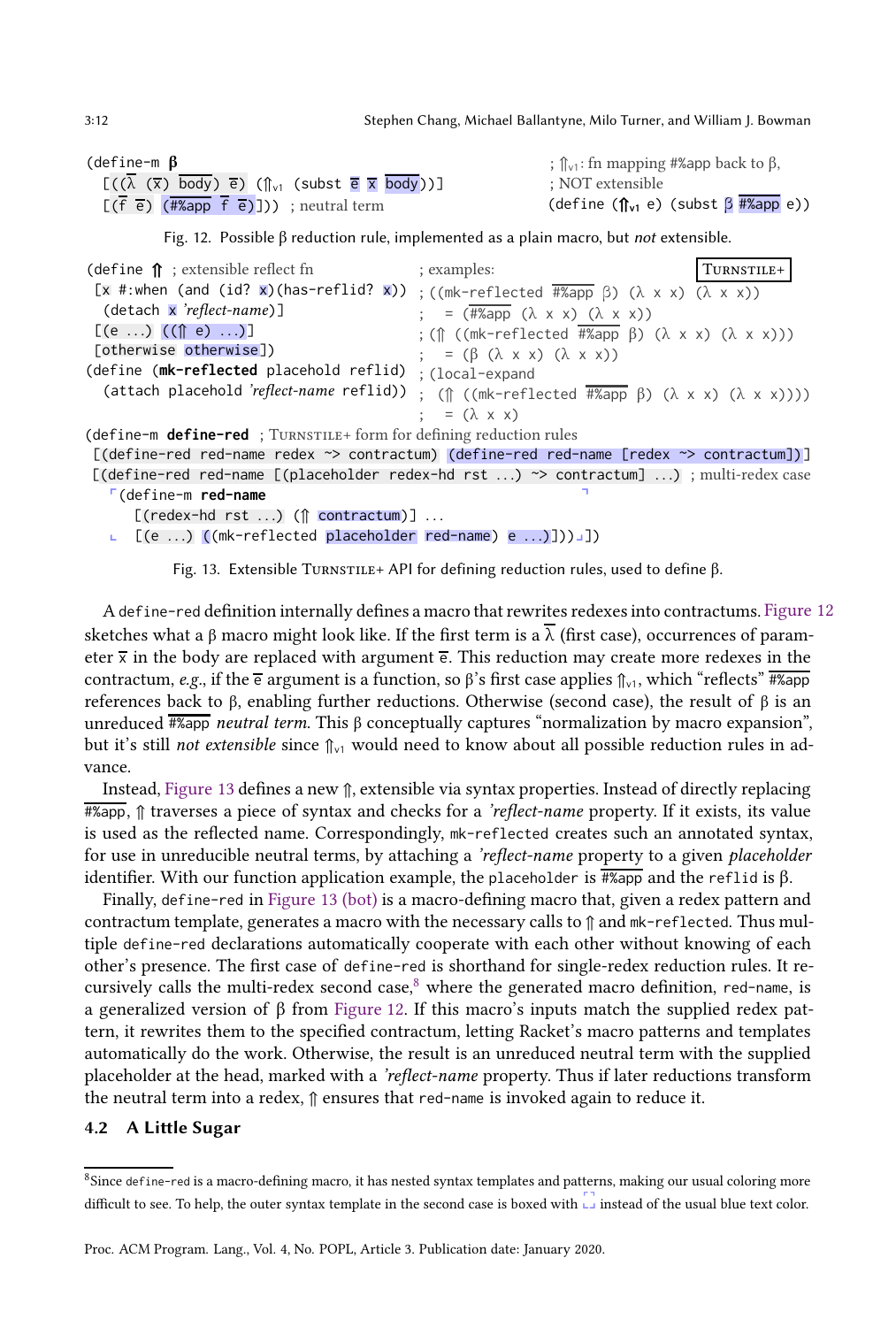```
#lang DEP-LANG department of the property of the property of the property of the property of the property of the property of the property of the property of the property of the property of the property of the property of t
(provide/rename [Π/c Π] [Π/c →] [λ/c λ] [app/c #%app])
(define-m Π/c [(_ e) e] [(_ [x : τ] . rst) (Π [x : τ] (Π/c . rst))]
                                     [(-\tau + \text{rst}) \quad (\Pi \left[ (\text{fresh}) : \tau \right] (\Pi/c + \text{rst}))])(define-m λ/c [(_ e) e] [(_ x+τ . rst) (λ x+τ (λ/c . rst))])
(define-m app/c [(_ e) e] [(_ f e . rst) (app/c (#%app f e) . rst)])
```
Fig. 14. A DEP-LANG library that adds some syntactic sugar for currying.

```
#lang Turnstille+ (require DEP-LANG) (provide Nat Z S elim<sub>Nat</sub> #%datum) DEP-LANG/NAT
(define-type Nat : Type) (define-type Z : Nat) (define-type S : Nat -> Nat)
(define-tyrule (elim<sub>Nat</sub> n P mz ms) ≫
    \boxed{\vdash n \gg \overline{n} \Leftarrow \text{Nat}}; target
    \left[\vdash P \gg \overline{P} \Leftarrow (\rightarrow \text{Nat Type})\right]; prop / motive
    \boxed{\vdash mz \gg mz \Leftarrow (\overline{P} Z)}; method for Z
    \boxed{\vdash \textsf{ms} \gg \textsf{ms} \Leftarrow (\textsf{\textsf{II}} \; [\textsf{k} : \textsf{Nat}] \; (\rightarrow \; (\overline{\textsf{P}} \; \textsf{k}) \; (\overline{\textsf{P}} \; (\textsf{S} \; \textsf{k}))))}; method for S
    -----------
   [F \text{ (eval}_{\text{Nat}} \overline{n} \overline{P} \overline{mz} \overline{mz}) \Rightarrow (\overline{P} \overline{n})])(define-red eval<sub>Nat</sub>
   [(eval<sub>Nat</sub> Z P mz ms) \sim mz][(eval<sub>Nat</sub> (S k) P mz m s) \sim (ms k (eval<sub>Nat</sub> k P mz m s))](define-m #%datum
   [(- n) #:when (zero? n) Z]
   [(- n) #:when (nat-lit? n) (S (#%datum (sub1 (stx->lit n))))]
   [(x \times (#%dataum x)]
```


[Figure 11'](#page-10-1)s DEP-LANG is roughly the Calculus of Constructions, which is not a real programming language yet. Fortunately, languages created with our approach are extensible via macros for free. We demonstrate this with first some small sugar extensions, which we then use to create larger extensions like type schemas and inductive datatypes. [Figure 14](#page-12-0) defines currying, multi-argument forms  $\Pi/c$ ,  $\lambda/c$ , and app/c, which unroll into their univariate versions.  $\Pi/c$  also allows omitting the binder when there is no dependency; in this (third) case, a fresh identifier is used. This allows programmers to more concisely use  $\Pi$  like the simply typed  $\rightarrow$  when appropriate; correspondingly it is doubly exported with this alternate  $\rightarrow$  name. All these macros use a "dot" pattern, which matches a syntax object as a cons pair, split into its head and tail, e.g., in (Π b . rst), b is the first binder and rst is the rest of the type, which may include more binders. The DEP-LANG/SUGAR library exports these currying forms without their /c suffix, meaning users of the library will have the original constructs overloaded with these respective sugary forms.

## 4.3 An Extension of Natural Numbers

To write interesting programs, DEP-LANG needs more data types. Thus we extend it—using already described tools and techniques—with a MLTT-style [\[Nordström et al. 1990\]](#page-28-12) natural number type schema in [Figure 15.](#page-12-1) Like all TURNSTILE+ constructs, define-type is not limited to defining "types" in the simply typed sense; instead, it's suitable for defining any "constructor" form. Thus this module uses it to define Nat *and* its introduction rules Z and S, corresponding to "zero" and "successor". The elimination form,  $elim_{Nat}$ , corresponds to a fold over the datatype. Following the terminology of [McBride](#page-28-3) [\[2000\]](#page-28-3), the form (elim<sub>Nat</sub> n P mz ms) takes target to eliminate n, a motive P that describes the return type of this form, and one *method* for each case of natural numbers: mz when n is zero and ms when n is a successor. Method mz must have type (P Z), i.e., the motive applied to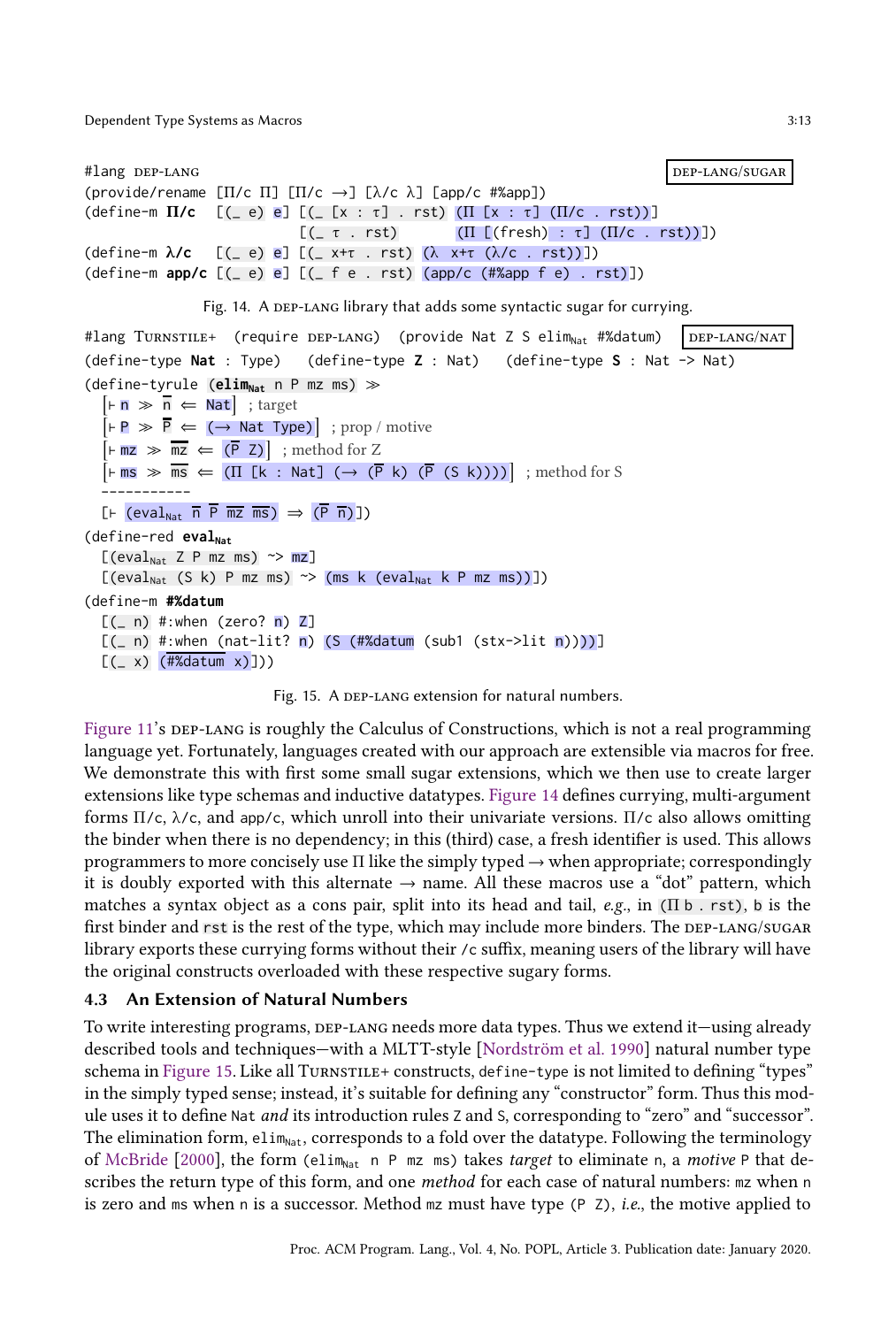#lang TURNSTILE+

 $(\text{define-type} = : |$ (define-type refl (define-red eval=

```
\n
$$
(require DEP-LANG)\n \quad (define-type (transpose t P P W e) \n (A : Type] [a : A] [b : A] → Type) [F t \Rightarrow \overline{t} \Rightarrow A] [F W \Rightarrow \overline{w} \Leftarrow A]\n : [A : Type] [e : A] → (= A e e)) [F P \Rightarrow \overline{P} \Leftarrow (\rightarrow A Type)]\n \quad (eval= pt (refl A t)) \Rightarrow pt)\n \quad [F B \Rightarrow \overline{P} \Leftarrow (\overline{P} t)]\n \quad [F e \Rightarrow \overline{e} \Leftarrow (= A t \overline{w})]\n \quad (= (eval= \overline{p} \overline{e}) \Rightarrow (\overline{P} \overline{w})])\n
$$

```



<span id="page-13-1"></span>
```
\n(define–tyrule (define-type name : [A : x1] ... -> x2) > \n[[A > \overline{A} : x1 > x1 <= Type] ... + x2 > x2 <= Type]\n\nL> F(define–tyrule (name 
$$
\overline{A} ...
$$
) > \n[+  $\overline{A} \gg \overline{A} \in \overline{x_1}$ ] ...  
\nL> F(name  $\overline{A} ...$ ) > \n[+  $\overline{A} \gg \overline{A} \in \overline{x_1}$ ] ...  
\nL> F (name  $\overline{A} ...$ ) > x2])\n
```

Fig. 17. (Part of) the implementation of define-type, showing instantiation of telescopes.

zero, while ms must have type (Π [k : Nat] ( $\rightarrow$  (P k) (P (S k)))), which mirrors an induction proof: for any k, given a proof of  $(P \mid k)$ , we show  $(P \mid (S \mid k))$ . Using define-red, we can define reduction rules for elim<sub>Nat</sub>, one each for Z and S. Observe that the pattern macros Z and S (defined as part of define-type, explained in [Section 3.4\)](#page-9-0) help specify the reduction succinctly.

Finally, the Nat module overloads the meaning of *literal data* by extending #%datum, another Racket interposition point that wraps literals. With the new #%datum, users of the DEP-LANG/NAT can write numeric literals in place of the more cumbersome Z and S constructors. The last #%datum clause falls back to a core #%datum, making this extension compatible with others that might extend literal data. We could even support diamond extensions by importing two existing versions of #%datum (under different names) and use them in separate clauses of a new #%datum.

Notably, we use #lang TURNSTILE+ to implement this Nat module, not DEP-LANG, because (un-like [Figure 14\)](#page-12-0) this extension is *unsafe*. Ideally, the DEP-LANG trusted core should not have the ability to add new types and rules that could change the logic. [Section 4.5](#page-14-0) discusses managing extensions.

## <span id="page-13-2"></span>4.4 An Equality Type Extension, and Applying Telescopes

[Figure 16](#page-13-0) presents a module implementing an equality, or identity, type. The transport rule dictates that for any motive P such that (P a) holds, eliminating a proof that  $a = b$  allows concluding (P b). The eval-reduction then rewrites to  $p\bar{t}$  when the proof is a refl constructor. The = define-type declaration uses telescopic arguments. While [Section 3.3](#page-8-2) presented our technique of checking telescopes, applying telescopic constructors is equally tricky. This subsection addresses the latter with a novel, pattern-based substitution technique.

[Figure 17](#page-13-1) shows the relevant parts of define-type, which generates a define-tyrule that uses this technique. define-type first validates the  $x_1 \ldots x_2$  annotations supplied by the programmer, with the new premise syntax from [Section 3.3.](#page-8-2) The conclusion (a  $>$  form accommodates emitting top-level forms like definitions) produces the type rule for name types. The key is the reuse of the  $\overline{A}$ ... pattern variables from the premises of the define-type as the pattern variables of the generated define-tyrule. When the name type constructor is called,  $\overline{A}$  is bound to the arguments supplied to that constructor. Since  $\overline{A}$  also binds references in  $\overline{x}_1$ ..., however, uses of  $\overline{x}_1$ ... in name *automatically* have  $\overline{A}$  references replaced with the concrete arguments to the name type constructor,

<span id="page-13-0"></span>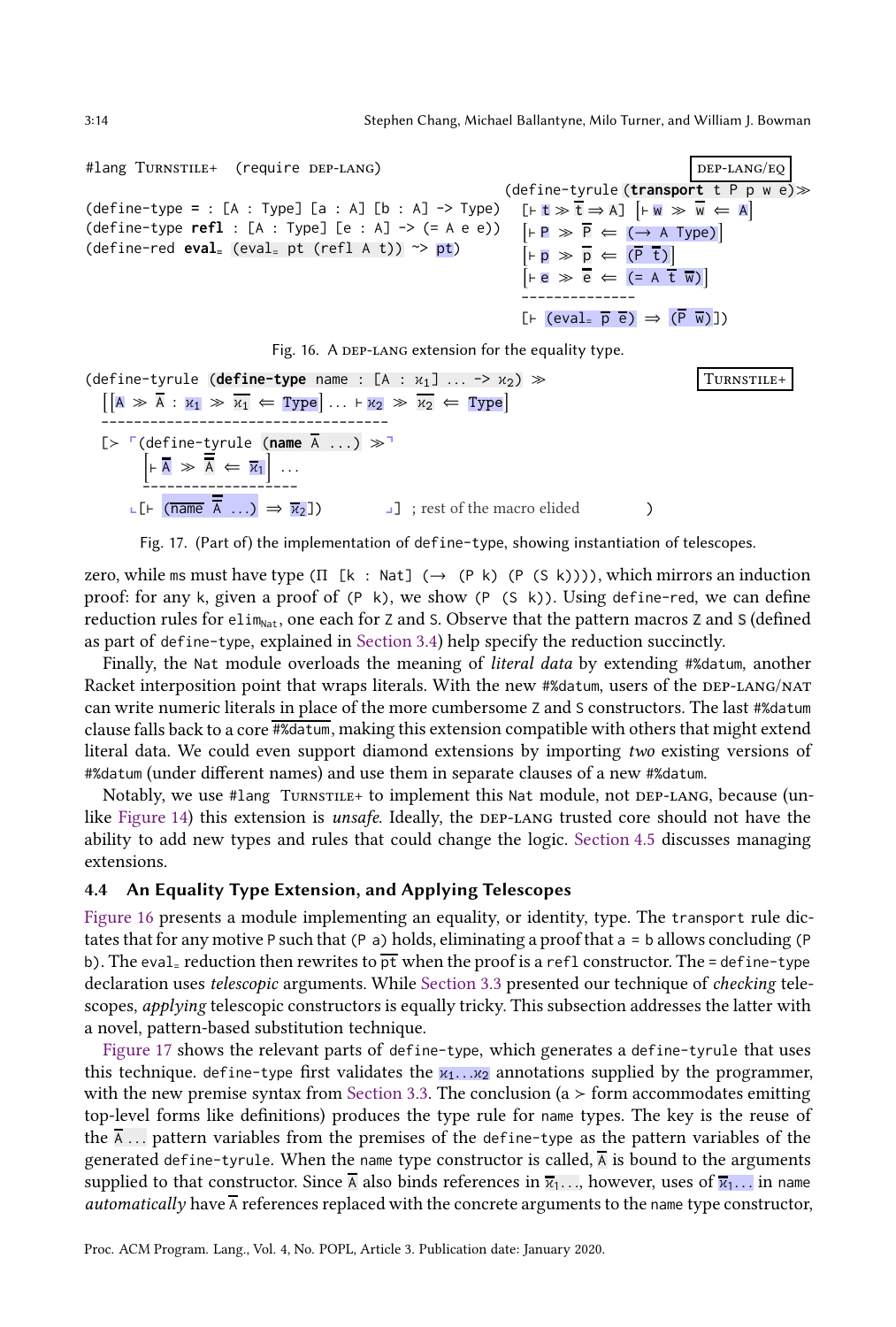```
#lang DEP-LANG (require dep-lang/bool dep-lang/eq) BAD-DEP-LANG-PROG
(define false=true (assign (void) (= false true))) ; should not be able to do this
(λ x (elim<sub>Bool</sub> x (λ y (= (not y) y)) false=true (sym false=true)))
    ; proves (∀ [x : Bool] (= (not x) x))
#lang DEF-LANG (require dep-lang/bool dep-lang/eq unsafe/axiom) DEF-LANG-PROG-AXIOMS(define-axiom false=true (= false true))
(print-assumptions (\lambda \times (elim_{Bool} \times (\lambda \times (=(not \ y) \times)) ) false=true (sym false=true))))
    ; => Axioms used: false=true : (= false true)
#lang Turnstile+ (provide define-axiom print-assumptions) vnsAFE/AXIOM
(define-m (define-axiom name τ)
  r<br>L(define name (attach (assign (void) τ) 'axiom name))]
(define-m (print-assumptions e)
  (print "Axioms used: ~a" (find-axioms (local-expand #`e)))) ; scans e for axiom props
Fig. 18. (top) DEP-LANG program showing danger of extensions. (mid/bot) An axiom library to track exten-
sions.
#lang Turnstille+ (require rosette) ; imports z3verify values are unsafe/z3
(define-m (define-axiom/z3 name e τ)
  -<br>∟(define-m name #:when (z3verify τ) (attach (assign (<mark>void)</mark> τ) 'axiom name 'z3 name))]
#lang Turnstille+ (provide (rename [require/report require])) bep-LANG
(define (maybe-report-extensions! module-path)
  (when (not (equal? (get-lang module-path) DEP-LANG))
    (print "using extension:" module-path)))
```
<span id="page-14-2"></span>(define-m (require/report module-path) (require module-path) (maybe-report-extensions! module-path))

Fig. 19. (top) solver-aided axioms; (bot) overloading behavior of require and provide.

which is the desired behavior. In other words, we piggyback on substitutions that the macro system already performs with pattern variables in templates to instantiate type variables. Further, the technique is safe, i.e., no variables are captured, thanks to hygiene.

### <span id="page-14-0"></span>4.5 INTERLUDE: Managing Extensions to a Trusted Core

Our macro-based approach gives library writers the same power as language implementers to add new types and rules. Of course, this is dangerous since they might implement rules incorrectly, changing the trusted core. [Figure 18 \(top\)](#page-14-1) shows a blatant example. Using assign, it defines false=true as an arbitrary term with type (= false true), rendering previously unprovable theorems, e.g., that (not x) equals x, for all x, provable.

Fortunately, the ability of macros to control syntax can also help tame this power. This subsection shows several possibilities. Any extensions in the paper may use the following mechanisms. A first step is to exclude "unsafe" extension capabilities, like assign, from core dep-lang. [Figure 18 \(mid\)](#page-14-1) shows the same program, but with "axioms" marked. Specifically, the program explicitly imports unsafe/axiom [\(Figure 18 \(bot\)\)](#page-14-1), which has two constructs: define-axiom produces an assign, but tagged with an extra 'axiom property; print-assumptions then scans a term for these marked subterms and reports them. Using these constructs, programmers can at least know when they are using unproven axioms. Proof assistants like Coq have a similar feature.

With our framework, we can do more; [Figure 19](#page-14-2) shows two possibilities. The first (top) is another axiom-definer library; it provides define-axiom/z3, which is like define-axiom, except it asks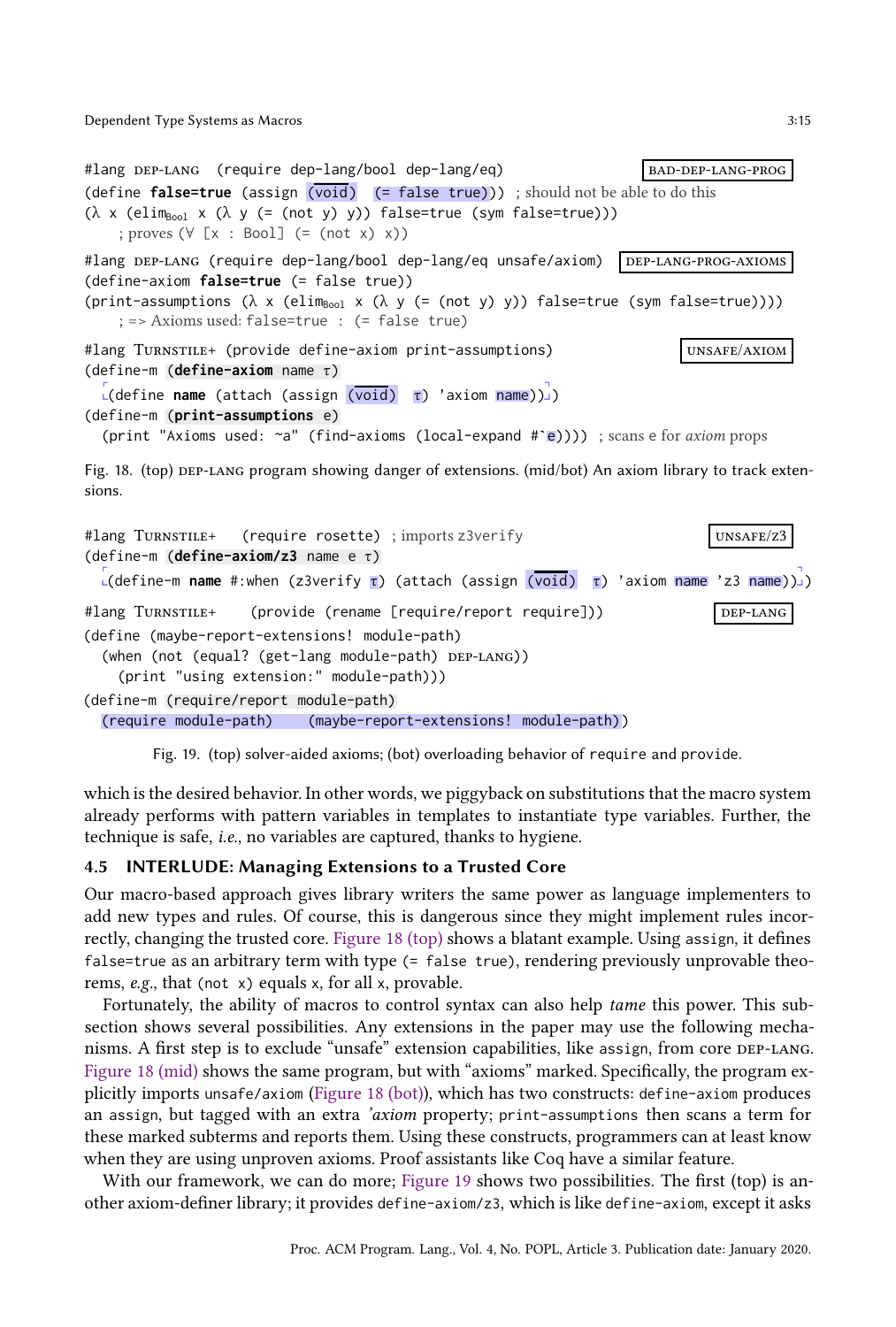a Z3 solver to verify the theorem before accepting it. Since our extensions are linguistically supported, not third-party tools, we may use arbitrary Racket libraries; thus we call on the Rosette language [\[Torlak and Bodik 2014\]](#page-29-6) to help translate to SMT-LIB terms. The resulting term is marked as both 'axiom and 'z3axiom, enabling more fine-grained classification. (Of course, the solver must now be trusted. We are currently working to translate Z3 proof scripts back to DEP-LANG terms.)

A remaining loophole is that users must explicitly use these axiom libraries; they could just as easily use another library that does not mark axioms. [Figure 19 \(bot\)](#page-14-2) shows one way to address this, by modifying a language's import mechanism. Specifically, require/report wraps require so it warns if an imported module is not implemented with the trusted DEP-LANG core (we can easily error instead of warning if we want a safe non-extensible language). If DEP-LANG uses require/report as its only import mechanism, users cannot circumvent it.

## 4.6 Indexed Inductive Type Families

Instead of modifying the trusted core with type schemas, most proof assistants support safe extension with inductively-defined type families [\[Dybjer 1994\]](#page-27-10). In other words, the core is extended just once with a set of sound, general-purpose rules for defining new types. We straightforwardly add this capability to DEP-LANG, using the constructs we have already presented, to get DEP-INDlang. Specifically, [Figure 20](#page-16-0) presents define-datatype, which is based on Brady's presentation of TT [\[Brady 2005\]](#page-27-15). The complete implementation is mere tens of lines of code,<sup>[9](#page-15-0)</sup> yet it makes DEPind-lang comparable to the core of proof assistants like Coq, demonstrating that our macro-based approach scales to expressive type theories while maintaining convenient notation.

We use a concrete length-indexed list example to help explain define-datatype:

```
#lang dep-ind-lang list-prog
(define-datotype Vec [A : Type] : (\rightarrow [i : Nat] Type)[nil : (Vec A 0)]
 [cons [k : Nat] [x : A] [xs : (Vec A k)] : (Vec A (S k))]
```
The main source of complexity compared to previous type definitions is that indexed inductive types distinguish between parameters and indices (A and i in the figure). Parameters are invariant across the definition while indices may vary. Thus data constructor declarations (nil and cons) may reference parameters A from the type definition, but indices must be specific to each constructor.

Briefly, the define-datatype macro produces the following definitions: define-types to define the type and its data constructors; a define-tyrule elimination rule; and a define-red reduction rule for the eliminators. A line-by-line explanation follows.

• (define-tyrule (**define-datatype**  $T$  [A :  $\tau_A$ ] ... :  $\tau$  [C x+ $\tau$  ... :  $\tau_c$ ] ...)  $\gg$ 

This defines a new language construct named define-datatype. When used, define-datatype defines a type constructor named T that itself has type (Π [A :  $\tau_A$ ] ...τ). A colon distinguishes the parameters from the rest of the type and the  $\tau$  part may include indices, as in the Vec example. The rest of this input pattern specifies the data constructors C . . . that produce terms of type T; each C has type ( $\Pi$  [A :  $\tau_A$ ] ...  $x+\tau$  ...  $\tau_C$ ) where the A ... are the same parameters from T.

$$
\bullet \ \ [\texttt{[A]} \gg \overline{\mathsf{A}} : \tau_{\mathsf{A}} \gg \overline{\tau}_{\mathsf{A}} \Leftarrow \texttt{Type}] \dots [\texttt{T} \gg \overline{\mathsf{T}} : (\texttt{II} \ [\texttt{A} : \tau_{\mathsf{A}}] \dots \tau)] + [\tau \gg (\texttt{II} \ [\texttt{i} : \overline{\tau}_{\mathsf{i}}] \dots \overline{\tau}_{\mathsf{T}}) \Leftarrow \texttt{Type}] \newline [\texttt{(II} \ \texttt{x} + \tau \ \dots \ \tau_{\mathsf{C}}) \gg (\texttt{II} \ [\texttt{i} + \mathsf{x} : \overline{\tau}_{\mathsf{1}}] \ \dots \ (\texttt{T} \ \overline{\tau}_{2} \ \dots)) \Leftarrow \texttt{Type}] \ \dots \ ]
$$

These premises validate the types supplied by a programmer writing a define-datatype. Since these types may recursively reference the type being defined, the type environment includes T. The pattern for the expansion of  $\tau$  includes explicit index pattern variables; similarly, the data

<span id="page-15-0"></span> $9$  Our goal here is to communicate the essence of the definition clearly; thus we do elide positivity checking and some other definitions that would clutter the code, but the actual implementation is not too much longer.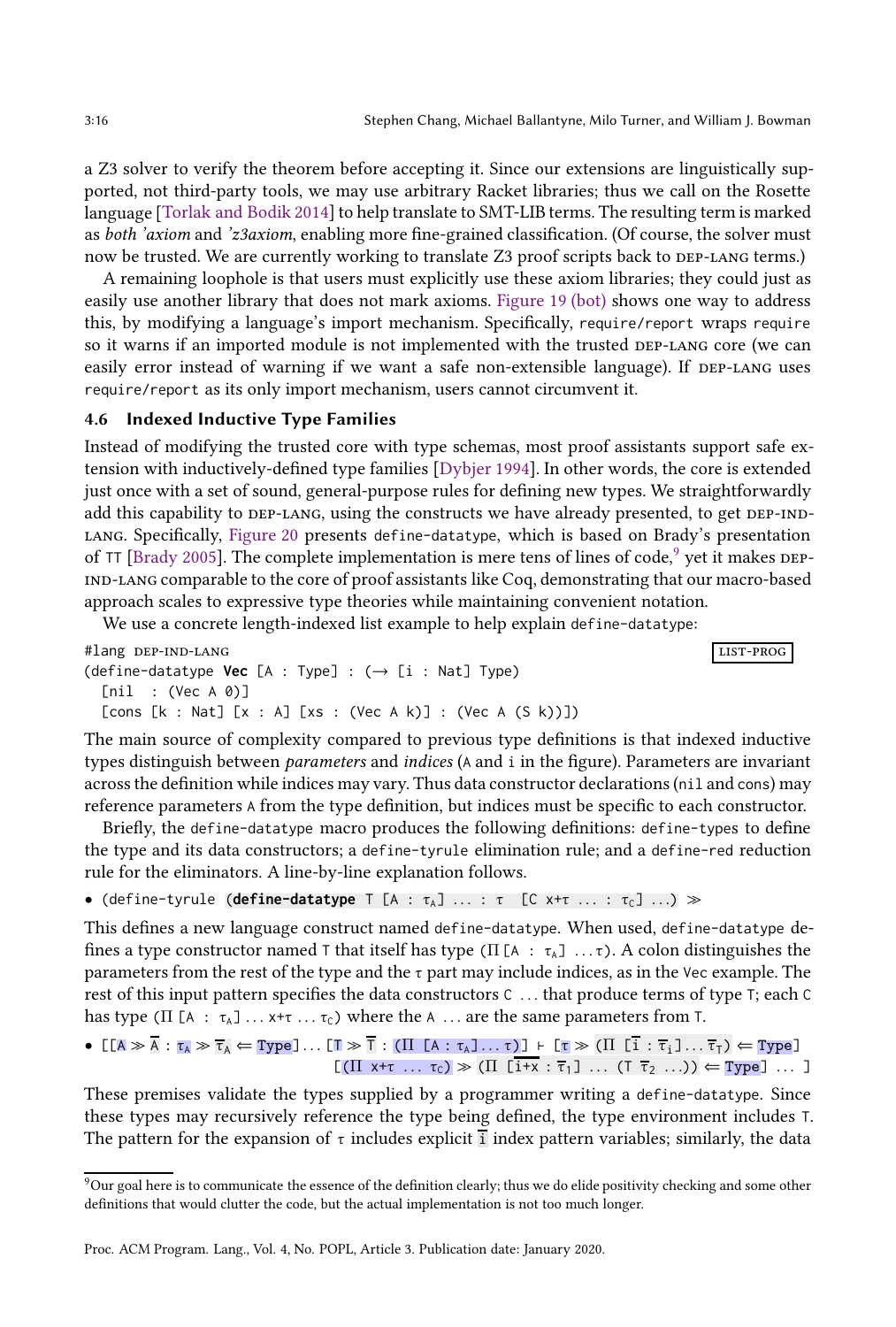<span id="page-16-0"></span>#lang Turnstille+ dependent of the set of the set of the set of the set of the set of the set of the set of the set of the set of the set of the set of the set of the set of the set of the set of the set of the set of the (define-tyrule (**define-datatype**  $T$  [A :  $\tau_A$ ] ... :  $\tau$  [C x+ $\tau$  ... :  $\tau_c$ ] ...)  $\gg$  $[I(A \gg A : \tau_A \gg \overline{\tau}_A \Leftarrow \text{Type}] \dots [T \gg \overline{T} : (II [A : \tau_A] \dots \tau)] + [\tau \gg (II [i : \overline{\tau}_i] \dots \overline{\tau}_T) \Leftarrow \text{Type}]$  $[(\Pi \times^+ \tau \dots \tau_{c}) \gg (\Pi \ \overline{1 + x} : \overline{\tau}_{1}] \dots (T \ \overline{\tau}_{2} \dots)) \Leftarrow \text{Type}] \dots ]$ #:with  $((\overline{i}_x \ldots \overline{x}_{rec}) \ldots) \ldots)$  (find-recur  $\overline{\Gamma}$  (( $(\overline{i+x} \ \overline{\tau_1}] \ldots) \ldots)$ ) #:with  $((\overline{\tau}_{2i} \ldots) \ldots)$  (drop-params  $((\overline{\tau}_{2} \ldots) \ldots))$ ) --------------------------  $[\triangleright \ \ulcorner(\text{define-type } T : [\overline{A} : \overline{\tau}_A] \ \ldots \ \overline{I} : \overline{\tau}_i] \ \ldots \rightarrow \overline{\tau}_T)$ ; define the type (define-type  $C : [\overline{A} : \overline{\tau}_A] \dots [\overline{i+x} : \overline{\tau}_1] \dots \rightarrow (T \overline{\tau}_2 \dots) \dots$ ; and the data constructors (define-tyrule (**elim<sup>T</sup>** v P m ...) ; define eliminator for T  $[F \triangleright \overline{v} \Rightarrow \overline{v} \Rightarrow (\overline{T} \stackrel{\overline{A}}{A} \dots \stackrel{\overline{i}}{i_v} \dots)]$ ; target  $\overline{[} \vdash P \gg \overline{P} \Leftarrow (\Pi \overline{[} \vdots \vdots \overline{\tau}_i \vdots \ldots \left( \rightarrow (\overline{I} \overline{A} \ldots \overline{i} \ldots) \top \text{type})) \right]$ ; motive  $[F \ \overline{m} \gg \overline{m} \Leftarrow (\Pi \ \overline{[i+x] : \tau_1}] \dots \iff (\overline{P} \ \overline{i}_x \dots \overline{x}_{rec}) \dots \ (\overline{P} \ \overline{\tau}_{2i} \dots \ (\overline{C} \ \overline{A} \dots \overline{i+x} \dots))))]$  ... ----------------------  $[F \text{ (eval}_T \ \overline{v} \ \overline{P} \ \overline{m} \ \ldots) \Rightarrow (\overline{P} \ \overline{i}_v \ \ldots \ \overline{v})]$ (define-red  $eval_{T}$ ; define reduction rule for eliminator **□**  $[(\text{elim}_{\text{T}} (C \overline{A} ... \overline{1+x} ...) \overline{P} \overline{m} ...) \sim (\overline{m} \overline{1+x} ... (\text{eval}_{\text{T}} \overline{X}_{\text{rec}} \overline{P} \overline{m} ...) ...)]$ ...)

Fig. 20. The define-datatype form allows DEP-IND-LANG programmers to define inductive datatypes.

constructor type patterns include  $\frac{1}{x}$  variables for the constructor arguments, which may include indices. Finally, the output of each data constructor must be of type T, applied to some  $\overline{\tau}_2$  ...

• #:with  $(((\bar{i}_x \ldots \bar{x}_{\text{rec}}) \ldots) \ldots)$  (find-recur  $\bar{1}$  (( $(\bar{i}+x \bar{\tau}_1] \ldots) \ldots)$ ) #:with  $((\overline{\tau}_{2i} \ldots) \ldots)$  (drop-params  $((\overline{\tau}_{2} \ldots) \ldots)$ )

These lines extract subcomponents of the datatype definition that are needed to define the eliminator and reduction rules. The first #:with finds the recursive arguments of the data constructors; that is, those arguments with type T, where each  $(\overline{i_x} \dots \overline{x_{\text{rec}}} )$  is a subset of its corresponding  $(\overline{i+x})$ ...). The second #:with extracts the index arguments unique to each data constructor,  $e.g.,$  the index for nil and cons is  $\theta$  and (S k), respectively.

• (define-type **T** :  $[\overline{A} : \overline{\tau}_A] \dots [\overline{I} : \overline{\tau}_i] \dots \rightarrow \overline{\tau}_T$ ) ; define the type (define-type **C** :  $[\overline{A} : \overline{\tau}_A]$  ...  $[\overline{i+x} : \overline{\tau}_1]$  ... -> (T  $\overline{\tau}_2$  ...)) ... ; and the data constructors

This defines type constructor T and data constructors C. Note that the latter includes parameters A that were not originally specified with the arguments of C.

• (define-tyrule (elim<sub>*T*</sub> v P m ...); define eliminator for terms of type T  $[F \triangleright \overline{v} \Rightarrow \overline{v} \Rightarrow (\overline{T} \overline{A} \dots \overline{i} \overline{v} \dots)]$ ; target  $[F \colon P \gg \overline{P} \Leftarrow (\Pi [\overline{i} : \overline{\tau}_i] \dots (\rightarrow (\overline{I} \overline{A} \dots \overline{i} \dots) \text{ Type}))]$ ; motive  $[F \ \overline{m} \gg \overline{m} \Leftarrow (\Pi \ \overline{[1+x]} : \overline{\tau}_1] \ \dots \ \left(\rightarrow \ (\overline{P} \ \overline{i}_x \ \dots \ \overline{x}_{rec}) \ \dots \ (\overline{P} \ \overline{\tau}_{2i} \ \dots \ \left(\overline{C} \ \overline{A} \ \dots \ \overline{i+x} \ \dots \right))))]$  ... ----------------------  $[F \text{ (eval}_T \ \overline{v} \ \overline{P} \ \overline{m} \ \ldots) \Rightarrow (\overline{P} \ \overline{i}_v \ \ldots \ \overline{v})]$ 

Defines an eliminator elim<sub>T</sub> for terms of type T, which has three arguments: a target v, a motive P, and methods m, one for each C. This general eliminator definition almost exactly matches its theoretical presentation in [\[Brady 2005\]](#page-27-15), again showing how TurnsTille+ code closely matches its specification. The target  $\vee$  must have type T. In the pattern for  $\vee$ 's type, the reuse of pattern variables  $\overline{A}$  from the premises to define-datatype uses the pattern-based type instantiation technique introduced in [Section 4.4.](#page-13-2) Within this elimination rule, any other pattern variables from define-datatype's input with references to  $\overline{A}$ , e.g.,  $\overline{\tau}_1$  or  $\overline{\tau}_1$ , will automatically be instantiated with  $v$ 's parameters by the macro system. We *do not* use this technique, however for indices, which are new pattern variables  $\overline{i}_{v}$ . The motive P is a function that consumes indices and a value with type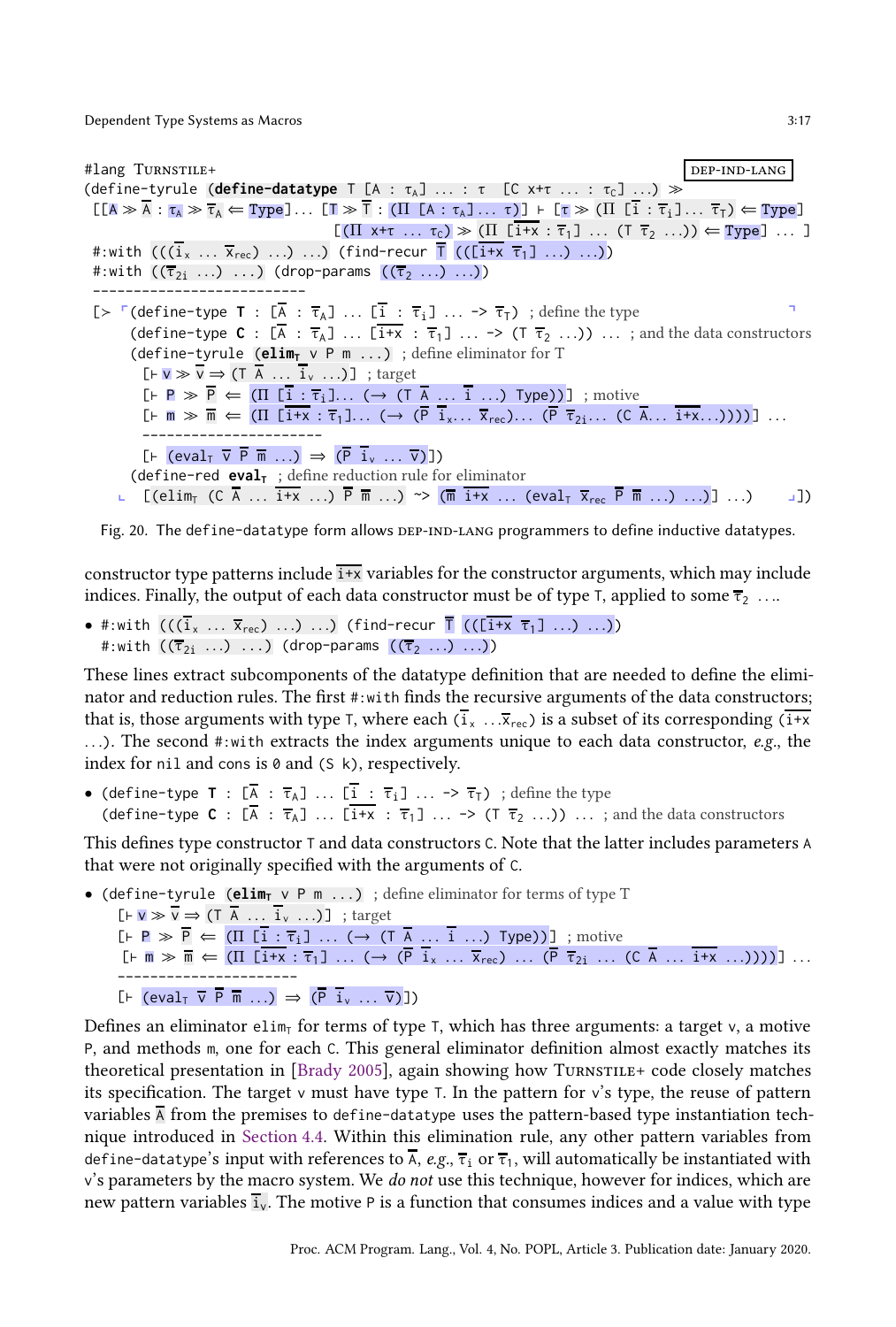T at those indices, and returns a type for the result of elimination. As mentioned,  $\bar{\tau}_i$  are the types of indexes, but automatically instantiated with the inferred concrete parameters of target v.

A call to the eliminator must include one method m for each constructor C. Each method consumes the same inputs as each C, as specified in the input to define-datatype, as well as one extra argument for each recursive  $\overline{x}_{\text{rec}}$ . These latter arguments represent recursive applications of the eliminators, so their types are specified by the motive P, *i.e.*,  $(\overline{P} \, \overline{i}_x \dots \overline{x}_{\text{rec}})$ . The type  $(\overline{P} \, \overline{\tau}_{2i} \dots \overline{C})$  $\overline{A}$  ...  $\overline{i+x}$  ...)) of each method's result is also determined by the motive, where the  $\overline{\tau}_{2i}$  are the indices specific to each C constructor. Finally, the eliminator output calls reduction rule eval<sub>T</sub> to reduce redexes where  $\overline{v}$  is a fully-applied constructor. Its type is determined by the motive applied to v itself.

• (define-red **eval<sup>T</sup>** ; define reduction rule for eliminator  $[(\text{elim}_{\text{T}} (C \overline{A} \dots \overline{i+x} \dots) \overline{P} \overline{m} \dots) \rightarrow (\overline{m} \overline{i+x} \dots (\text{eval}_{\text{T}} \overline{x}_{\text{rec}} \overline{P} \overline{m} \dots) \dots)] \dots)]$ 

This last definition is a define-red reduction rule (from [Figure 13\)](#page-11-1) consisting of a series of redexes, one for each constructor C. It states that elimination of a fully-applied constructor C reduces to an application of the method for that constructor, where the recursive arguments to the method are additional invocations of the eliminator on the recursive constructor arguments. The macro system's pattern language naturally associates each C with its method m, again resulting in a concise definition that matches what language designers write on paper.

## <span id="page-17-0"></span>5 FROM CALCULUS TO PROGRAMMING LANGUAGE: INTRODUCING CUR

To show that our approach to implementing dependent types scales to realistic languages, this section presents Cur, an extension of DEP-IND-LANG with features expected in such languages. Specifically, we add implicit arguments, pattern matching, and recursive top-level function definitions. To help implement these features, we show how a macro system makes it straightforward to implement operations like unification and features like generic methods for types in TURNSTILE+.

### 5.1 Implicit Arguments and Unification

[Figure 21](#page-18-0) shows define-implicit, a form for declaring implicit arguments (roughly like Coq's "Arguments" extension). It defines  $name_{abbyy}$ , which is equivalent to a given name function without its first n arguments. The define-implicit form emits two definitions; the first is a pattern macro that allows omitting the same arguments in patterns as well. The second, the new name  $_{\text{abbyy}}$ , relies on a Turnstile+ unify function to compute the omitted arguments. The unify function consumes constraints in the form of pairs of types that should be considered equal—here it's the types of its explicit arguments and the expected type of the whole term, paired with the analogous types from name's original function type—and returns a set of substitutions  $\vartheta$  for the variables in the types that would indeed make the types equal. The second unify argument is an initial (empty) substitution.

[Figure 22](#page-18-1) shows a basic unification function as a TURNSTILE+ library; it is roughly the wellknown [Martelli and Montanari\[1982\]](#page-28-13) algorithm, with an extra higher-order case for binding forms. We show it to demonstrate how a macro system's syntax manipulation and handling of binding makes it straightforward to implement operations like unification, since the implementation cases more or less correspond to the algorithm's specification. The eight cases may be summarized as (in order of implementation): (1) base case, which returns the accumulated substitution  $\vartheta$ ; (2) swaps identifiers to the left side; (3) handles conflicting substitutions for a variable by adding a constraint; (4) eliminates a constraint by adding a substitution for x to  $\theta$ , replacing x with  $\tau$  in the existing substitutions and constraints; (5) drops a constraint if the types are equal; (6) decomposes constructor applications into constraints for its arguments; (7) a higher-order case that adds a new constraint for the bodies; and (8) an error case when a constraint has types that are not equal.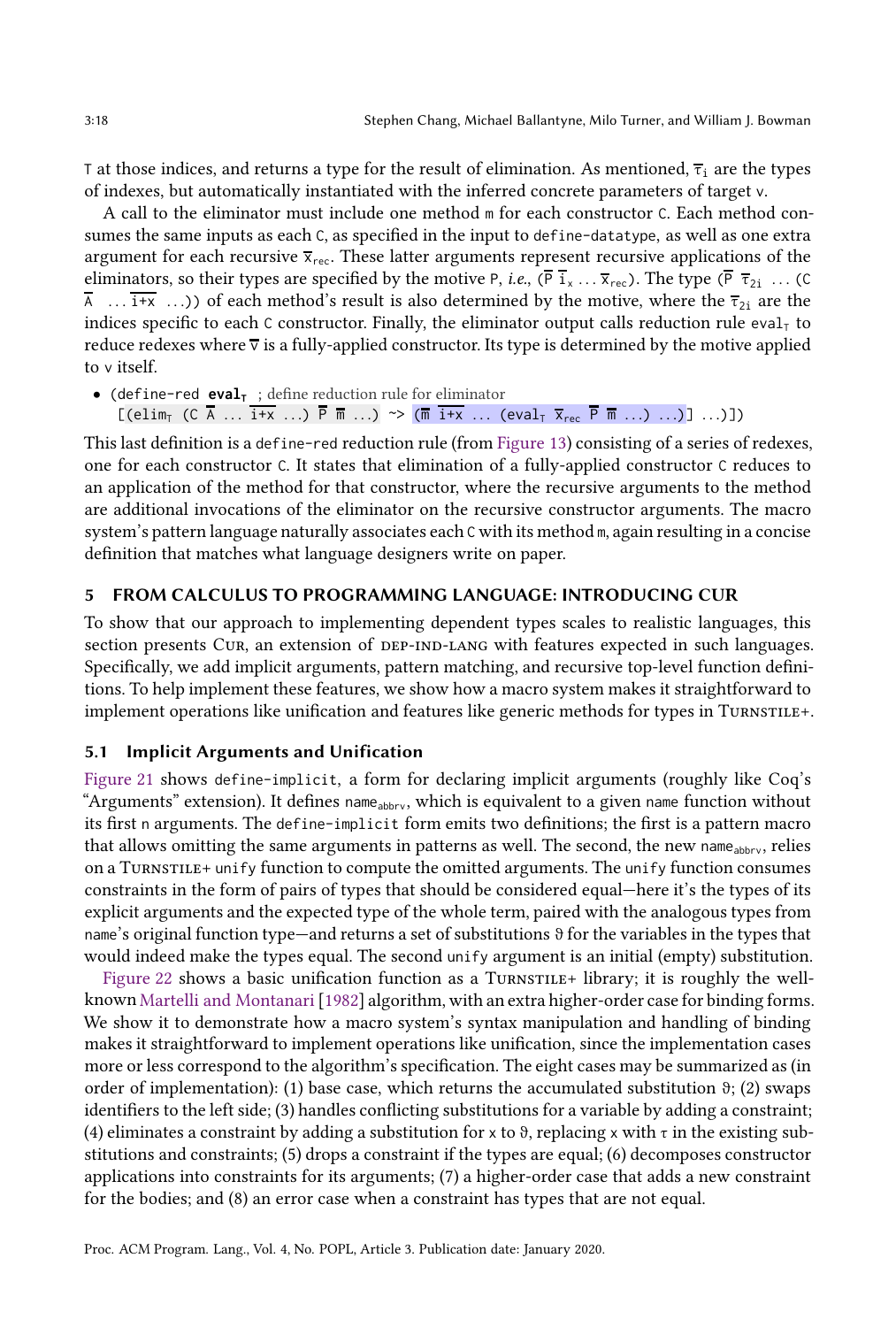<span id="page-18-0"></span>#lang Turnstile+ (require Turnstile+/unification) Cur (define-tyrule (**define-implicit** name<sub>abbry</sub> = name #:omit n)  $[F \text{ name } \gg \bot \Rightarrow (\Pi \ [X \ : \ \tau \ ] \ \ldots \ \tau_{\text{out}})]$ #:with ( $\tau_{\text{explicit}}$  ...) (stx-drop n ( $\tau$  ...)) #:with ( $X_{\text{implicit}}$  ...) (stx-take n (X ...)) --------------- [> <sup>r</sup>(define-pattern-m (name<sub>abbrv</sub> pat<sub>explicit</sub> ...) (name X<sub>implicit</sub> ... pat<sub>explicit</sub> ...)) (define-tyrule (**nameabbrv** argexplicit . . .) ⇐ τexpect ≫  $[Fe] \rightarrow \text{arg}_{\text{explicit}} \gg \text{arg}_{\text{explicit}} \Rightarrow \tau_{\text{arg}}] \dots$ #:with  $\vartheta$  (unify ([ $\tau_{\text{expect}}$   $\tau_{\text{out}}$ ]  $[\tau_{\text{arg}}$   $\tau_{\text{explicit}}]$  ...) ()) #:with  $(\overline{\arg}_{\text{implicit}} \dots)$  (lookup  $X_{\text{implicit}} \vartheta$ ) ------------------------  $\bot$  [≻ (name  $\overline{\arg_{\text{implicit}}}$  ...  $\overline{\arg_{\text{explicit}}}$  ...)])  $\bot$ 



<span id="page-18-1"></span>(define (**unify** constraints<sub>τ=τ</sub> θ) Turnstile+/UNIFICATION (syntax-parse constraints $_{\tau=\tau}$  $[(\ )\ \vartheta]$ ; (1) base case  $[(\tau \times]$ . rst) (unify  $([\times \tau]$ . rst)  $\vartheta)]$ ; (2) swap id to lhs  $[(x \tau] \cdot r \tau)$  #:when (in? x (dom  $\vartheta$ )) (unify  $([\text{lookup } x \vartheta) \tau] \cdot r \tau)$   $\vartheta$ )] ; (3) conflict  $[(x \tau] \cdot \text{rst})$  #:when (not (occurs  $x \tau$ )) ; (4) elim (unify (subst τ x rst) ( $[x \tau]$  (subst<sub>rng</sub> τ x  $\vartheta$ )))]  $[(\tau_1 \tau_2]$ . rst) #:when  $(\tau = \tau_1 \tau_2)$  (unify rst  $\vartheta)$ ]; (5) delete  $[(\Gamma(\# \& app \ C_1 \ \tau_1 \dots) \ \ (\# \& app \ C_2 \ \tau_2 \dots)] \ \ \text{rst}) \ \ #:\text{when} \ \ (\text{and} \ \ (\equiv \ C_1 \ C_2) \ \ (\text{len} = \ (\tau_1 \ \dots) \ \ (\tau_2 \ \dots)) \ \ )$ (unify  $([\tau_1 \ \tau_2] \ \ldots \ rst)$   $\vartheta)$ ] ; (6) decompose  $[([(\lambda x_1 e_1) (\lambda x_2 e_2)] \cdot rst)$  (unify ( $[e_1$  (subst  $x_1 x_2 e_2]$ ] . rst)  $\vartheta$ )] ; (7) HO case [([ $\tau_1$   $\tau_2$ ] . rst) (tyerror "could not unify  $\tau_1$  and  $\tau_2$ ")])) ; (8) error

Fig. 22. TURNSTILE+ basic unification function.

### <span id="page-18-2"></span>5.2 Dependent Pattern Matching and Generic Type Methods

Explicit eliminators are unwieldly to use; most programmers prefer pattern matching instead. [Figure 23](#page-19-0) sketches a dependent pattern matcher that is sugar for the underlying eliminator. (This basic matcher's goal is to illustrate TURNSTILE+'s generic interface. We are exploring more sophisticated translations, e.g., [Goguen et al.](#page-28-14) [\[2006\]](#page-28-14).) The key to match is determining which eliminator to use. More specifically, for any given type, we need the original datatype definition. In the implementation of match, a generic get-datatype-def function returns this information. This function must behave differently depending on its argument type, however, and thus its implementation relies on a generic method interface for types in TURNSTILE+. Once match has the original datatype definition, it may generate the equivalent eliminator term by: (1) computing the eliminator name, (2) checking that the case patterns are complete, and (3) converting the case patterns to eliminator methods by adding the recursive arguments.

[Figure 24 \(top\)](#page-19-1) sketches how TurnsTILE+'s generic type method interface works. First, define-type from section [3.4](#page-9-0) is modified to additionally emit one more definition: a method table that is available during macro expansion. Then a programmer, using define-generic-type-method, may define a generic rule that, based on a given type, looks up the method in that type's table and dispatches to it. It can do this because the internal name of the type tyname is also the name of the method table. There's no name conflict because the names are bound at different phases of macro expansion.

[Figure 24 \(bot\)](#page-19-1) shows a usage of this generic interface to implement get-datatype-def, the generic method used in [Figure 23](#page-19-0) that returns the original datatype definition. A programmer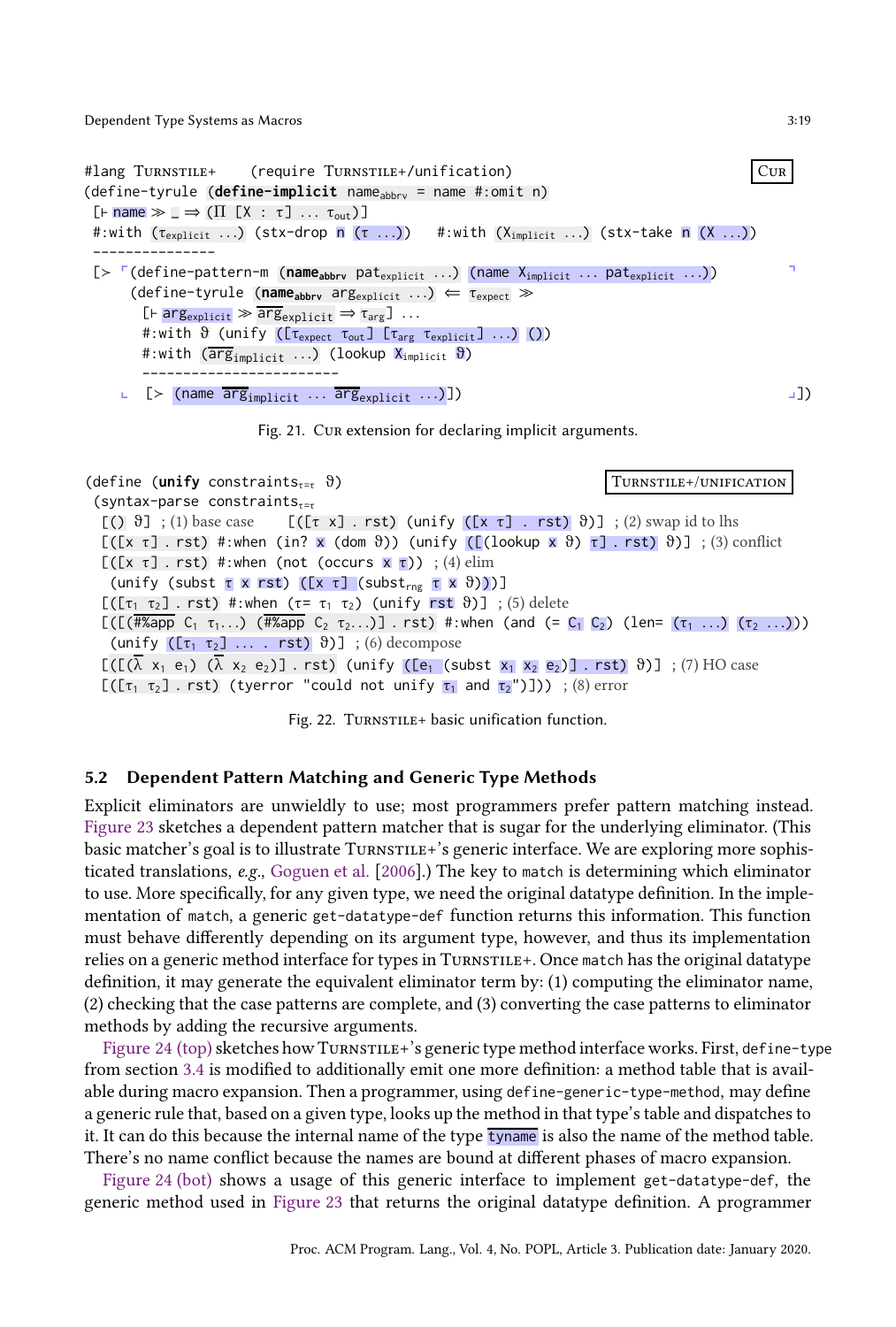<span id="page-19-0"></span>3:20 Stephen Chang, Michael Ballantyne, Milo Turner, and William J. Bowman

```
(define-tyrule (match e #:as x #:with-indx i... #:in τ<sub>in</sub> #:return τ<sub>out</sub> case...) ≫ CUR
   \vert \vdash e \rangle \equiv e \vert \leftarrow \vert \tau_{\text{in}} \vert\ddot{x}:with def (get-datatype-def \tau_{in}) #:with elim-name (get-elim-name def)
  #:when (cases-complete? (case ...) def)
  [> (elim-name \overline{e} (\lambda i ... x \tau_{out}) (case->method case def) ...)])
(define-m (case->method [(C x ...) body] def)
  #:with (x_{rec} \dots) (get-x_{rec} (C x \dots) def)
  (\lambda \times \ldots \times_{\text{rec}} \ldots \text{body}))Fig. 23. A pattern matcher for Cur.
; (part of) Turnstille+ generic API Turnstille+/Typedef Turnstille+/typedef
(define-tyrule (define-type tyname ... #:implements methname meth ...) ; ...
 L(define tyname (hash-table methname meth ...))
(define-m (define-generic-type-method methname)
 p(define-tyrule (methname τ) ≫ q
    \left[\vdash \tau \Rightarrow (\overline{\text{#Xapp}} \ \overline{\text{tyname}} \ \ldots) \Leftarrow \text{Type}\right]L [> (dict-ref (get-dict tyname) methname)])
(define-generic-type-method get-datatype-def) ; Use of Turnstile+ generic API Cur
(define-tyrule (define-datatype ...) ; ...
 \textsf{L}(\textsf{define-type} \dots \# \textsf{:implements get-datotype-def} \ (\lambda \ (ty) \ \textsf{the entire datotype def} )\textsf{d} \
```
Fig. 24. (top) Turnstile+'s generic interface for types, (bot) example use of the interface

first declares the generic method with define-generic-type-method. Then, the define-type generated by define-datatype uses the extra #:implements option to define type-specific versions of the function. In this case, it just returns the entire input to define-datatype.

## <span id="page-19-2"></span>5.3 Recursive Function Definitions

Realistic programming languages allow programmers to write recursive top-level pattern-matching function definitions. Some languages might define such a construct as sugar over λs which, when combined with match from section [5.2,](#page-18-2) gets part of the way there, e.g.:

```
(\text{define–tyrule} (\text{define}_{\text{bad}} f [x : \tau] ... : \tau_{\text{out}} \text{body}) \gg\Big[[x \gg \overline{x} : \tau] \dots [f \gg \overline{f} : (\Pi [x : \tau] \dots \tau_{out})] \models body \gg \overline{body} \Leftarrow \tau_{out}------------
   [\frac{\succ (\text{define } f(\lambda(x...), \text{body}))]}
```
Function  $f$  may call itself in its body because (1)  $f$  is added to the type environment, and (2) define in the target language allows recursive definitions. This falls short for Cur, however, for several reasons. First, it allows defining non-terminating functions like (define loop [n : Nat] : Nat (loop n)). Second, our reduction rules fire too eagerly so that even supposedly terminating functions will not terminate. For example, imagine the following Nat function:

```
(definebad f [n : Nat] : Nat (match n [Z Z] [(S m) (f m)]))
; (f m) => (match m [Z Z] [(S m<sub>2</sub>) (f m<sub>2</sub>)])
         => (match m [Z Z] [(S m<sub>2</sub>) (match m<sub>2</sub> [Z Z] [(S m<sub>3</sub>) (f m<sub>3</sub>)])]) => ...
```
This function seems to terminate because f is only called recursively with a smaller argument. If f is sugar for a  $\lambda$ , however, the application (f m) in the body can always reduce with  $\beta$  and this will produce infinite applications of f. Instead, recursive functions should not reduce until they are applied to concrete constructors, i.e., each pattern case should be a new reduction definition.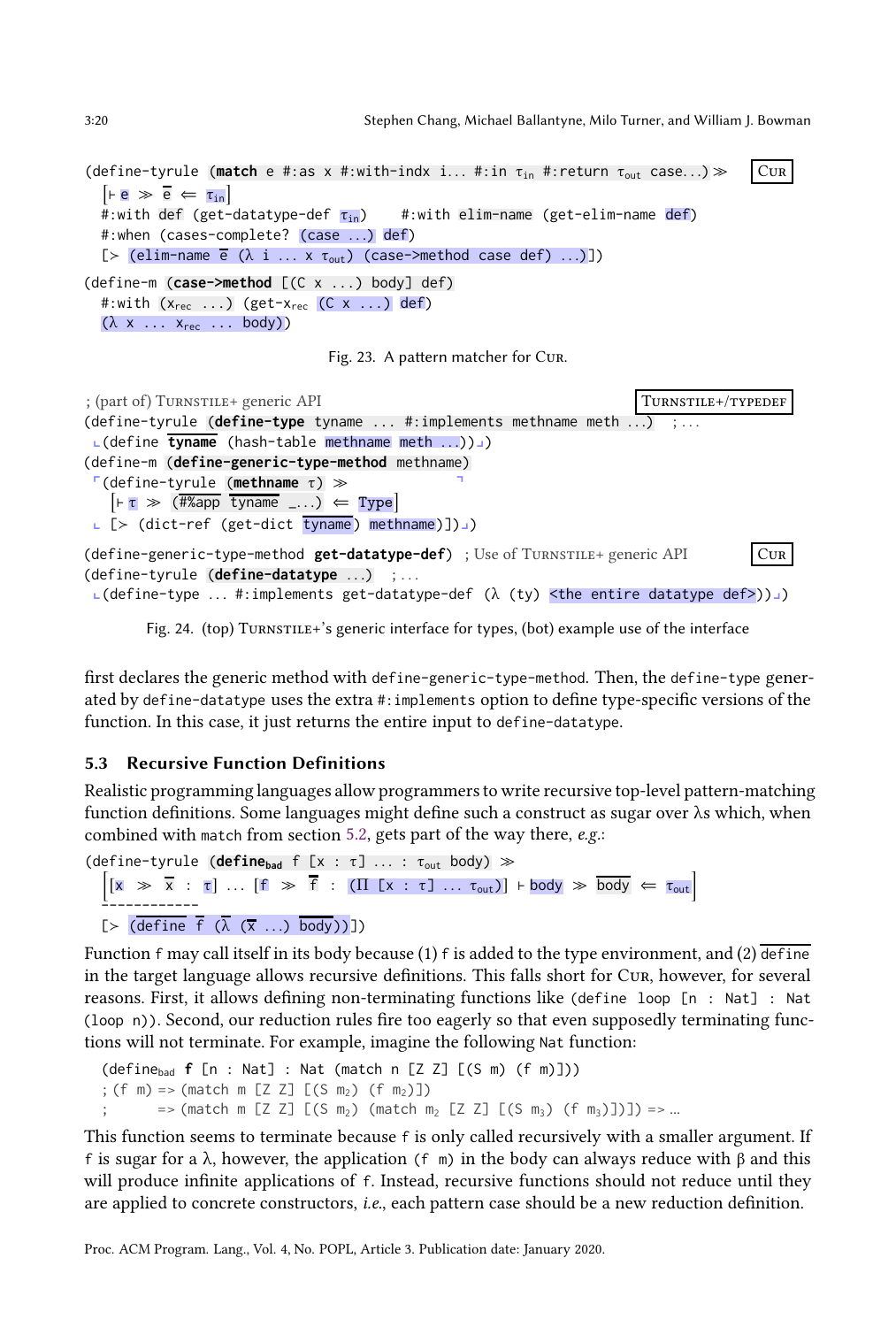<span id="page-20-0"></span>(def (mk-recarg τ) (attach τ 'rec-arg true)) (def (mk-ok τ) (attach τ 'rec-ok true)) CUR (define-tyrule (**def/rec/match** f  $[x : \tau] : \tau$ <sub>2</sub> [pat bod] ...) #:with  $((\chi_{\text{pat}} \tau_{\text{pat}}] ...)$  ...) ((pat->ctxt pat  $\tau)$  ...) #:with  $(\tau_{\text{out}}...)$  ((subst pat  $\bar{x}$   $\tau_2)$  ...) #:with  $\tau_{rec}$  (mk-recarg  $\tau$ )  $\tau$  =  $\tau$  +:with (( $\tau_{recok}$  ...) ...) (((mk-ok  $\tau_{pat}$ ) ...) ...)  $[$   $[x \gg \overline{x} : \tau]$   $[x_{pat} \gg \overline{x}_{pat} : \tau_{recoh}]$  ...  $[f \gg \overline{f} : (\Pi \ [x : \tau_{rec}] \ \tau_2)]$  ⊢  $[bod \gg \overline{bod} \Leftarrow \tau_{out}]$  ... #:where  $\tau = (\lambda (\tau_1 \tau_2)$  (and  $(\tau = 0.02)$   $\tau_1 \tau_2$ ) (or (not (rec-arg?  $\tau_2$ )) (rec-ok?  $\tau_1$ ) (err "nonterminate"))))] ------------- [≻ cdefine-tyrule (**f** e) ≫  $\overline{e} \gg \overline{e} \Leftarrow \tau$ ---------------  $[F \text{ (f-eval } e) \Rightarrow \tau_2]$  $L$ (define-red **f-eval**  $[(\overline{f}$  pat)  $\sim$   $\overline{bod}]$  ...)

Fig. 25. A new recursive definition form for Cur, with termination checking.

[Figure 25](#page-20-0) presents def/rec/match, which defines top-level pattern-matching recursive functions. It is simplified to one argument x, and non-dependent, non-nested patterns, and we do not show features like inaccessible patterns, in order to focus on the termination checking (we plan to eventually support Agda-style matching, e.g., [\[Cockx et al. 2014](#page-27-16); [Coquand 1992](#page-27-7)]). The first #:with computes binders and their types from each pattern with a generic method pat->ctxt. The second creates the expected type of each case body by replacing x in  $\tau$ , with the case pattern.

The third and fourth #:with tag marks some of the types with extra syntax properties, enabling termination checking. Specifically, the function's argument type  $\tau$  is marked as a "rec arg" while the types returned by pat->ctxt are marked "rec ok" because they are "smaller" arguments. The last premise type checks the bodies of each case in a type context with: (1) the original input x, (2) binders  $x_{\text{pat}}$  from the patterns, and (3) the function f itself. Note this f's input type is now  $\tau_{\text{rec}}$ ; similarly the type of  $x_{\text{part}}$  is the "marked"  $\tau_{\text{reco}}$ . But the original argument x has unmarked type τ. A #:where directive following the premise explains how these extra syntax properties are used. Specifically, the (overloadable) type equality function  $\tau$ = is changed for just the duration of checking the bodies, in the following way. Two types are equal if they were equal with the old  $\tau$ =. Additionally, if the second type is a "rec arg", then the first type must be "rec ok", otherwise we raise a type error. In this way, only terminating recursive function definitions are allowed. Note that in a body, attempting to apply f to its original input x would fail because x is not marked "rec ok". A def/rec/match use emits two definitions, a define-tyrule defining f and a define-red specifying how to reduce applications of f. Specifically, an applied f is only reduced if its argument is a concrete value that matches one of the input patterns from its definition. In this way, recursive functions avoid the non-terminating reductions described earlier.

## 5.4 Sized Types: Implementing Auxiliary Type Systems

[Section 5.3'](#page-19-2)s termination check roughly corresponds to [Giménez](#page-28-4) [\[1995](#page-28-4)]'s syntactic guards in many proof assistants. This conservative analysis, however, rejects some valid programs, e.g., division via subtraction, because "non-increasingness" of arguments does not propgate through function calls:

```
(def/rec/match minus [n : Nat] [m : Nat] : Nat
  [Z = > n] [Z = > n][(S n-1) (S m-1) \Rightarrow (minus n-1 m-1)](def/rec/match divrejected [n : Nat] [m : Nat] : Nat
  [Z = \implies n]
```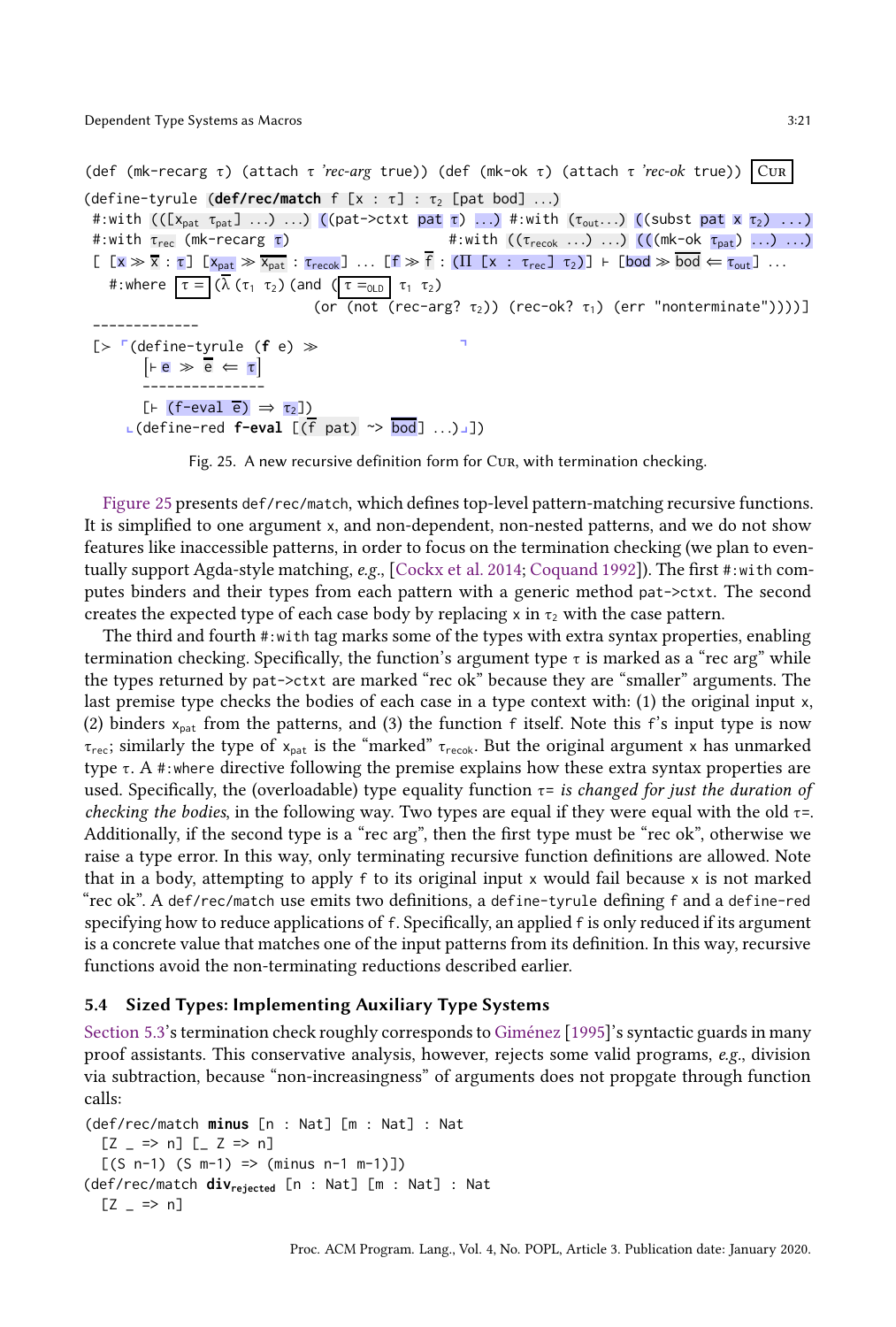```
(define inc-sz [(< i) i] [else (fresh)]) (define (dec-sz sz) (< sz)) Cur/sizedtypes
(define (get-sz τ) (or (detach τ 'sz) INF)) (define (add-sz τ sz) (attach τ 'sz sz))
(define-tyrule (lift-datatype TY)
 #:with df (get-datatype-def TY) #:with (C ...) (get-datacons df) #:with (τ<sub>c</sub> ...) (get-τ<sub>c</sub> df)
 [≻ p(define-tyrule (Csz arg) ≫ q
         #:with sz (inc-sz (get-sz arg))
              --------------
           [F (C arg) \Rightarrow (add-sz \tau_C ssz)]) ...
         (define-instance Csz (pat->ctxt pat ty)
           #:with ([x \tau] ...) (pat->ctx (subst C C_{sz} pat) ty)
           ([x (dec-sz \tau)] \dots) ...
(define-tyrule (def/rec/match<sub>sz</sub> f [x : τ #:sz i] : τ<sub>out</sub> #:sz j [pat bod] ...)
 #:with \tau_i (add-sz \tau i) #:with \tau_{\text{out/}j} (add-sz \tau_{\text{out}} j)
 #:with ((x_{\text{pat}} \tau_{\text{pat}}) \dots) \dots) ((\text{pat->ctxt} \tau_i) \dots); \tau_{\text{pat}} \dots has size (\leq i)#:with \tau_{\le i} (add-sz \tau (< i)) #:with \tau_{\text{out/sj}} (add-sz \tau_{\text{out}} (< j))
 \lbrack \lbrack x \gg \overline{x} : \tau_i \rbrack \lbrack x_{\text{pat}} \gg \overline{x}_{\text{pat}} : \tau_{\text{pat}} \rbrack ... \lbrack f \gg \overline{f} : (\Pi \lbrack x : \tau_{\leq i} \rbrack \tau_{\text{out}/\leq j}) \rbrack \vdash \lbrack \text{bod} \gg \overline{\text{bod}} \Leftarrow \tau_{\text{out}/i} \rbrack ...
    #:where \tau = (\lambda (\tau_1 \tau_2) (and (\tau =_{\text{OLD}} \tau_1 \tau_2) (sz-ok? (get-sz \tau_1) (get-sz \tau_2)))) ]
 ----------<del>---</del>
 [≻ p(define-tyrule (f e) ≫ q
          \overline{e} \Leftrightarrow \overline{e} \Leftarrow \overline{r} #:with i (get-sz e)
          ---------------
         [F (f-eval \overline{e}) \Rightarrow (add-sz \tau_{out} j)]L(define-red f-eval [(f pat) \sim \frac{b \cdot 0}{d}] ...)
(define (sz-ok? sz1 sz2); true when sz1 \leq sz2(or (INF? sz2) (syntax-parse (sz1 sz2)
                        [(x, y) (and (id? x) (id? y) (id=? x y))] [((& x) (& y)) (sz-ok? x y)][(\langle x\rangle y)(sz-ok? x y)] [else (err "non-terminating!")] )))
```
Fig. 26. A library for Cur that adds sized types.

[(S n-1) m => (S (div<sub>rejected</sub> (minus n-1 m) m))]) ; syntactic termination check rejects recursive call An alternative is sized types [\[Hughes et al. 1996\]](#page-28-8), a more expressive termination analysis, but adding them is tricky due to its invasive nature on both a language's implementation and its usability. Concretely, they typically require threading an extra size argument into every type and term (see [\[Abel 2012\]](#page-27-17)'s work, which inspired our ideas, for details) cluttering code and complicating operations like type equality. This section shows an experimental sized types library that potentially reaps the benefits while minimizing the negatives. More specifically, with macros and syntax properties, we can add "auxiliary" type systems, like sized types, that operate in parallel to the main one. The extra types are used when needed, e.g., checking termination, and ignored when not, e.g., type equality.

[Figure 26](#page-21-0) shows the essence of our library. "Sized" types are plain types annotated with a "sz" property, where the size property can be either an arbitrary identifier i, or (< sz) where sz is another size property. With the extensibility afforded by macros, we only need to overload a few features. Specifically, the library consists of two main forms: lift-datatype, which lifts an existing datatype definition to be sized, and def/rec/match<sub>sz</sub>, which reimplements def/rec/match from [Figure 25](#page-20-0) except with sized types for termination analysis. Here is the previous div example: #lang Cur (require cur/sizedtypes) (lift-datatype Nat)

(def/rec/matchsz **minussz** [n : Nat #:sz i] [m : Nat] : Nat #:sz i ; minussz is non-increasing in size  $[Z_{sz} = \implies n]$   $[-Z_{sz} \implies n]$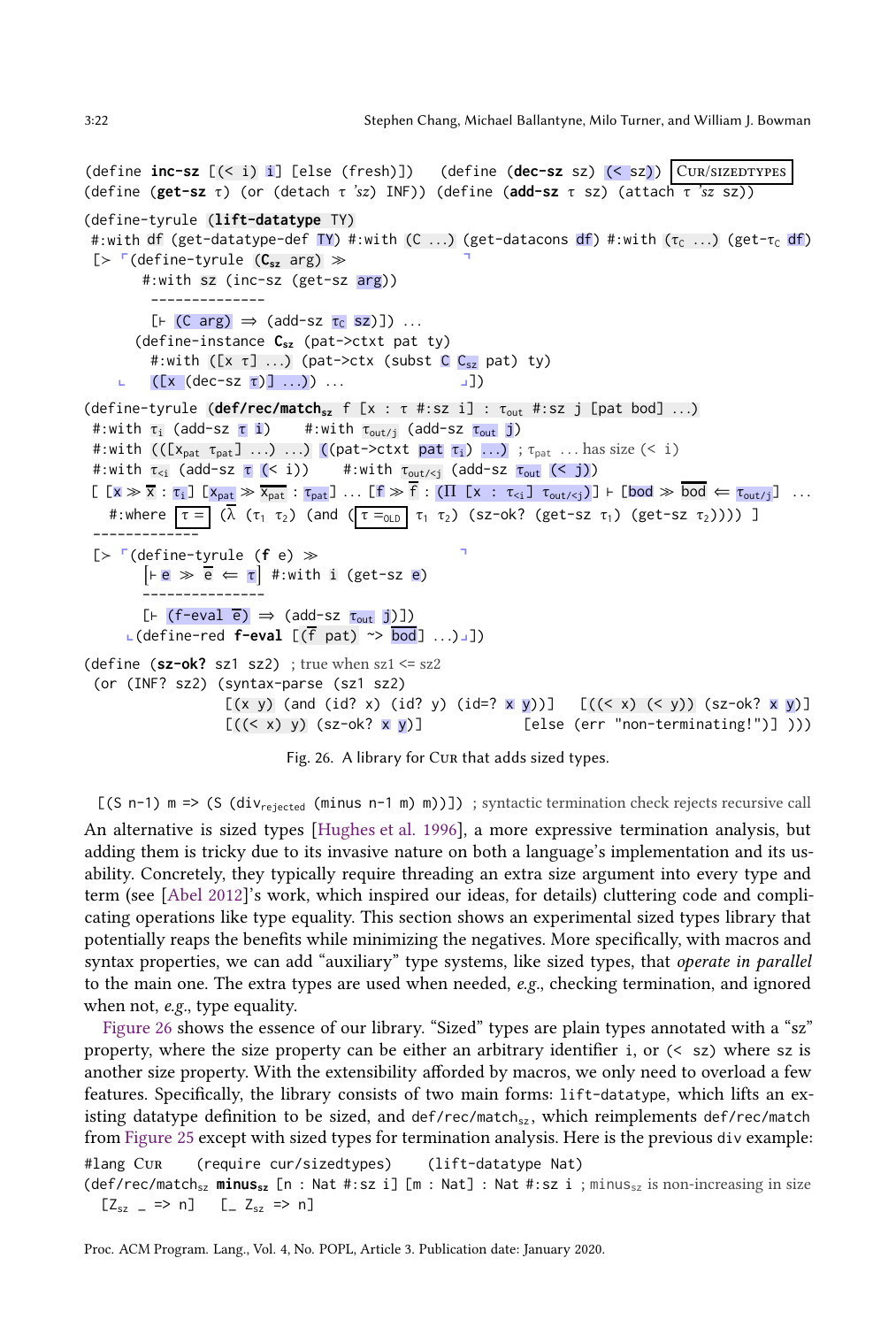<span id="page-22-0"></span>#lang cur (require cur/olly) OLLY-PROG (define-language **stlc** #:vars (x) #:coq-out "stlc.v" #:latex-out "stlc.tex" val  $(v)$  ::= true false unit type (A B) ::= boolty unitty (-> A B) (\* A A) (stlc-ap stlc-trm stlc-trm : stlc-trm) trm (e) ::= x v (lm (#:bind x : A) e) (ap e e) (stlc-cons stlc-trm stlc-trm : stlc-trm) (cons e e) (let (#:bind x #:bind x) = e in e)) (stlc-let Var Var stlc-trm stlc-trm : stlc-trm)) (define-datatype **stlc-trm** : Type (Var->stlc-trm Var : stlc-trm) (stlc-val->stlc-trm stlc-value : stlc-trm) (stlc-lm Var stlc-type stlc-trm : stlc-trm)

Fig. 27. (I) STLC with OLLY, a CUR notation extension; (r) OLLY-generated CUR datatype

 $[(S_{sz} n-1) (S_{sz} m-1) \Rightarrow (minus_{sz} n-1 m-1)]$ (def/rec/match<sub>sz</sub> **div**<sub>sz</sub> [n : Nat #:sz i] [m : Nat] : Nat #:sz i  $[Z_{sz} = \implies n]$ 

 $[(S_{sz} n-1) m \Rightarrow (S_{sz} (div_{sz} (minus_{sz} n-1 m) m))]$  ; sized type termination accepts

lift-datatype takes a type TY, previously defined with define-datatype, and defines sized wrappers  $C_{sz}$  for each unsized constructor C. To simplify understanding, we show each C with only one argument; an actual implementation would have to choose the "decreasing" argument. Each  $C_{sz}$  constructor adds a size to the type of an applied C term that is the size of its argument "incremented", where incrementing a size either removes a < or generates a fresh id. Dually, lift-datatype overloads the generic pat->ctxt for  $C_{sz}$  so that the pattern binders have type that is "decremented". This new pat->ctxt is used by the new def/rec/match $_{sz}$ .

Except for the different termination analysis, the new def/rec/match<sub>sz</sub> is roughly the same as its predecessor. To implement termination via sized types, the new definition form requires size annotations on its types, which are then used while type checking the body of each case. Observe that when type checking the bodies, the type for f in the type environment requires an argument that is sized less than the original argument size i. This smaller argument will typically come from the result of the new pat->ctxt (generated by lift-datatype). Like previous def/rec/match,  $\tau =$ is overloaded, this time to ensure that sized types satisfy a sz-ok? predicate, which enforces that its first argument has size less than or equal to its second. The sz-ok? function special-cases an INF size, which is assigned to unlifted types, for when we do not care about sizes. Most importantly, the size annotation on the output, which may reference sizes of the input arguments, allows declaring that functions like minus have non-increasing size. This allows size information to propagate across function calls to enable div, and even higher-order cases like "rose trees" (see [\[Abel 2010\]](#page-27-11)).

## 6 COMPANION DSLS FOR A PROOF ASSISTANT

Even with [Section 5'](#page-17-0)s extensions, it is still tedious to program and prove with Cur. To make proving practical, proof assistants typically layer companion DSLs on top of their core. By building with macros from the beginning, we already have a framework in which both language implementers and users can easily build such DSLs. They may even build metaDSLs to build their DSLs, as advocated by language-oriented programming. Best of all, any new DSLs are linguistically integrated with Cur, instead of operating as third-party preprocessors. This section presents three DSLs: OLLY, for modeling programming languages; NTAC, a tactic language for scripting proofs; and metantac, a metaDSL used to implement ntac. All these DSLs elaborate to core Cur before type checking; thus we can extend the functionality of our language yet keep the trusted base small.

OLLY is an Ott-inspired [\[Sewell et al. 2007\]](#page-28-7) DSL for modeling programming languages in Cur. Specifically, programmers write BNF or inference rule notation to specify language syntax and relations, respectively, and OLLY generates the CUR inductive type definitions; LATEX or Coq extrac-tion is also supported. [Figure 27 \(l\)](#page-22-0) shows the STLC in BNF using OLLY. Optional #:bind annotations specify binding positions in the grammar; here cons creates pairs and let eliminates them,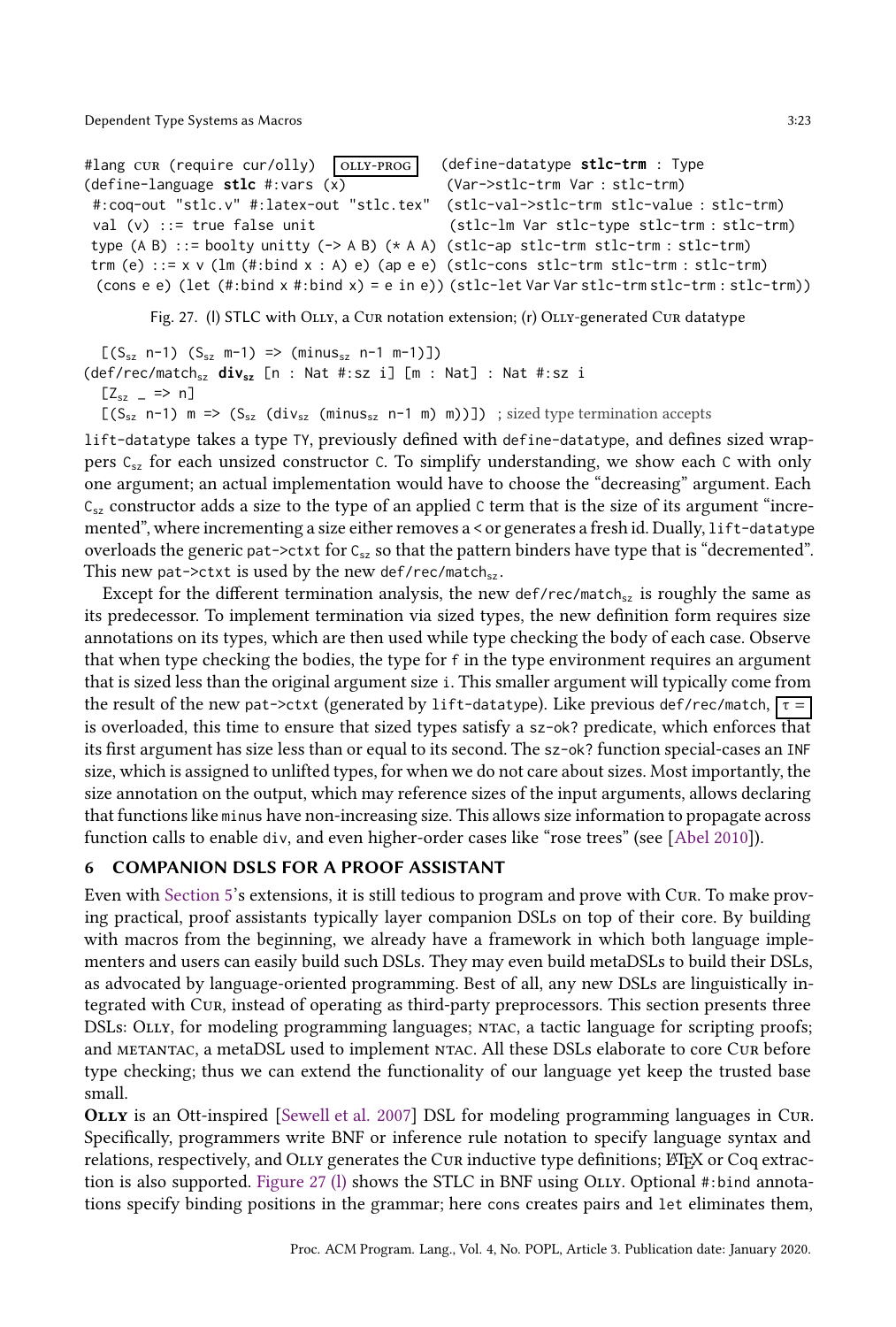thus the latter binds two names. Olly generates an inductive datatype for each non-terminal in the grammar; [Figure 27 \(r\)](#page-22-0) shows trm, whose constructor names are derived from the specification. Extra constructors, e.g., Var->stlc-trm, allow converting from the other non-terminals. Internally, define-language uses an intermediate data structure, which is converted to Cur, Coq, LTEX, and other outputs. Unlike Ott and other external tools, Olly is a user-written library and is supported linguistically; thus programmers may use OLLY forms alongside normal CUR code rather than switch to external tools, demonstrating how our macros-based approach supports tailoring all aspects of a proof assistant to specific domain, from the object theory to the syntax.

Tactic systems are a popular tool to enable interactive, command-based construction of proof terms in proof assistants and our macro-based approach naturally provides all the capabilities required to build one: pre-type-checking general purpose computation, traversal and pattern matching of language terms, interesting elaboration system data structures for manipulating proof states, an API to the object language to type check and evaluate terms while constructing proofs, interactivity, and syntactic integration into the language. Even better, we may abstract over these low-level features with a meta DSL, to implement the tactics concisely and intuitively.

We present NTAC, a tactic language for CUR. It tracks intermediate hole-embedded proof terms, and subgoals and contexts corresponding to those holes, as a tree. Further, a zipper navigates and focuses on subgoals in this proof tree. Concretely, an ntac tactic is a macro that when invoked, produces a function that transforms zipper data structure instances. Here is a trivial ntac proof:

```
#lang cur (require cur/ntac) example-theorem example-theorem example-theorem example-theorem example-
(define id (ntac (∀ (A : Type) (a : A) A) (intros A a) assumption))
```
The first argument to ntac is a goal theorem; the rest are tactic invocations, *i.e.*, a script that builds the proof term. When invoked, ntac builds a tree node with the given goal and a hole term, and creates a zipper with that initial node as the focus. Each subsequent tactic invocation transforms the zipper and proof tree with nodes that gradually fill the hole(s). After the script completes, the holeless tree is converted to a complete proof term, which is the result of the ntac call. Thus, an ntac invocation may be used in any expression position,  $e.g.,$  bound to the name id using define.

A Cur tactic manipulates the proof zipper but a tactic programmer should not have to explicitly manage this proof state. Figure 28 (1) shows define-tactic, from a METANTAC language for writing tactics, which abstracts over low-level details. Specifically, a define-tactic definition consists of a series of cases, each starting with a pattern dictating usage syntax of the tactic, and an optional pattern matching the current goal. The body of each case must return a term, possibly with holes, whose type matches the current goal. Programmers use  $\rightarrow$  to construct this partial term, where optional #:where declarations, of shape  $[x : \tau]$  ...  $\vdash$  ?HOLE : <subgoal>, specify new subgoals to prove, each corresponding to a ?HOLE name referenced in the first argument of  $\hookrightarrow$ . They may also use implicitly bound variables if they wish to directly access parts of the proof state, e.g., \$goal, \$ctx, \$pt, \$ptz, for the goal, context, proof tree, and zipper instance, respectively.

[Figure 28 \(r\)](#page-24-0) shows the implementation of the two tactics used in the id theorem above. The intro tactic (only single-variable cases are shown) has two cases; the first is invoked when given an identifier y, when the goal has shape ( $\Pi$  [x : P]  $\tau$ ). It fills the current hole with a  $\lambda$  binding [y : P], which has a new hole ?H in its body. It then specifies that a new subgoal for ?H, in context where y has type P, is  $\tau$  except with x replaced by the argument y. The second intro case has no argument; instead, it directly uses x from the goal. The assumption tactic also has no argument; it searches the current context, bound to \$ctx, for a variable with type matching the current goal. If it's successful, it fills the current hole with the variable; otherwise it raises an error. No #:where argument for  $\hookrightarrow$  is necessary here because the resulting proof term has no holes.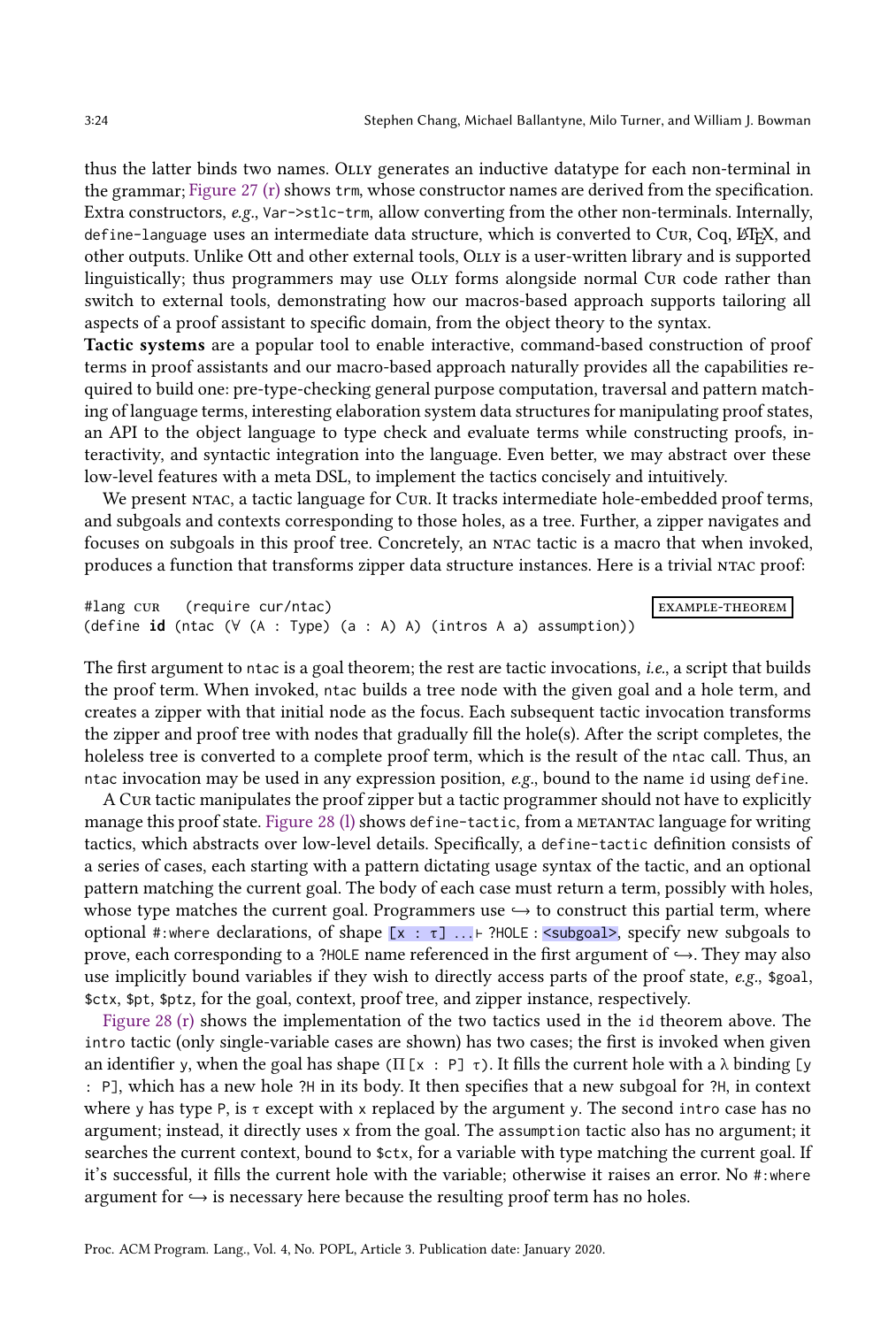```
#lang metantac ; define-tactic usage pattern
(define-tactic tactic-name
 [<usage pat> #:current-goal <goal pat>
  ; . . .
  ; implicit bindings: $ctx, $ptz, $pt, $goal
   ; . . .
  (\hookrightarrow <new partial term with ?HOLEs>
   #:where
     [x : \tau ... \vdash ?HOLE1 : <subgoal1>] ...)]
   . . .)
                                                       #lang METANTAC NTAC
                                                       (define-tactic intro
                                                        [(- y) #: current-goal (\Pi (x : P) \tau)(\hookrightarrow (\lambda \ (y : P) ? H)#:where y : P ⊢ ?H : (subst y x τ))]
                                                        [ #: current-goal (\Pi (x : P) τ)
                                                         (\hookrightarrow (\lambda (x : P) ?H) #:where x : P \vdash ?H : \tau)])
                                                       (define-tactic assumption
                                                         \Box (\hookrightarrow (ctx-find $ctx (\lambda t (\tau= t $goal))
                                                                     #:fail "no assumption $goal"))])
(define-tactic (inversion H #:with-names H<sub>0</sub> ...) #:with \tau_H (typeof H) NTAC
 #:with ((A \dots) (i \dots) [C \times \dots \times_{rec} \dots : \tau_C] \dots) (get-datatype-def \tau_H)
 (\hookrightarrow (elim H (\lambda i ... H $goal) (\lambda x ... x_{rec} ... $pf) ...) #:with-subgoals
  ((stx-parse (unify+prove (get-indxs \tau_H) (get-indxs \tau_C))
     [(\texttt{[=pf:=thm]...)(}\hookrightarrow ((\lambda \texttt{[H0:=thm]...?HO)=pf...)*:where \texttt{[H0:=thm]...+?HO}:\$goal)][pf-of-False ; unify fail (\rightarrow (elim<sub>False</sub> pf-of-False (\lambda = \{[goal])]]) ...)
```

```
Fig. 28. (l) define-tactic usage; (r) implementation of intro and assumption; (bot) inversion tactic
```
metantac also supports writing tactics that may generate an unknown number of subgoals; e.g., [Figure 28 \(bot\)](#page-24-0) sketches inversion, which for an existing theorem H, generates equalities that must also be true based on the injectivity of constructors. For example, inverting  $(=(S \times))$  (S y)) produces (= x y). The inversion tactic uses unify+prove, which performs specialization by unification [\[Goguen et al. 2006\]](#page-28-14), computing either a series of equalities and their proofs, or a proof of False. If the former, the current proof state is extended with the new equalities; if the latter, the current goal is immediately proved. Specifically, inversion unifies the indices of  $\tau_{H}$ , H's type, with the indices of the result of each constructor C of  $\tau_H$ , creating a proof subnode for each C. The result of inversion is an elim term for H, where the bodies of the methods are the results of the given subgoals, referenced with an implicit \$pf variable.

By implementing tactics as functions, tacticals, i.e., tactic combinators, are straightforward. For example, here is try, which takes a sequence of tactics but backtracks if any of them fail:

| <b>NTAC</b><br>(define-tactical try                                                                    |  |  |  |  |  |  |  |  |
|--------------------------------------------------------------------------------------------------------|--|--|--|--|--|--|--|--|
| $[(-t \dots)$ (with-err-handler ( $\lambda$ (e) \$ptz) ((compose (reverse (list $t \dots$ )) \$ptz))]) |  |  |  |  |  |  |  |  |

It reverses its given tactics and applies them with with compose, which applies its rightmost argument first. If any of the tactics errors, then try reverts to the original proof state \$ptz.

Macros also enable more flexible control of the surface syntax, even allowing hybrid tactictacticals. For example, here is a skeleton of an induction tactic with two cases:

```
(define-tactic induction ntack and \overline{N} ntack and \overline{N} ntack and \overline{N} ntack and \overline{N} ntack and \overline{N} ntack and \overline{N} ntack and \overline{N} ntack and \overline{N} ntack and \overline{N} ntack and \overline{N} ntack
    [(- \text{H} #: \text{as } ((x \dots) \dots)) ; ...][ ( [ ( [ (( x ...) * : subgoal-is subg tactic ...] ...) ; ...])
```
The first is similar to systems like Coq, where the user supplies identifiers that will bind the data constructor arguments in each case. Programmers, however, can find it hard to read this kind of command. The second case enables a slightly more "declarative" usage: each data constructor case is named, and thus may appear in arbitrary order; the subgoals are explicit and checked, making the script easier to follow; and the tactics for each case are grouped, giving the proof more structure.

We can even equip user-defined tactics with features like interactivity: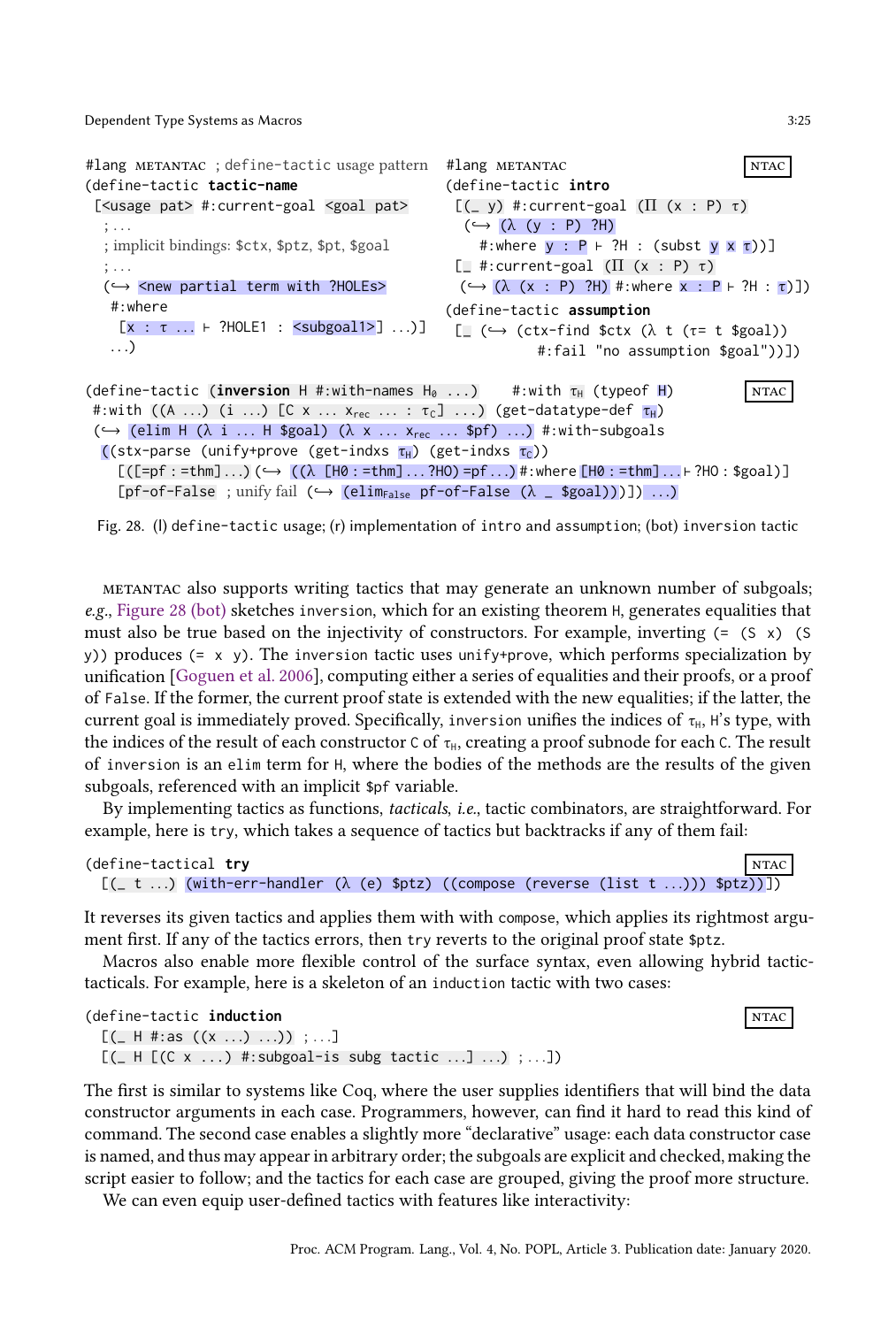|                                                     | goal 1 of 1: $(\forall (A : Type) (a : A) A)$ |  |  |  |  |  |  |
|-----------------------------------------------------|-----------------------------------------------|--|--|--|--|--|--|
| (define-tactic interactive                          | $>$ (by-intros A a)                           |  |  |  |  |  |  |
| $\Box$ (print \$pt)                                 | ctx: $A : Type a : A (step #1)$               |  |  |  |  |  |  |
| (match (read-syntax)                                |                                               |  |  |  |  |  |  |
| $[$ (quit) $$ptz]$                                  | curr goal: A                                  |  |  |  |  |  |  |
| [a-tactic (interactive (a-tactic \$ptz))])])        | $>$ by-assumption                             |  |  |  |  |  |  |
| (ntac $(\forall (A : Type) (a : A) A)$ interactive) | Proof complete (2 steps)                      |  |  |  |  |  |  |
|                                                     | > (quit) : script: (intro A a) assumption     |  |  |  |  |  |  |

Specifically, the interactive tactic uses print to display the proof state, then starts a read-evalprint-loop (REPL). The right side shows an example interactive session. The REPL repeatedly reads in a command and runs it; when it sees quit, it prints the complete proof script and evaluates to the resulting proof term. We conjecture we could also embed ntac with IDEs like emacs or DrRacket, perhaps using the techniques of [Korkut and Christiansen](#page-28-15) [\[2018\]](#page-28-15), for even better interactivity.

Programming with CUR and NTAC To demonstrate that one may usefully program with the languages we create, we implemented a large test suite. In particular, we spent one year using CUR and NTAC to study the Software Foundations curriculum (vol 1). Since it targets novices, its examples cover a wide breadth of features and is thus a convenient way to stress-test the flexibility of our macros-based approach to implementing dependent types. This table summarizes our test suite:

| <b>OLLY</b>                                 | 59 | DEP-LANG                       | 272 DEP-IND-LANG 2914 TYPED/VIDEO |    |                               |  |
|---------------------------------------------|----|--------------------------------|-----------------------------------|----|-------------------------------|--|
| NTAC $(sf \text{ vol } 1)$ 8045 sized types |    |                                | 239 axioms                        | 98 |                               |  |
| sugar                                       |    | 58 patterns and def 122 solver |                                   |    | 202   total: $\sim$ 13.3k LoC |  |

## 7 RELATED WORK

There are many tutorials on **implementing dependent types** [\[Altenkirch et al. 2010;](#page-27-18) [Augustsson](#page-27-19) [2007;](#page-27-19) [Bauer 2012;](#page-27-20) [Löh et al. 2010](#page-28-16); [Weirich 2014\]](#page-29-7). They typically start from scratch, however, e.g., they manually manage type environments and rely on deBruijn indices to compute  $\alpha$ -equality. They also often do not include practical features such as user-defined inductive datatypes, nor are they easily extensible with sugar, interactivity, or companion DSLs that programmers typically need to use with their dependently typed language. In contrast, our macros-based approach enables rapid creation of a core dependently typed language, and scales to a full proof assistant. Extending proof assistants, particularly via metaprogramming, is an active area of research [Christiansen and [2016;](#page-27-21) [Devriese and Piessens 2013;](#page-27-22) [Ebner et al. 2017\]](#page-27-23). For some languages, however, this requires extending the core [\[Brady and Hammond 2006\]](#page-27-24). Other languages like Coq require writing extensions in a less integrated manner, e.g., programming plugins with OCaml and then linking it with other language binaries. We present an alternative, linguistically integrated approach to extensibility, using the macro system inherited from the host language.

New tactic languages continue to make proof assistants easier to use [\[Gonthier and Mahboubi](#page-28-5) [2010;](#page-28-5) [Gonthier et al. 2011;](#page-28-17) [Krebbers et al. 2017](#page-28-18); [Malecha and Bengtson 2016\]](#page-28-19). This suggests that (1) the ability to create a variety of tactic languages is critical, and (2) that linguistic support for creation of such DSLs would be well received. While we have yet to conduct a thorough comparison of all tactic languages and their implementations, we conjecture that our macros-based approach could accommodate many of them in a convenient manner. For example, there has been recent exploration of typed tactic languages Beluga [\[Pientka 2008](#page-28-20)], Mtac [\[Ziliani et al. 2013\]](#page-29-4), and VeriML [\[Stampoulis and Shao 2010](#page-29-8)]. We conjecture that it would be straightforward to add a typed tactic language to Cur using our macros-based approach. This could be done either by utilizing Turnstile+, or using Cur's reflection API to use Cur as it's own meta-language, following work in Lean [\[Ebner et al. 2017\]](#page-27-23), Idris [\[Christiansen and Brady 2016](#page-27-21)], Agda [\[Norell 2007](#page-28-6)], or Coq [\[Anand et al. 2018\]](#page-27-25).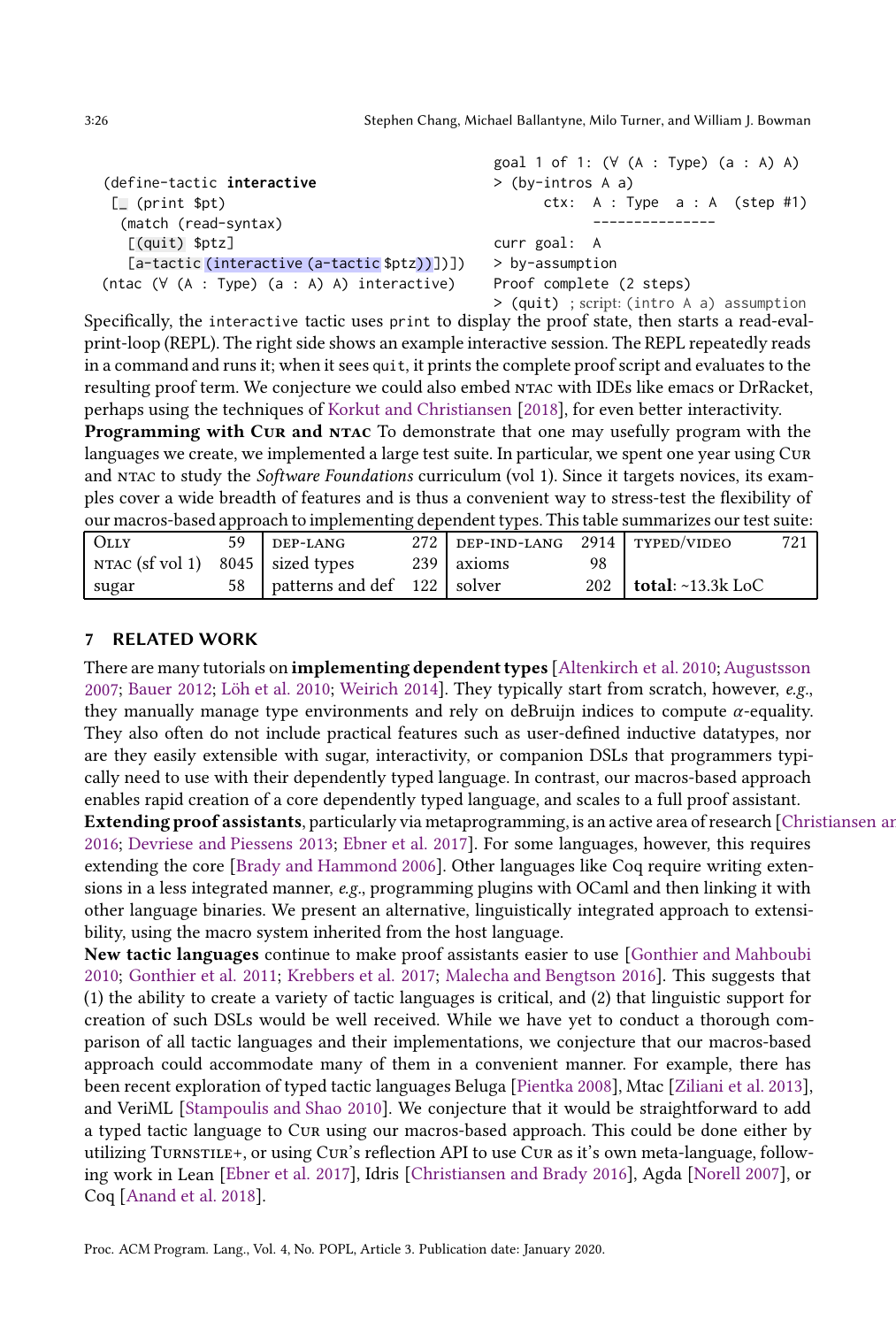# 8 FUTURE WORK

In addition to exploring typed tactics and extensions like automation, we will also continue adding features and improving various aspects of our framework. For example, if define-red considered type information in addition to a redex pattern, it would enable implementing type-directed equality rules like  $\eta$ . Another potential improvement involves preventing abstraction leaks due to the interleaving of checking and expansion. For example, Cur and NTAC must resugar during interactive proofs to avoid exposing users to elaborated syntax. The current approach is ad-hoc, however, recent advances [\[Pombrio and Krishnamurthi 2015\]](#page-28-21) could help. Another solution could be to implement a domain-specific core target language, thus avoiding resugaring altogether. Such a feature would also improve the performance of type checking by culling extraneous expansion steps. We are exploring such enhancements, which possibly include changes to the macro expander itself, in order to further advance type checking with macros.

# 9 CONCLUSION

To fully realize the benefits of dependent types, programmers should be able to quickly develop dependently typed DSLs with the right power for a domain, and rapidly iterate on new dependently typed language features. Further, such languages should be easily extensible with new notation or companion DSLs that may be required for practical use cases. We have demonstrated that a macrosbased approach to building dependently typed languages and features satisfies this criteria.

## ACKNOWLEDGMENTS

We acknowledge the support of the NSERC grant RGPIN-2019-04207, and NSF grants 1823244 and 1518844. Cette recherche a été financée par le CRSNG, numéro de référence RGPIN-2019-04207.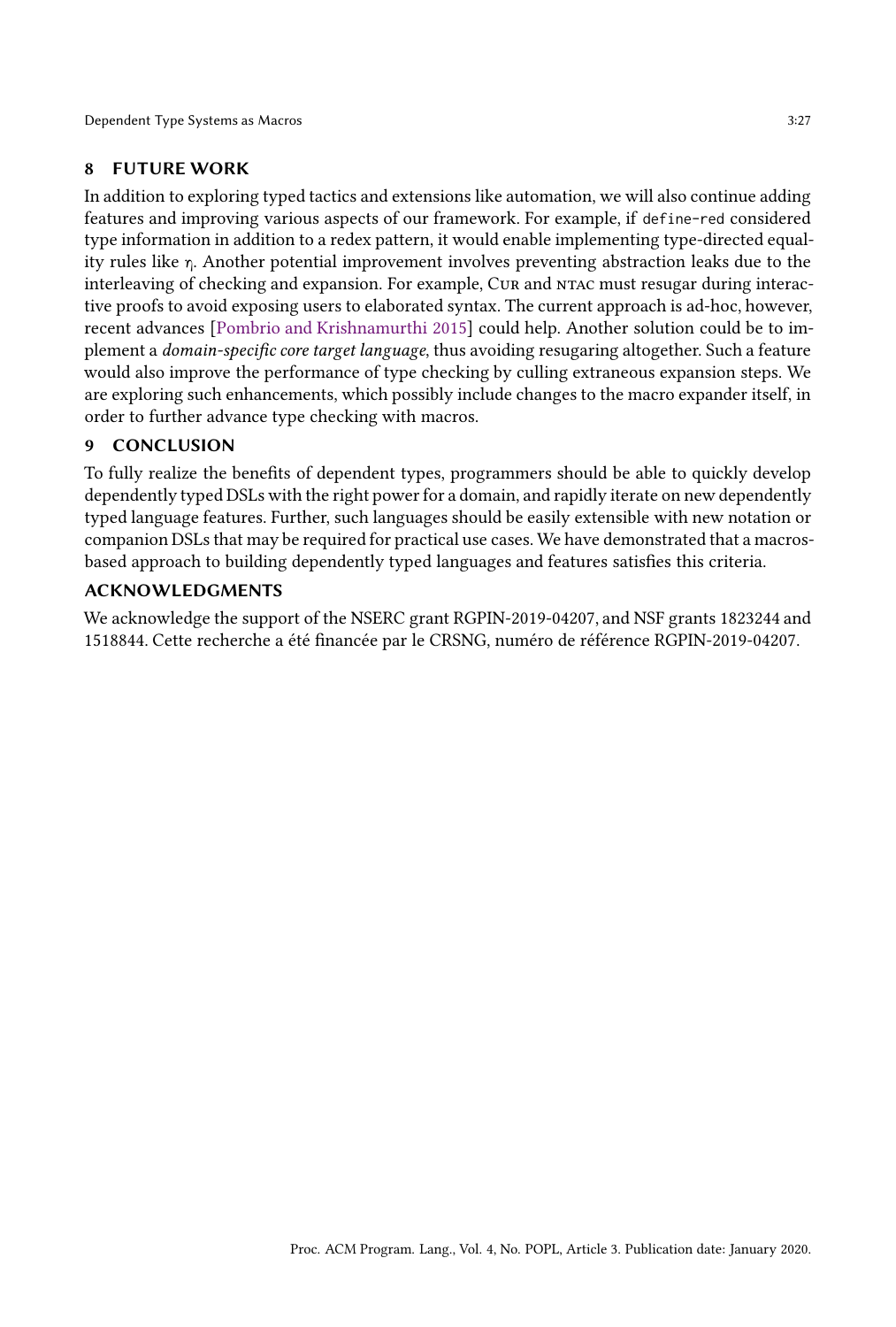### REFERENCES

<span id="page-27-2"></span>2017. RFC: The pi type trilogy. <https://github.com/rust-lang/rfcs/issues/1930>

- <span id="page-27-11"></span>Andreas Abel. 2010. MiniAgda: Integrating Sized and Dependent Types. In PAR (EPTCS), Ana Bove, Ekaterina Komendantskaya, and Milad Niqui (Eds.), Vol. 43. 14–28. <http://dblp.uni-trier.de/db/series/eptcs/eptcs43.html#abs-1012-4896>
- <span id="page-27-17"></span>Andreas Abel. 2012. Type-Based Termination, Inflationary Fixed-Points, and Mixed Inductive-Coinductive Types. In Proceedings 8th Workshop on Fixed Points in Computer Science, FICS 2012, Tallinn, Estonia, 24th March 2012. 1–11. <https://doi.org/10.4204/EPTCS.77.1>
- <span id="page-27-18"></span>Thorsten Altenkirch, Nils Anders Danielsson, Andres Löh, and Nicolas Oury. 2010. ΠΣ: Dependent Types Without the Sugar. In Proceedings of the 10th International Conference on Functional and Logic Programming (FLOPS'10). 40–55.
- <span id="page-27-0"></span>Nada Amin, Tiark Rompf, and Martin Odersky. 2014. Foundations of Path-dependent Types. In Proceedings of the 2014 ACM International Conference on Object Oriented Programming Systems Languages & Applications (OOPSLA '14). ACM, New York, NY, USA, 233–249. <https://doi.org/10.1145/2660193.2660216>
- <span id="page-27-25"></span>Abhishek Anand, Simon Boulier, Cyril Cohen, Matthieu Sozeau, and Nicolas Tabareau. 2018. Towards Certified Meta-Programming with Typed Template-Coq. (2018). [www.irif.fr/~sozeau/research/publications/drafts/Towards\\_Certified\\_Meta-Programming\\_with\\_Typed\\_Template-Coq.pdf](www.irif.fr/~sozeau/research/publications/drafts/Towards_Certified_Meta-Programming_with_Typed_Template-Coq.pdf)
- <span id="page-27-13"></span>Leif Andersen, Stephen Chang, and Matthias Felleisen. 2017. Super 8 Languages for Making Movies (Functional Pearl). Proc. ACM Program. Lang. 1, ICFP, Article 30 (Aug. 2017), 29 pages. <https://doi.org/10.1145/3110274>
- <span id="page-27-19"></span>Lennart Augustsson. 2007. Simpler, Easier! <http://augustss.blogspot.ru/2007/10/simpler-easier-in-recent-paper-simply.html>
- <span id="page-27-20"></span>Andrej Bauer. 2012. How to Implement Dependent Type Theory. http://math.andrej.com/2012/11/08/how-to-implement-dependent-type-
- <span id="page-27-5"></span>Jasmin C. Blanchette, Cezary Kaliszyk, Lawrence C. Paulson, and Josef Urban. 2016. Hammering towards QED. J. Formaliz. Reason. 9, 1 (2016), 101–148.
- <span id="page-27-24"></span>Edwin Brady and Kevin Hammond. 2006. Dependently Typed MetaProgramming. In 7th Symposium on Trends in Functional Programming.
- <span id="page-27-15"></span>Edwin C. Brady. 2005. Practical Implementation of a Dependently Typed Functional Programming Language. Ph.D. Dissertation. University of Durham.
- <span id="page-27-8"></span>Stephen Chang, Alex Knauth, and Ben Greenman. 2017. Type Systems As Macros. In Proceedings of the 44th ACM SIGPLAN Symposium on Principles of Programming Languages. 694–705.
- <span id="page-27-21"></span>David Christiansen and Edwin Brady. 2016. Elaborator Reflection: Extending Idris in Idris. In Proceedings of the 21st ACM SIGPLAN International Conference on Functional Programming (ICFP 2016). ACM, New York, NY, USA, 284–297. <https://doi.org/10.1145/2951913.2951932>
- <span id="page-27-16"></span>Jesper Cockx, Dominique Devriese, and Frank Piessens. 2014. Pattern Matching Without K. In Proceedings of the 19th ACM SIGPLAN International Conference on Functional Programming (ICFP '14). ACM, New York, NY, USA, 257–268. <https://doi.org/10.1145/2628136.2628139>
- <span id="page-27-7"></span>Thierry Coquand. 1992. Pattern Matching with Dependent Types. In Proceedings of the Workshop on Types for Proofs and Programs. 71–83.
- <span id="page-27-14"></span>Thierry Coquand and Gérard P. Huet. 1988. The Calculus of Constructions. Inf. Comput. 76, 2/3 (1988), 95–120. [https://doi.org/10.1016/0890-5401\(88\)90005-3](https://doi.org/10.1016/0890-5401(88)90005-3)
- <span id="page-27-1"></span>Vincent Cremet, François Garillot, Sergueï Lenglet, and Martin Odersky. 2006. A Core Calculus for Scala Type Checking. In Proceedings of the 31st International Conference on Mathematical Foundations of Computer Science (MFCS'06). Springer-Verlag, Berlin, Heidelberg, 1–23. [https://doi.org/10.1007/11821069\\_1](https://doi.org/10.1007/11821069_1)
- <span id="page-27-9"></span>N.G. de Bruijn. 1991. Telescopic Mappings in Typed Lambda-Calculus. Information and Computation 91, 2 (1991), 189–204.
- <span id="page-27-6"></span>David Delahaye. 2000. A Tactic Language for the System Coq. In Proceedings of the 7th International Conference on Logic for Programming and Automated Reasoning (LPAR'00). Springer-Verlag, Berlin, Heidelberg, 85–95. <http://dl.acm.org/citation.cfm?id=1765236.1765246>
- <span id="page-27-22"></span>Dominique Devriese and Frank Piessens. 2013. Typed Syntactic Meta-programming. In of the 18th ACM SIGPLAN International Conference on Functional Programming (ICFP 2013). 73–86.
- <span id="page-27-10"></span>Peter Dybjer. 1994. Inductive families. Formal Aspects of Computing 6, 4 (01 Jul 1994), 440–465.
- <span id="page-27-12"></span>R. Kent Dybvig, Robert Hieb, and Carl Bruggeman. 1992. Syntactic Abstraction in Scheme. Lisp Symb. Comput. 5, 4 (Dec. 1992), 295–326. <https://doi.org/10.1007/BF01806308>
- <span id="page-27-23"></span>Gabriel Ebner, Sebastian Ullrich, Jared Roesch, Jeremy Avigad, and Leonardo de Moura. 2017. A metaprogramming framework for formal verification. Proceedings of the ACM on Programming Languages (PACMPL) 1, ICFP (2017), 34:1–34:29. <https://doi.org/10.1145/3110278>
- <span id="page-27-3"></span>Matthias Felleisen, Robert Bruce Findler, Matthew Flatt, Shriram Krishnamurthi, Eli Barzilay, Jay McCarthy, and Sam Tobin-Hochstadt. 2015. The Racket Manifesto. In 1st Summit on Advances in Programming Languages (SNAPL 2015). 113–128.
- <span id="page-27-4"></span>Matthias Felleisen, Robert Bruce Findler, Matthew Flatt, Shriram Krishnamurthi, Eli Barzilay, Jay McCarthy, and Sam Tobin-Hochstadt. 2018. A Programmable Programming Language. Commun. ACM 61, 3 (Feb. 2018), 62–71. <https://doi.org/10.1145/3127323>

Proc. ACM Program. Lang., Vol. 4, No. POPL, Article 3. Publication date: January 2020.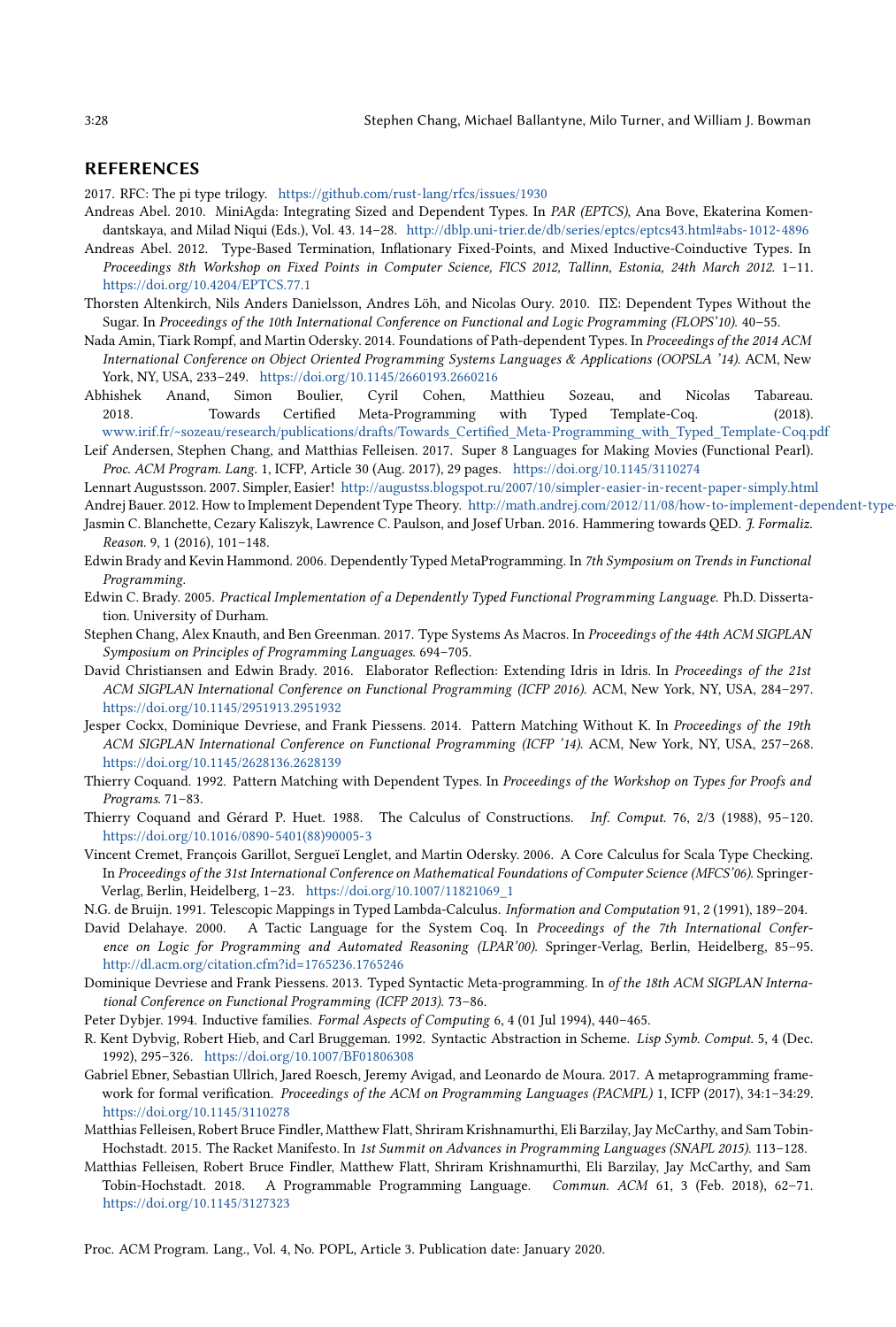- <span id="page-28-0"></span>Matthew Flatt. 2002. Composable and Compilable Macros: You Want It when?. In Proceedings of the Seventh ACM SIGPLAN International Conference on Functional Programming (ICFP '02). ACM, New York, NY, USA, 72–83. <https://doi.org/10.1145/581478.581486>
- <span id="page-28-1"></span>Matthew Flatt. 2016. Binding As Sets of Scopes. In Proceedings of the 43rd Annual ACM SIGPLAN-SIGACT Symposium on Principles of Programming Languages. 705–717.
- <span id="page-28-2"></span>Matthew Flatt, Ryan Culpepper, David Darais, and Robert Bruce Findler. 2012. Macros That Work Together: Compile-time Bindings, Partial Expansion, and Definition Contexts. 22, 2 (March 2012), 181–216. <https://doi.org/10.1017/S0956796812000093>
- <span id="page-28-4"></span>Eduardo Giménez. 1995. Codifying Guarded Definitions with Recursive Schemes. In International Workshop on Types for Proofs and Programs (TYPES). [https://doi.org/10.1007/3-540-60579-7\\_3](https://doi.org/10.1007/3-540-60579-7_3)
- <span id="page-28-14"></span>Healfdene Goguen, Conor McBride, and James McKinna. 2006. Eliminating Dependent Pattern Matching. In Algebra, Meaning, and Computation: Essays dedicated to Joseph A. Goguen on the Occasion of His 65th Birthday, Kokichi Futatsugi, Jean-Pierre Jouannaud, and José Meseguer (Eds.). Springer Berlin Heidelberg, Berlin, Heidelberg, 521–540. [https://doi.org/10.1007/11780274\\_27](https://doi.org/10.1007/11780274_27)
- <span id="page-28-5"></span>Georges Gonthier and Assia Mahboubi. 2010. An introduction to small scale reflection in Coq. Journal of Formalized Reasoning 3, 2 (2010), 95–152. <https://hal.inria.fr/inria-00515548>
- <span id="page-28-17"></span>Georges Gonthier, Beta Ziliani, Aleksandar Nanevski, and Derek Dreyer. 2011. How to Make Ad Hoc Proof Automation Less Ad Hoc. In Proceedings of the 16th ACM SIGPLAN International Conference on Functional Programming (ICFP '11). ACM, New York, NY, USA, 163–175. <https://doi.org/10.1145/2034773.2034798>
- <span id="page-28-8"></span>John Hughes, Lars Pareto, and Amr Sabry. 1996. Proving the Correctness of Reactive Systems Using Sized Types. In Proceedings of the 23rd ACM SIGPLAN-SIGACT Symposium on Principles of Programming Languages (POPL '96). ACM, New York, NY, USA, 410–423. <https://doi.org/10.1145/237721.240882>
- <span id="page-28-15"></span>Joomy Korkut and David Christiansen. 2018. Extensible Type-Directed Editing. In Proceedings of the Workshop on Type-Driven Development.
- <span id="page-28-18"></span>Robbert Krebbers, Amin Timany, and Lars Birkedal. 2017. Interactive Proofs in Higher-order Concurrent Separation Logic. In Proceedings of the 44th ACM SIGPLAN Symposium on Principles of Programming Languages (POPL 2017). ACM, New York, NY, USA, 205–217. <https://doi.org/10.1145/3009837.3009855>
- <span id="page-28-16"></span>Andres Löh, Conor McBride, and Wouter Swierstra. 2010. A Tutorial Implementation of a Dependently Typed Lambda Calculus. Fundam. Inform. 102, 2 (2010), 177–207.
- <span id="page-28-19"></span>Gregory Malecha and Jesper Bengtson. 2016. Programming Languages and Systems: 25th European Symposium on Programming, ESOP 2016, Held as Part of the European Joint Conferences on Theory and Practice of Software, ETAPS 2016, Eindhoven, The Netherlands, April 2-8, 2016, Proceedings. Springer Berlin Heidelberg, Berlin, Heidelberg, Chapter Extensible and Efficient Automation Through Reflective Tactics, 532–559. [https://doi.org/10.1007/978-3-662-49498-1\\_21](https://doi.org/10.1007/978-3-662-49498-1_21)
- <span id="page-28-13"></span>Alberto Martelli and Ugo Montanari. 1982. An Efficient Unification Algorithm. ACM Trans. Program. Lang. Syst. 4, 2 (April 1982), 258–282. <https://doi.org/10.1145/357162.357169>
- <span id="page-28-11"></span>Per Martin-Löf. 1975. An intuitionistic theory of types: Predicative part. Studies in Logic and the Foundations of Mathematics 80 (1975), 73–118.
- <span id="page-28-3"></span>Conor McBride. 2000. Dependently Typed Functional Programs and Their Proofs. Ph.D. Dissertation. University of Edinburgh, UK. <http://hdl.handle.net/1842/374>
- <span id="page-28-12"></span>Bengt Nordström, Kent Petersson, and Jan M. Smith. 1990. Programming in Martin-Löf's Type Theory: An Introduction. Clarendon Press, New York, NY, USA.
- <span id="page-28-6"></span>Ulf Norell. 2007. Towards a Practical Programming Language Based on Dependent Type Theory. Ph.D. Dissertation. Chalmers University of Technology. <http://www.cse.chalmers.se/~ulfn/papers/thesis.pdf>
- <span id="page-28-20"></span>Brigitte Pientka. 2008. A Type-theoretic Foundation for Programming with Higher-order Abstract Syntax and First-class Substitutions. In Proceedings of the 35th Annual ACM SIGPLAN-SIGACT Symposium on Principles of Programming Languages (POPL '08). 371–382.
- <span id="page-28-9"></span>Benjamin C. Pierce, Arthur Azevedo de Amorim, Chris Casinghino, Marco Gaboardi, Michael Greenberg, Cătălin Hrițcu, Vilhelm Sjöberg, and Brent Yorgey. 2018. Logical Foundations. Electronic textbook.
- <span id="page-28-10"></span>Benjamin C. Pierce and David N. Turner. 1998. Local Type Inference. In Proceedings of the 25th ACM SIGPLAN–SIGACT Symposium on Principles of Programming Languages. 252–265.
- <span id="page-28-21"></span>Justin Pombrio and Shriram Krishnamurthi. 2015. Hygienic Resugaring of Compositional Desugaring. In Proceedings of the 20th ACM SIGPLAN International Conference on Functional Programming (ICFP 2015). ACM, New York, NY, USA, 75–87. <https://doi.org/10.1145/2784731.2784755>
- <span id="page-28-7"></span>Peter Sewell, Francesco Zappa Nardelli, Scott Owens, Gilles Peskine, Thomas Ridge, Susmit Sarkar, and Rok Strniša. 2007. Ott: Effective Tool Support for the Working Semanticist. In of the 12th ACM SIGPLAN International Conference on Functional Programming (ICFP 2007). ACM, New York, NY, USA, 1–12. <https://doi.org/10.1145/1291151.1291155>